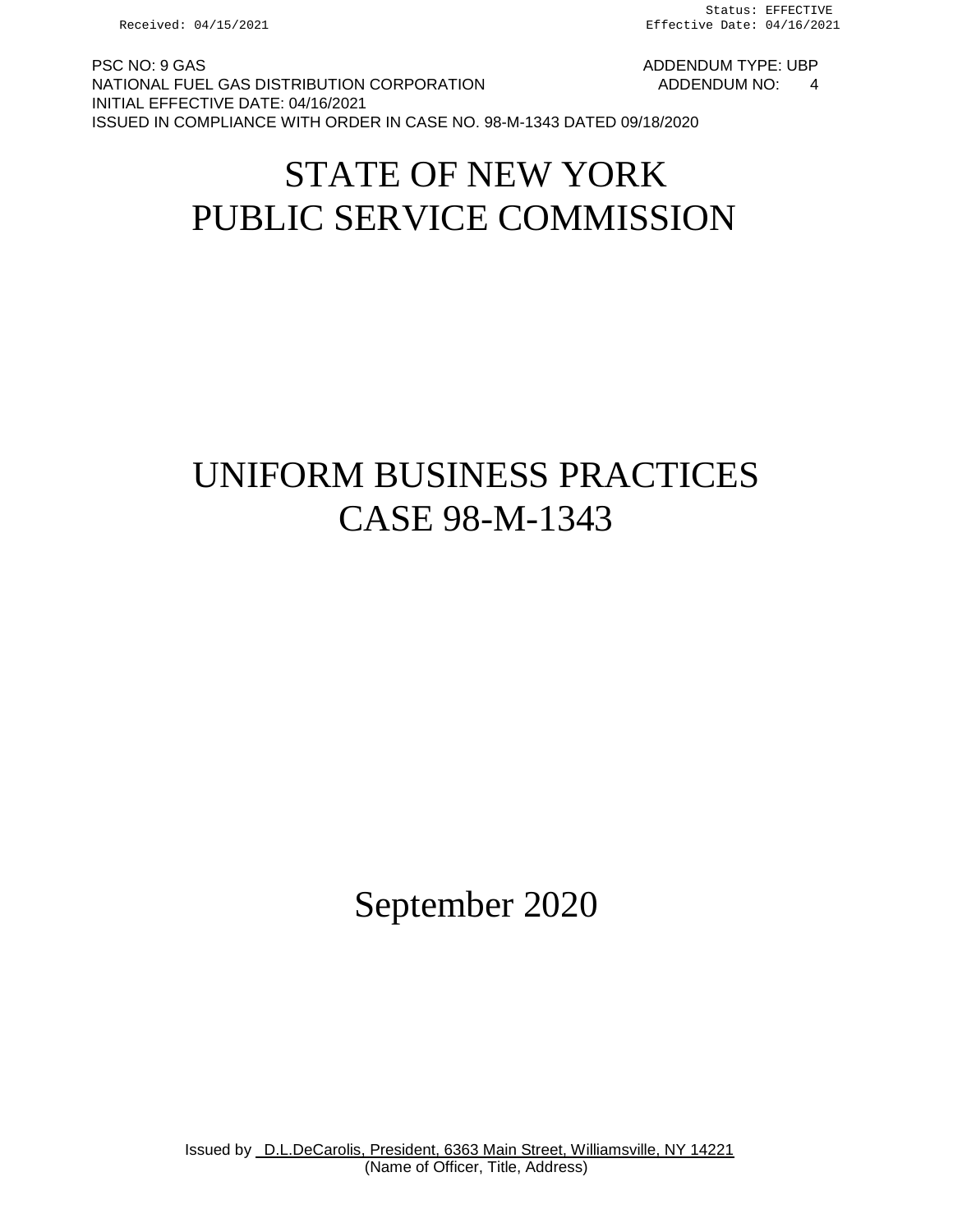### TABLE OF CONTENTS

| SECTION 8: DISPUTES INVOLVING DISTRIBUTION UTILITIES, ESCOS OR |  |
|----------------------------------------------------------------|--|
|                                                                |  |
|                                                                |  |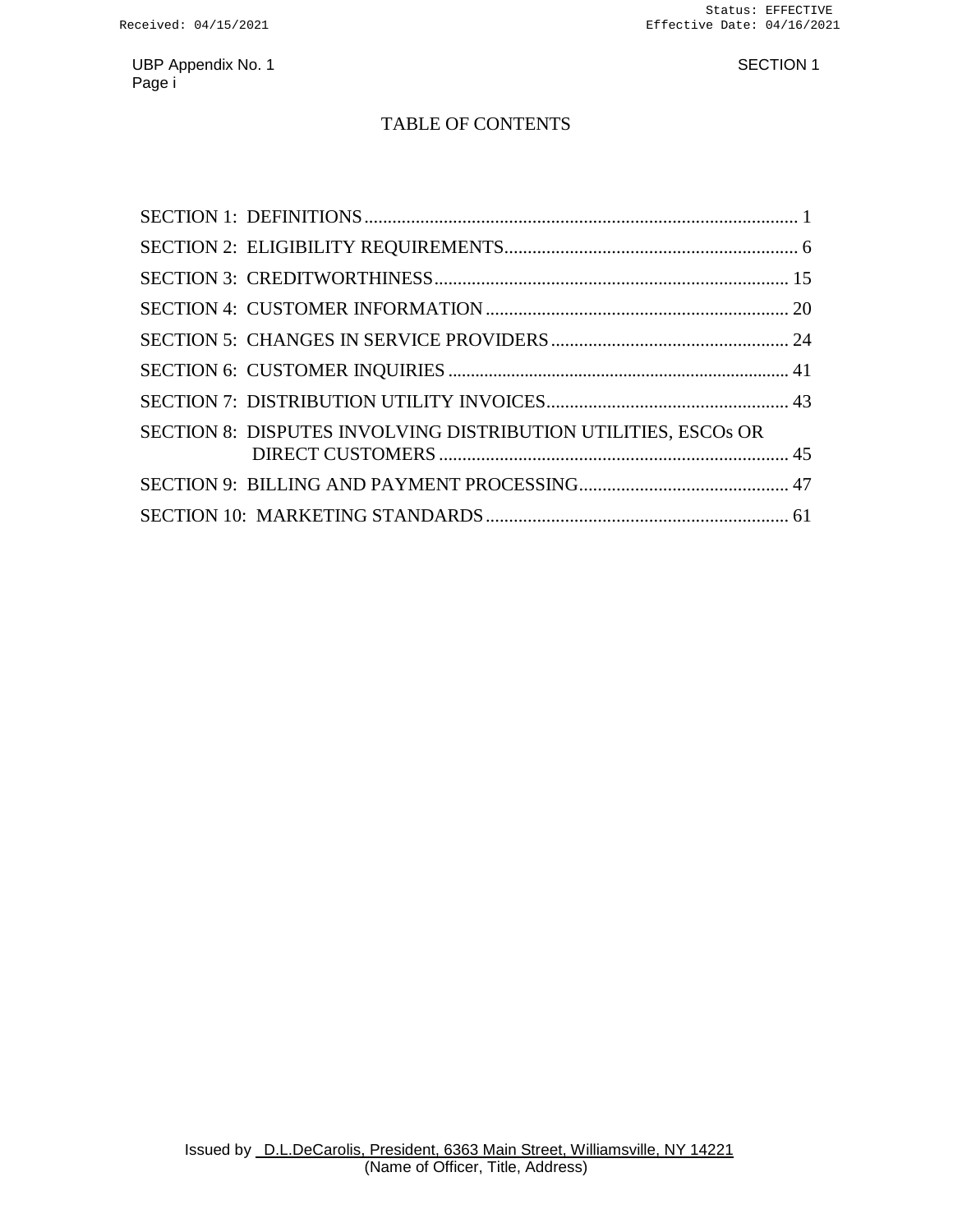# **SECTION 1: DEFINITIONS**

<span id="page-2-0"></span>As used in the Uniform Business Practices (UBP), the following terms shall have the following meanings:

Assignment – Transfer by one ESCO to another ESCO of its rights and responsibilities relating to provision of electric and/or gas supply under a sales agreement.

Bill ready – A consolidated billing practice that requires each non-billing party, after receiving customers' usage data, to calculate its charges and send via EDI charges, billing information, and bill messages to the billing party in a form that allows the transfer of the information to the bill in a format the billing party selects.

Billing cycle – The period for which a customer is billed for usage of electricity or natural gas.

Billing services agreement (BSA) – An agreement between the distribution utility and the ESCO stating the billing practices and procedures and the rights and responsibilities of billing and non-billing parties relating to issuance of consolidated bills to customers.

Budget billing – A billing plan that provides for level or uniform amounts due each billing period over a set number of periods, typically 12 months, and determined by dividing projected annual charges by the number of periods. Installment amounts may be adjusted during the period and may include reconciliations at the end of the budget period to account for differences between actual charges and installment amounts.

Business day – Monday through Friday, except for public holidays.

Consolidated billing – A billing option that provides customers with a single bill combining charges from more than one service provider and issued by a distribution utility providing delivery service (utility consolidated bill) or by a commodity supplier (ESCO consolidated bill).

Customer inquiry – A question or request for information from a customer relating to a rate, term, or condition of service provided by an ESCO, distribution utility or other service provider.

Cramming – The addition of unauthorized charges to a customer's bill.

Deferred payment agreement  $(DPA) - A$  fair and equitable payment plan agreed upon by a customer and utility and/or a customer and an ESCO that allows a customer to pay an overdue amount in installments. A DPA is based upon the customer's financial circumstances and ability to pay the overdue amount while making payment on current charges.

Demand – The amount of electricity or natural gas that is or could be immediately needed by a customer at any given point in time referred to as customer load. For consolidated billing, the term is used in the context of "billing period demand" for customer bills.

Electric – The amount of electricity, measured in kilowatts (kW), that a customer uses at a point in time, the customer's usage averaged over a period, or capacity of facilities reserved for the customer for stand-by or other service.

Natural Gas – The amount of gas measured in cubic feet or therms that a customer uses or may use over a period, or capacity of facilities reserved for the customer for stand-by or other service.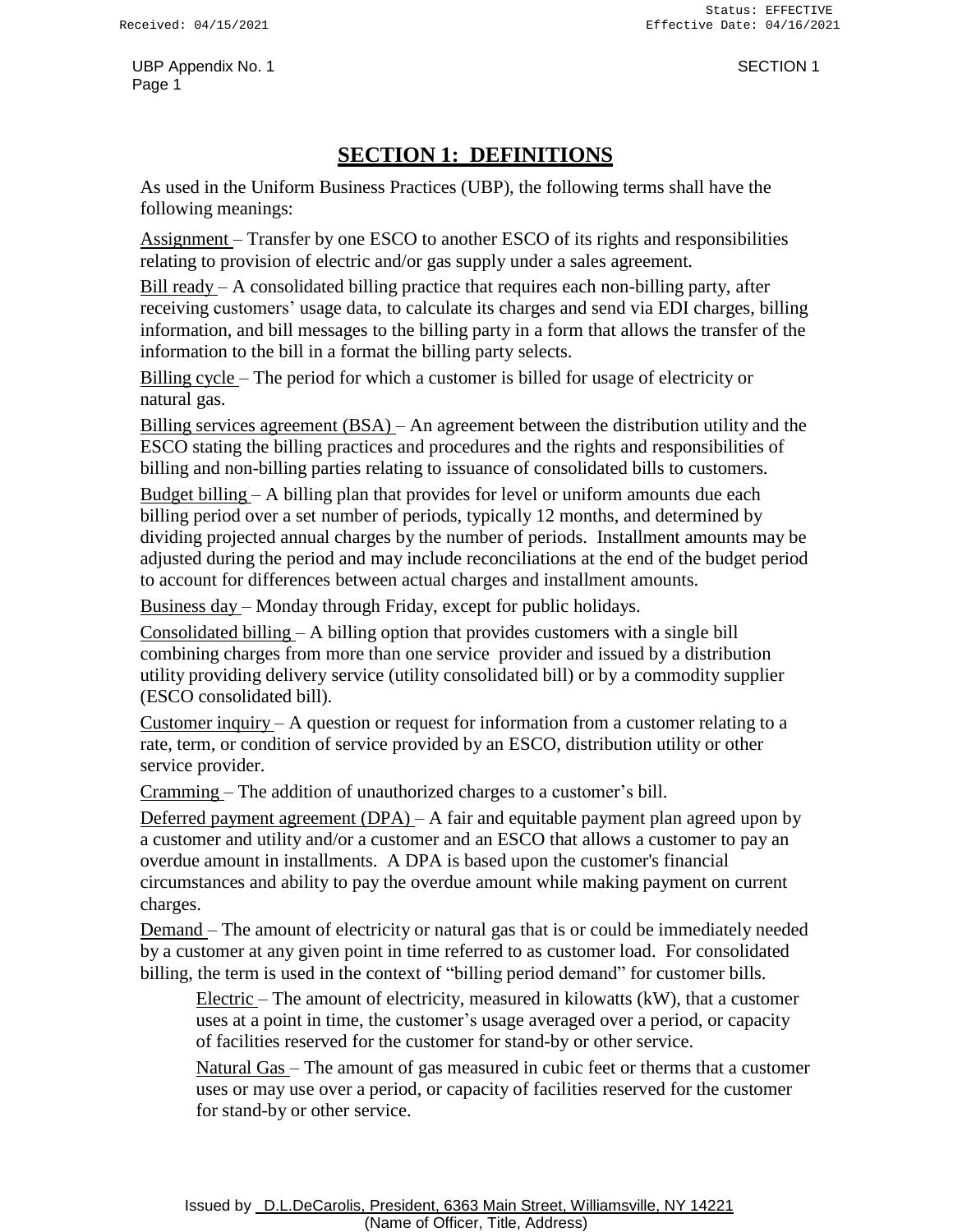Direct customer – An entity that purchases and schedules delivery of electricity or natural gas for its own consumption and not for resale. A customer with an aggregated minimum peak connected load of 1 MW to a designated zonal service point qualifies for direct purchase and scheduling of electricity provided the customer complies with NYISO requirements. A customer with annual usage of a minimum of 3,500 dekatherms of natural gas at a single service point qualifies for direct purchase and scheduling of natural gas.

Distribution utility  $-A$  gas or electric corporation owning, operating or managing electric or gas facilities for the purpose of distributing gas or electricity to end users.

Distribution utility customer account number  $- A$  number used by a distribution utility to identify the account of a utility customer.

Distribution utility tariff – A schedule of rates, terms and conditions of services provided by a distribution utility.

Door-to-door sales – The sale of energy services in which the ESCO or the ESCO's representative personally solicits the sale, and the buyer's agreement or offer to purchase is made at a place other than the place of business of the seller; provided that "door-todoor sales" shall not include any sale which is conducted and consummated entirely by mail, telephone or other electronic means, or during a scheduled appointment at the premises of a buyer of nonresidential utility service, or through solicitations of commercial accounts at trade or business shows, conventions or expositions.

Drop – A transaction that closes a customer's account with a provider. This term is used when: (1) a customer's enrollment is pending and the customer rescinds the enrollment; (2) a customer enrolled with an ESCO returns to distribution utility service or enrolls with another ESCO; or (3) the ESCO discontinues service to a customer.

Dual billing – A billing option that provides for separate calculation of charges and presentation of bills to the customer by the distribution utility and ESCO.

Electronic data interchange (EDI) – The computer-to-computer exchange of routine information in a standard format using established data processing protocols. EDI transactions are used in retail access programs to switch customers from one supplier to another or to exchange customers' history, usage or billing data between a distribution utility or MDSP and an ESCO. Transaction set standards, processing protocols and test plans are authorized in orders issued by the Public Service Commission in Case 98-M-0667, In the Matter of Electronic Data Interchange and available on the Department of Public Service website at: [www.dps.ny.gov/98m0667.htm.](http://www.dps.ny.gov/98m0667.htm)

Energy broker  $-$  A non-utility entity that performs energy management or procurement functions on behalf of customers or ESCOs but does not make retail energy sales to customers.

Energy services company (ESCO) – An entity eligible to sell electricity and/or natural gas to end-use customers using the transmission or distribution system of a utility. ESCOs may perform other retail service functions.

ESCO marketing representative – An entity that is either the ESCO or a contractor/vendor conducting, on behalf of the ESCO, any marketing activity that is designed to enroll customers with the ESCO.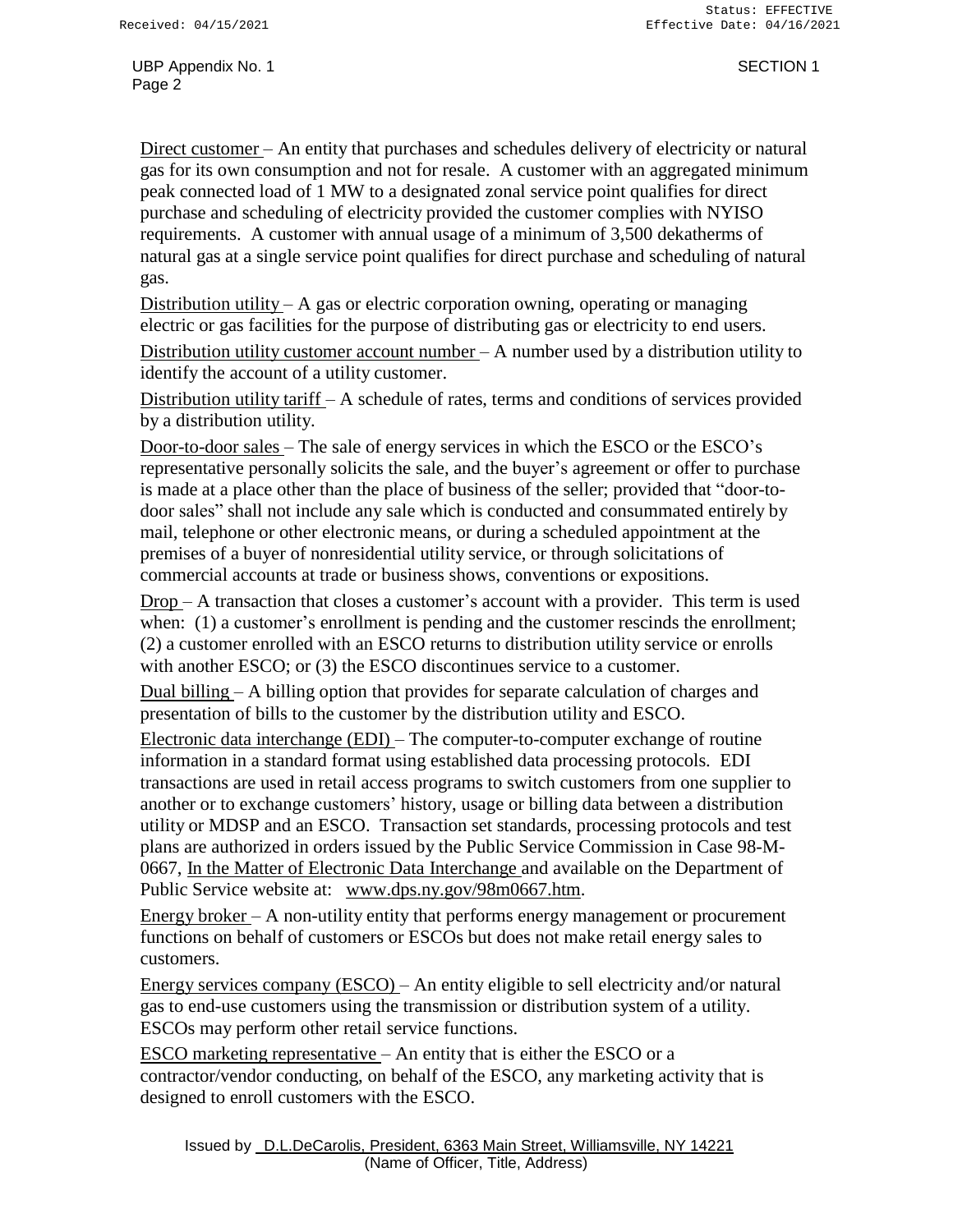Enroll/Enrollment – The process used to switch a customer from a distribution utility to an ESCO or from one ESCO to another.

Enrollment date – The effective date for commencement of electric or natural gas service from an ESCO or distribution utility.

Guarantor – An entity that agrees to pay another's debt or perform another's duty, liability or obligation.

Independent Third Party Verification – the confirmation of a customer's agreement to take service from an ESCO or authorization for the ESCO to request information by a Verification Agent.

Interval data – Actual energy usage for a specific time interval for a specific period recorded by a meter or other measurement device.

Load profile – Actual or estimated customer energy usage by interval over a period representing usage for a customer or average usage for a customer class.

Lockbox – A billing payment receipt method agreed upon by a distribution utility and an ESCO, involving use of a third party financial institution to receive and disburse customer payments.

Marketing - The publication, dissemination or distribution of informational and advertising materials regarding the ESCO's services and products to the public by print, broadcast, electronic media, direct mail or by telecommunication.

Meter – A device for determination of the units of electric or natural gas service supplied to consumers.

Meter Data Service Provider (MDSP) – An entity that provides meter data services, consisting of meter readings, meter data translations, and customer association, validation, editing and estimation.

Meter Service Provider (MSP) – An entity that installs, maintains, tests and removes meters, or other measurement devices and related equipment.

Multi-retailer model – A model for retail access that involves provision of electric or natural gas supply and of delivery service, provided separately to end use customers by two or more entities.

New York State Independent System Operator (NYISO) - An independent management organization, authorized by the Federal Energy Regulatory Commission, operating the bulk electric transmission system.

New delivery customer – A customer initiating delivery service by a distribution utility. Nomination – A request for delivery of a physical quantity of natural gas or for its delivery at a specific point under a purchase, sale, or transportation agreement.

Office of Consumer Services – Office, within the Department of Public Service, which receives and makes determinations concerning customer complaints. Office of Consumer Services (OCS) identifies the exiting Office or its successor in the event the Office name is changed.

Pay-as-you-get-paid method – A payment processing method offered by a billing party presenting consolidated bills, whereby the billing party forwards payment to the nonbilling party after receiving payment from the customer.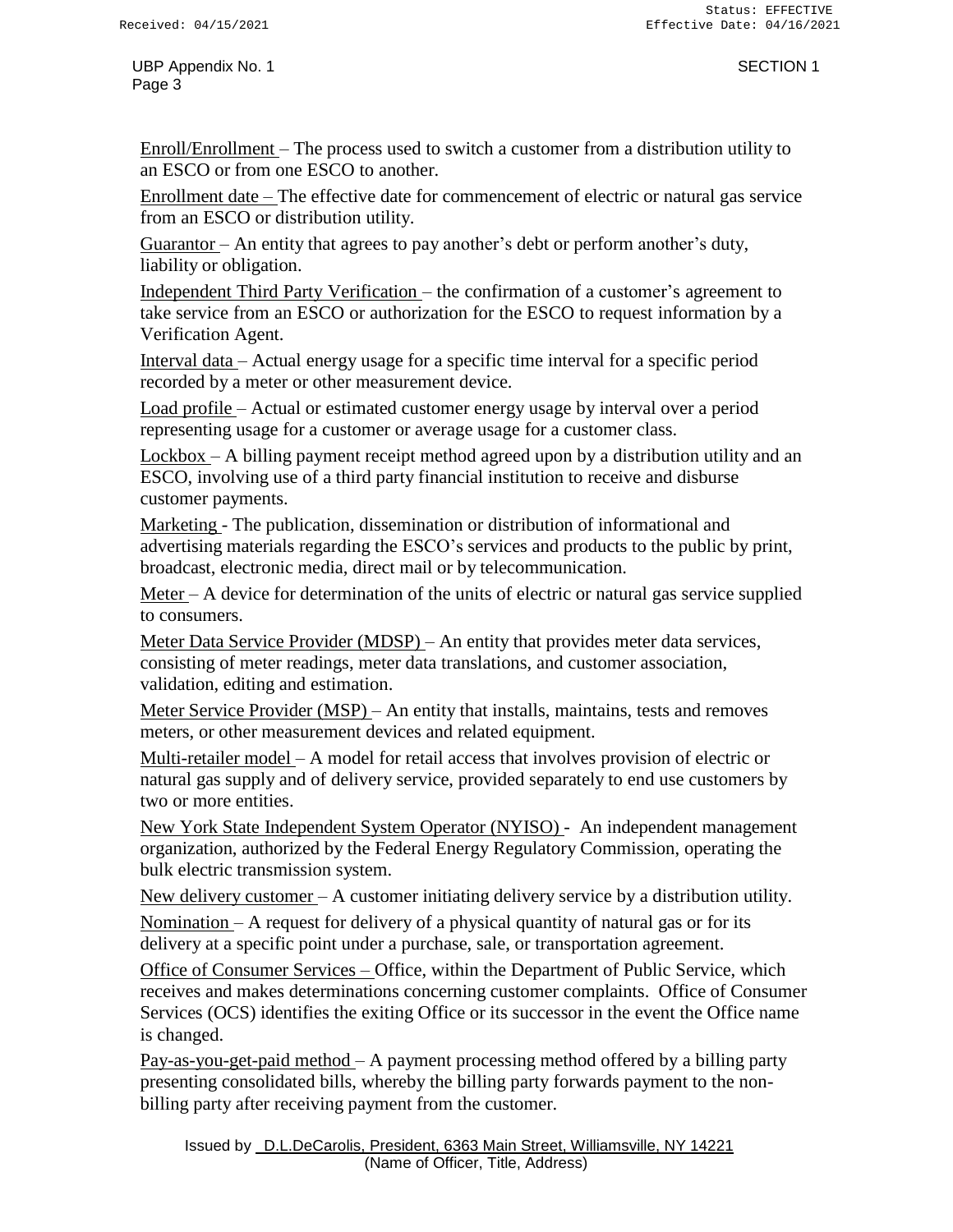Pending enrollment – A stage in processing an enrollment that commences with validation of an enrollment transaction request and ends on the enrollment date that the new supplier is expected to deliver energy.

Pending ESCO – An ESCO is a pending ESCO from the date of receipt of an EDI notice containing the effective date for a customer's enrollment until the ESCO commences commodity service for that customer.

Plain Language – Written in clear and coherent manner using words with common and everyday meaning and avoiding legal or energy industry terms, acronyms and abbreviations that a person of ordinary intelligence would not be expected to understand. If use of a technical term is necessary, the term is clearly defined in the portion of the text where it is used.

Purchased accounts receivable – A debt owed to an ESCO by a customer for receipt of supplies of gas or electricity and transferred to a distribution utility in exchange for consideration.

With recourse – Purchase of accounts receivable with recourse by a distribution utility means that the ESCO remains liable if its customers fail to make payments. A distribution utility that purchases accounts receivable with recourse sends payments to an ESCO at predetermined intervals for amounts billed that are not in dispute and may offset subsequent purchase payments against or obtain reimbursement from an ESCO of any unpaid amounts.

Without recourse – Purchase of accounts receivable without recourse by a distribution utility means that the ESCO is not liable if its customers fail to make payments. A distribution utility that purchases accounts receivable without recourse sends payments to an ESCO at predetermined intervals for amounts billed that are not in dispute and has no right to seek reimbursement from an ESCO of any unpaid amounts.

Rate ready – A consolidated billing practice that requires each non-billing party to furnish in advance of the billing cycle, rates, rate codes or prices (fixed and/or variable), tax rates, billing information, and bill messages to the billing party. The billing party, after receipt of usage data from the MDSP, uses the information on record to calculate the non-billing party's charges.

Residential customer – An individual or occupant of a residential premise as defined in 16 NYCRR Part 11.2(a)(2).

Sales agreement – An agreement between a customer and an ESCO that contains the terms and conditions governing the supply of electricity and/or natural gas provided by an ESCO. The agreement may be a written contract signed by the customer or a statement supporting a customer's verifiable verbal or electronic authorization to enter into an agreement with the ESCO for the services specified.

Single retailer model – A model for retail access that involves provision of electric and/or natural gas service to end users by an ESCO that purchases delivery service from the distribution utility and resells it along with electricity and/or natural gas to end users.

Slamming – Enrollment of a customer by an ESCO without authorization.

Small non-residential electric customer – a non-residential electric customer who does not have any demand metered accounts.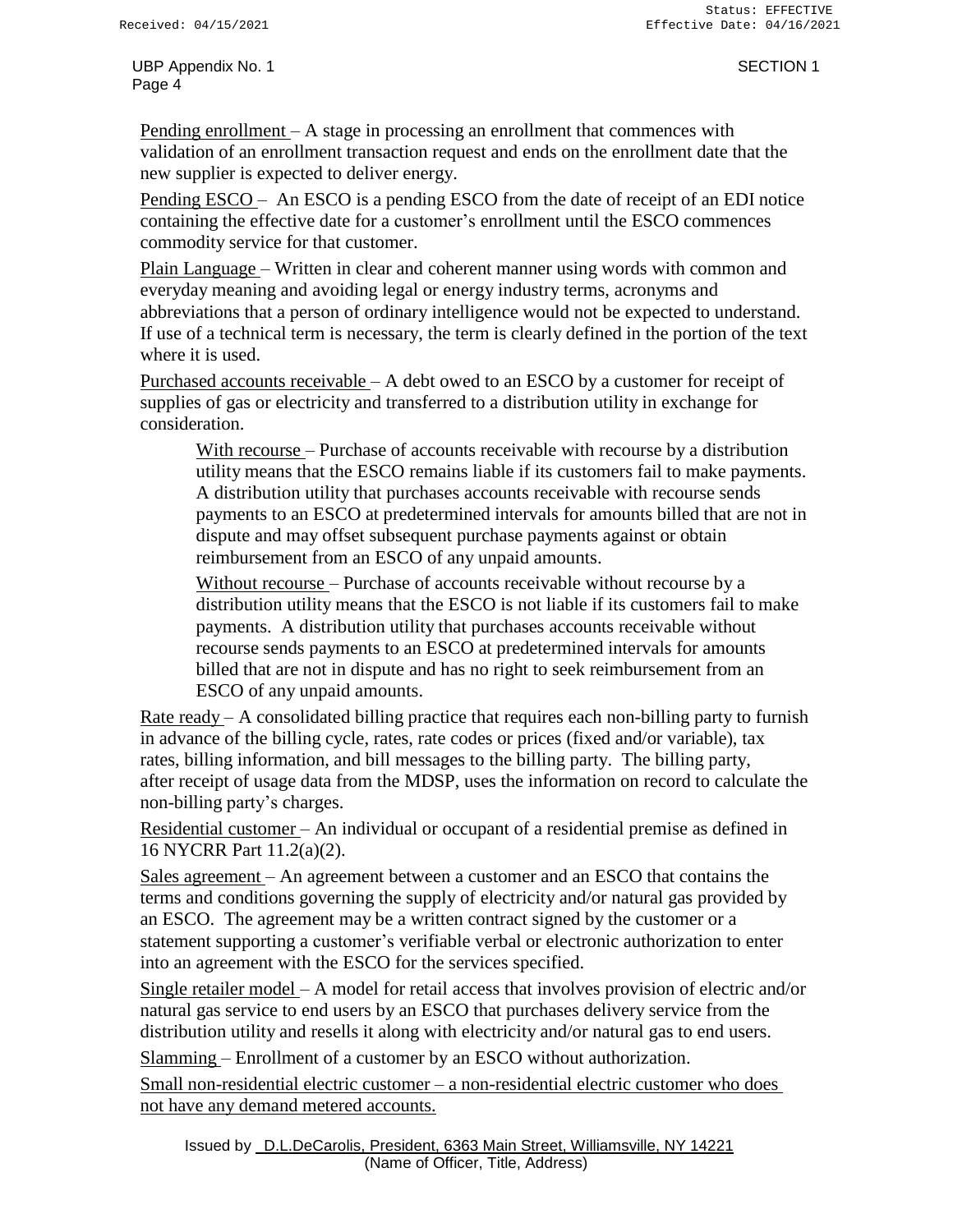Small non-residential natural gas customer – a non-residential natural gas customer who, on an annual basis, does not use more than 750 dekatherms, or its equivalent, when usage is aggregated across all accounts.

Special meter reading – An actual meter reading performed, upon request, on a date that is different than the regularly scheduled meter reading date.

Special needs customer – A customer who has a certified medical emergency condition, who is elderly, blind or physically challenged, or who may suffer serious impairment to health or safety as a result of service termination during cold weather periods and, thus, is eligible for special procedures before termination of service under the Home Energy Fair Practices Act (HEFPA) (Public Service Law §32(3)).

Switch – Transfer of a customer from one ESCO to another, from a distribution utility to an ESCO, or from an ESCO to a distribution utility.

Switching cycle – For electric service, the period between the date of the last meter read and the next regularly scheduled meter read. For gas customers, the period between the date of the last meter read and the next regularly scheduled meter read or the first day of the month and the first day of the following month.

Termination Fee – An amount specified in an ESCO sales agreement where such agreement permits the ESCO to assess and collect a charge in such amount to a customer who terminates the agreement before the end of a term described in that agreement, regardless of whether the assessed amount is identified as a fee, a charge, liquidated damages or a methodology for the calculation of damages, and regardless of whether it is fixed, scaled or subject to calculation based on market factors. In the event the customer is deceased before the end of such contract term, no fee for termination or early cancellation shall be assessed.

Verification Agent - An entity that is an independent vendor/contractor conducting, on behalf of the ESCO, verification of an agreement, resulting from telephonic or door-todoor marketing, with a customer to initiate service and begin enrollment or to obtain customer authorization for release of information, as required by Section 5, Attachment 1 of the UBP. In the limited circumstance where the verification is only of customer authorization for release of information, the entity does not need to be independent of the ESCO.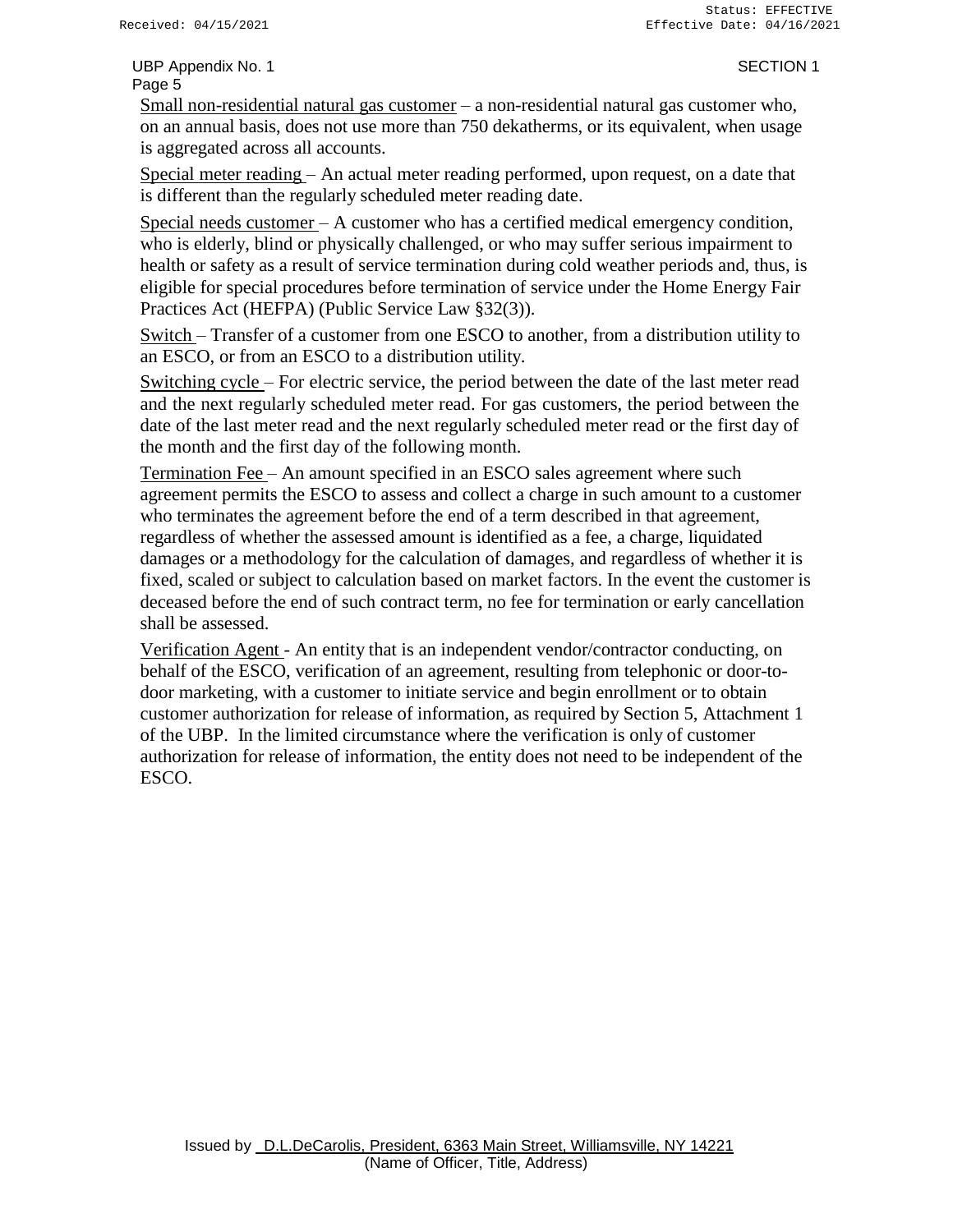### **SECTION 2: ELIGIBILITY REQUIREMENTS**

### <span id="page-7-0"></span>A. Applicability

This Section sets forth the process that an applicant is required to follow for a Department of Public Service (the Department) finding of eligibility to sell natural gas or electricity as an ESCO, that an ESCO is required to follow to maintain eligibility, and that a distribution utility is required to follow for discontinuance of an ESCO's or Direct Customer's participation in a distribution utility's retail access program.

- B. Application Requirements
	- 1. Applicants seeking eligibility to sell natural gas and/or electricity as ESCOs are required to submit to the Department an application package containing the following information and attachments:
		- a. A completed Retail Access Eligibility Application Form (Application), available on the Department website [\(www.dps.ny.gov\)](http://www.dps.ny.gov/). The Application shall require the applicant to:
			- i. identify the methods by which it intends to market its products and services to customers;
			- ii. identify the category/categories of commodity products it intends to provide to customers (e.g. variable-rate, fixed-rate, or renewably sourced commodity);
			- iii. disclose each state in which the applicant operates as an ESCO or has operated within the 24 months preceding the date of application and provide any data in its possession regarding complaint history;
			- iv. disclose any other trade names used by the applicant and the state in which the trade name was/is used;
			- v. disclose and describe any data breaches associated with customer proprietary information that occurred in any jurisdiction within the 24 months preceding the date of application, as well as any actions taken by the applicant in response to the incident(s);
			- vi. disclose and describe specific policies and procedures established by the applicant to secure customer data; and
			- vii. disclose any history of bankruptcy, dissolution, merger, or acquisition activities in the 24 months preceding the date of application, including data for affiliates of the ESCO applicant and upstream owners and subsidiaries.
		- b. A sample standard Sales Agreement for each customer class that meets the requirements set forth in Section 5.B.3, infra.
		- c. Sample forms of the notices sent upon assignment of sales agreements, discontinuance of service, or transfer of customers to other providers.
		- d. A sample ESCO bill used when dual billing is in effect and, if applicable, a

Issued by D.L.DeCarolis, President, 6363 Main Street, Williamsville, NY 14221 (Name of Officer, Title, Address)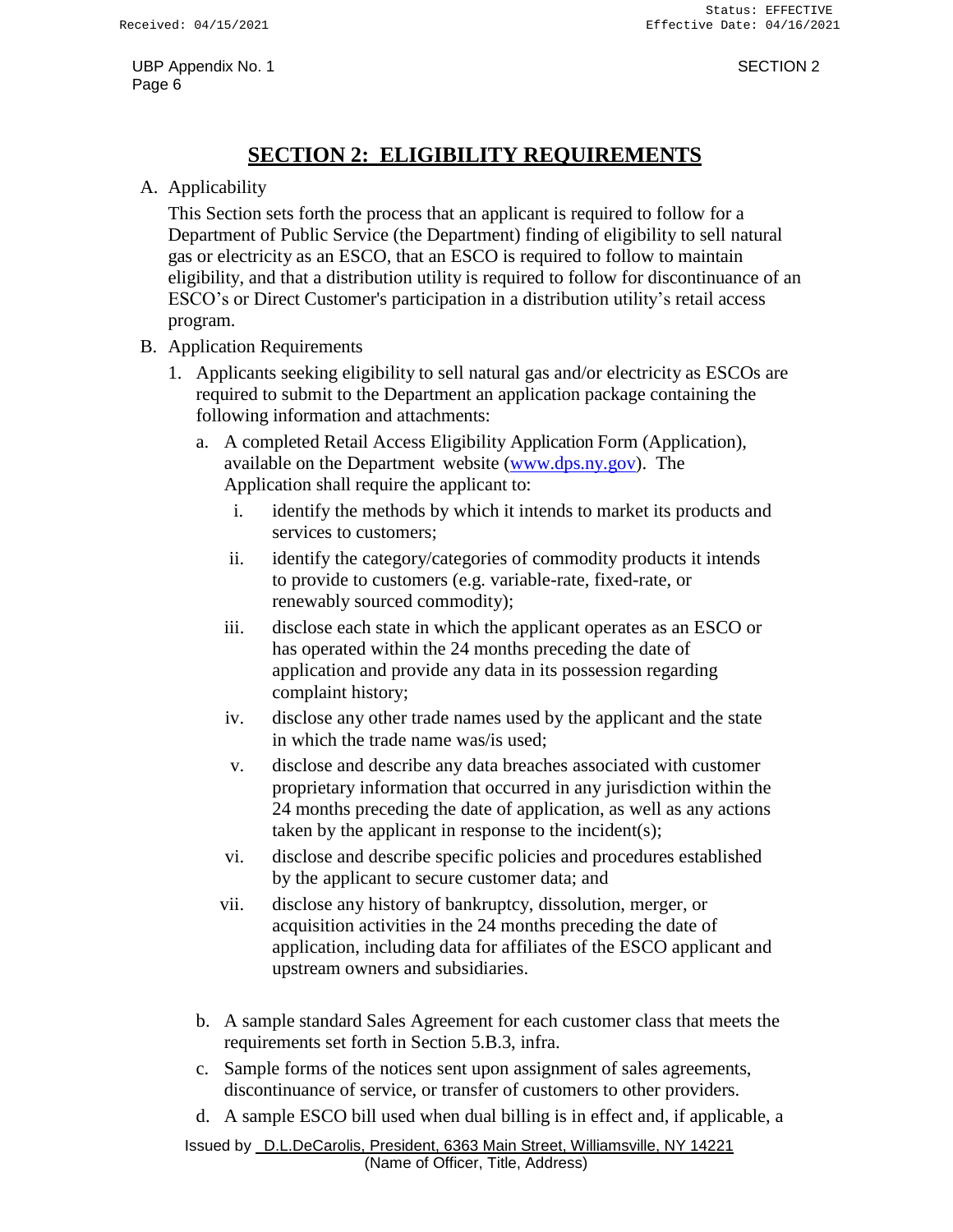sample ESCO consolidated bill, with terms stated in clear, plain language;

- e. Procedures used to obtain customer authorization for ESCO access to a customers' historic usage or credit information;
- f. Sample copies of informational and promotional materials that the ESCO uses for mass marketing purposes;
- g. Proof of registration with the New York State Department of State;
- h. Internal procedures for prevention of slamming and cramming;
- i. Name, postal and e-mail addresses, and telephone and fax numbers for the applicant's main office;
- j. Names and addresses of any entities that hold ownership interests of 10% or more in the ESCO, including a contact name for corporate entities and partnerships;
- k. Detailed explanation of any criminal or regulatory sanctions imposed during the previous 36 months against any senior officers of the ESCO or any entities holding ownership interests of 10% or more in the ESCO;
- l. An Officer Certification document sworn to by a high-level officer of the ESCO applicant, such as the Chief Executive Officer, President or the equivalent, in which the officer affirms that the ESCO is willing and able to comply with all applicable laws and regulations;
- m. A copy of the ESCO's quality assurance program, which is designed to monitor (a) compliance with Section 10 of the UBP and (b) accuracy of the ESCO marketing materials provided to prospective customers;
- n. A completed Service Provider Contact Form, which can be found on the Department's website [http://www.dps.ny.gov/ocs.html,](http://www.dps.ny.gov/ocs.html) identifying the ESCO's employee(s) responsible for resolving consumer complaints received by the Department and referred to the ESCO; and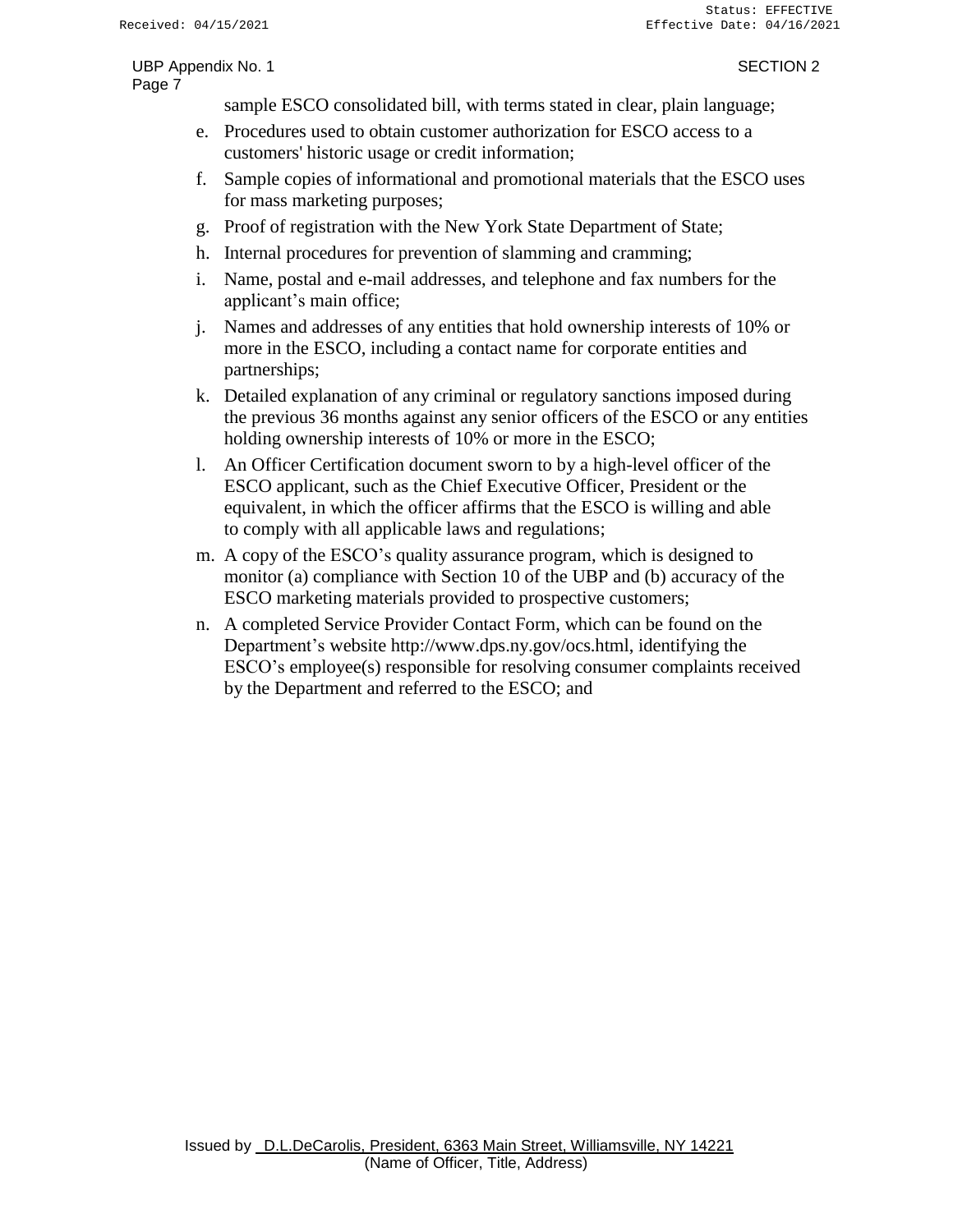- o. A list of the entities, including contractors and sub-contractors, that will market to customers on behalf of the ESCO. The list must include the entities' names, addresses, phone numbers and owners, managers, and/or principals. This list must be updated regularly as entities are added or removed.
- 2. Applicants shall submit to the Department the name of the utility that will test designated EDI transactions required for syntactical verification in the Phase I testing program. The Department shall maintain a list of ESCOs that successfully complete Phase I test requirements by transaction type.
- 3. An ESCO that knowingly makes false statements in its application package is subject to denial or revocation of eligibility.
- 4. If the application package contains information that is a trade secret or sensitive for security reasons, the applicant may request that the Department withhold disclosure of the information, pursuant to the Freedom of Information Law (Public Officers Law Article 6) and Public Service Commission regulations (16 NYCRR §6-1.3).
- C. Department Review Process
	- 1. The Department shall review the Application information and documentation submitted by each applicant and make an initial determination as to the applicant's likelihood of compliance with the Uniform Business Practices if the ESCO were deemed eligible to operate in the State. To enable the Department to make a thorough and assessment of an application, an ESCO shall notify the Department of any major changes in the information submitted in the Retail Access Eligibility Application Form and/or application package that occurs during the Department review process.
	- 2. Following its review of the Application information and documentation, the Department shall advise the applicant, in writing, if the Application is approved and the applicant is eligible to operate in the State and if satisfaction of Phase I EDI testing requirement has been verified by the utility designated by the applicant.
	- 3. ESCOs deemed eligible to provide commodity service by the Department must begin serving customers within two-years from the date of the letter notifying the ESCO of their eligibility status (eligibility letter). The ESCO that does not begin serving customers within such two-year period may be required to conduct additional EDI testing before enrollments will be processed.
	- 4. If following its review of the Application information and documentation the Department determines that the applicant is not likely to comply with the UBP if the ESCO were deemed eligible, the Department may recommend to the Commission that, for good cause shown, the Commission deny the ESCO's Application.
	- 5. In any instance that the Department recommends to the Commission that an ESCO applicant be denied eligibility, the applicant shall be afforded an opportunity to provide to the Commission with a response in rebuttal to the Department's recommendation and in support of its application before the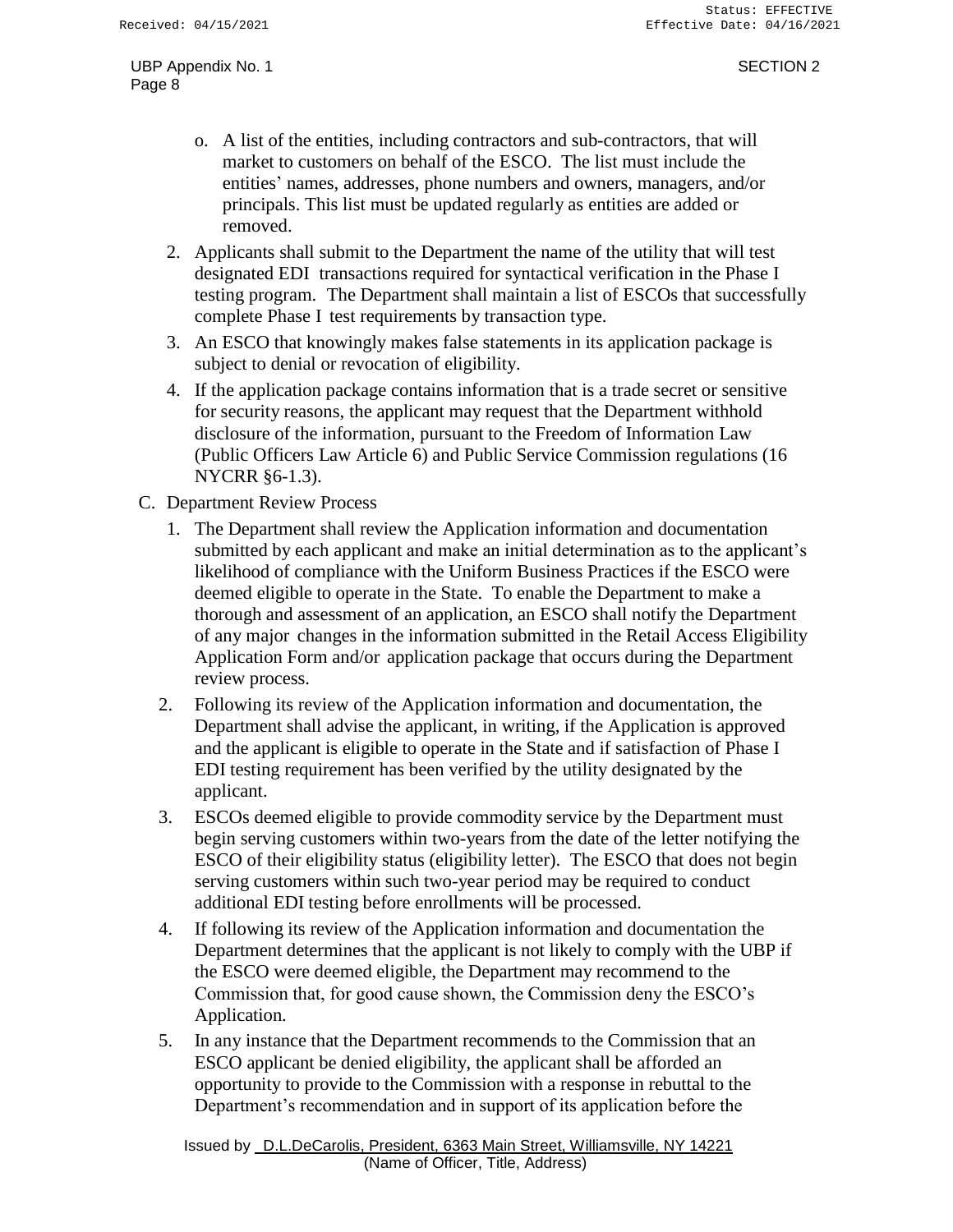Commission renders a final eligibility determination.

- 6. The Department shall periodically review the eligibility of each ESCO operating in New York and make a recommendation to the Commission if the Department finds that the ESCO should not be permitted to continue operating in New York.
- D. Maintaining ESCO Eligibility Status
	- 1. An ESCO shall submit by January 31 each year (January 31 Statement):
		- a. a statement that the information and attachments in its Retail Access Eligibility Form and application package are current; or
		- b. a description of revisions to the Retail Access Eligibility Form and application package and a copy of the revised portions or, at the ESCO's option, a copy of the revised portions identifying the revisions by highlighting or other means; and
		- c. An Officer Certification document, as required by Section 2.B.1.
	- 2. An ESCO shall update all the information it submitted in its original application package to the Department every three years, starting from the date of its eligibility letter, consistent with the requirements of UBP Section 2.B. An ESCO's status as an eligible supplier is continuous from the date of the Department eligibility letter, unless revoked or otherwise limited in accordance with UBP Section 2.D.5. If the three year anniversary date falls within one month of January 31, the ESCO shall resubmit its application package in lieu of the January 31 statement.
	- 3. An ESCO shall file with the Secretary, a separate average unit price for products with no energy-related value added services for each of two groups of customers and by load zone: i) residential price fixed for a minimum 12 month period; ii) residential variable price. The averages should be weighted by the amount of commodity sold at each price within each customer category. ESCOs shall also file the number of customers purchasing products in those categories. ESCOs shall file the required information quarterly, reflecting data over that period, within 30 days of the end of each calendar quarter (i.e., data must be provided no later than April 30<sup>th</sup>, July 30<sup>th</sup>, October 30<sup>th</sup> and January 30<sup>th</sup> of each year).<sup>1</sup>
	- 4. An ESCO shall submit at other times during the year:
		- a. A description of any major change in the Retail Access Eligibility Application Form and/or application package and a copy of the revised portions or, at the ESCO's option, a copy of the revised portions identifying the revisions by highlighting or other means. For purposes of Subdivision D of this Section, the term, "major change," means a revision in the terms and conditions applicable to the business relationship between the ESCO and its customers, including provisions governing the process for termination of sales agreements.
		- b. Changes in marketing plans, including changes to the list required in subsection B.1.n of this Section of the UBP.
		- c. Changes in the ESCO's business and customer service information displayed on the Department's Website.
		- d. At least once every thirty days, each ESCO serving residential customers must post a price for each product it offers to those customer classes (e.g., fixed-

Issued by D.L.DeCarolis, President, 6363 Main Street, Williamsville, NY 14221 (Name of Officer, Title, Address)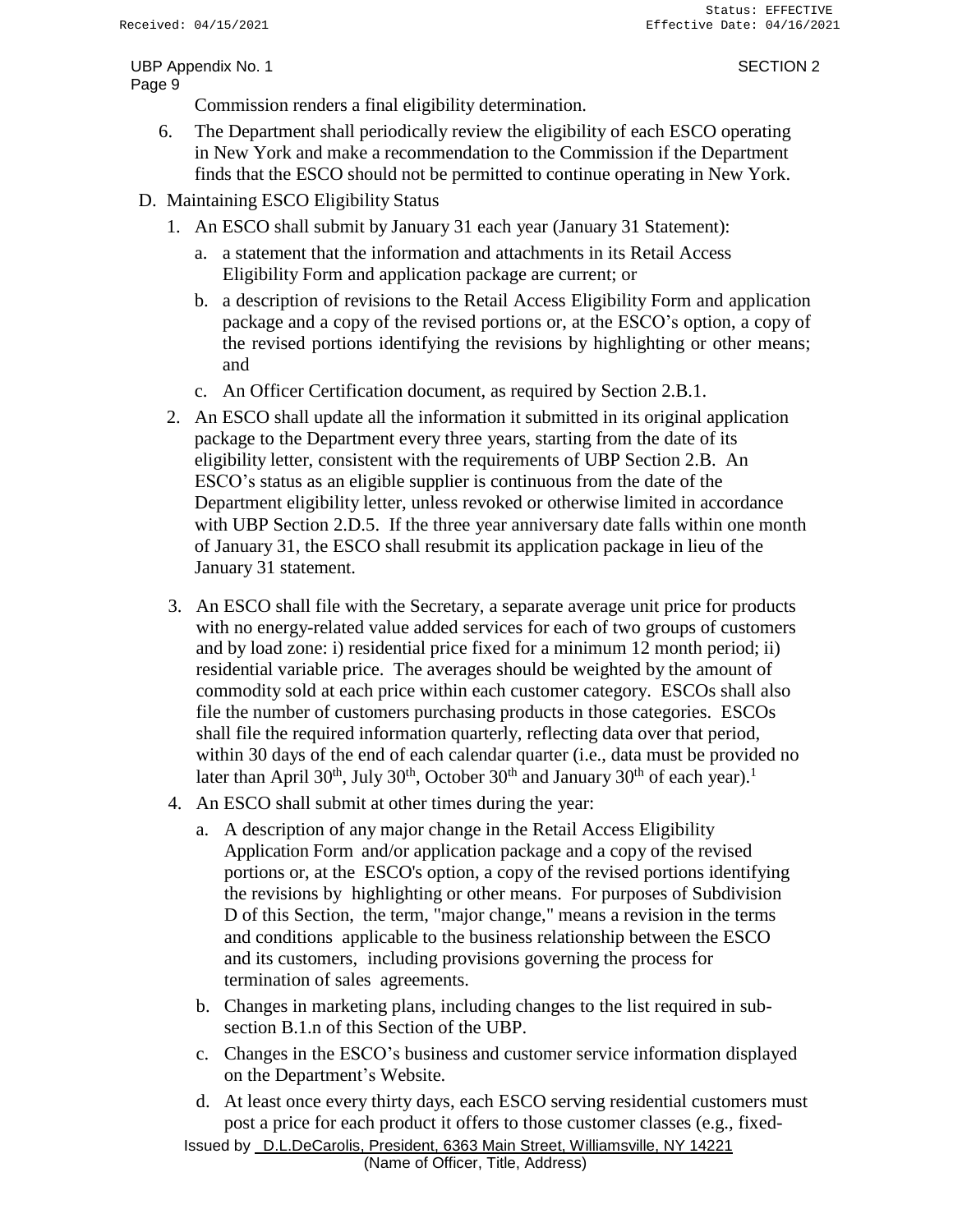price, variable-price, renewable energy, with each type of value-added service, etc) on the Power to Choose website. Each ESCO must guarantee to charge new customers no more than the price of the ESCOs posted offers at the time of the customer's agreement for each product.

- e. Changes in personnel responsible for resolving consumer complaints received by the Department and referred to the ESCO.
- 5. An ESCO may be subject to the consequences listed in UBP Section 2.D.6.b for reasons, including, but not limited to:
	- a. false or misleading information in the application package;
	- b. failure to adhere to the policies and procedures described in its Sales Agreement;
	- c. failure to comply with required customer protections;
	- d. failure to comply with applicable NYISO requirements, reporting requirements, or Department oversight requirements;

<sup>1</sup> If the Power-to-Choose website is modified to allow ESCOs to file this information there, the Department may notify ESCOs that compliance with this provision may be accomplished in that manner.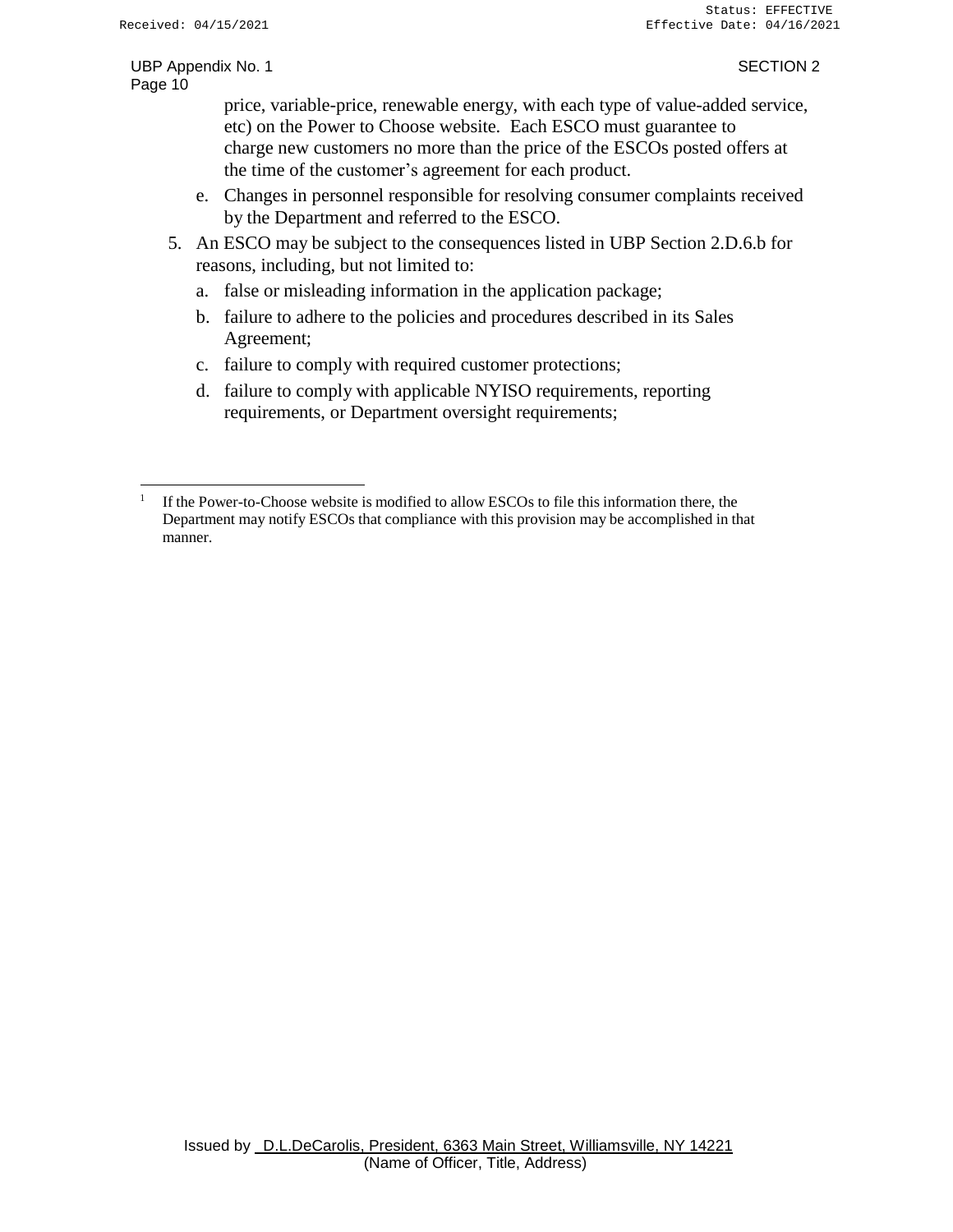- e. failure to provide notice to the Department of any material changes in the information contained in the Retail Access Eligibility Form or application package;
- f. failure to comply with the UBP terms and conditions, including discontinuance requirements;
- g. failure to comply with EDI transaction set standards and processing protocols and/or use properly functioning EDI systems;
- h. repeated failures to comply with price reporting requirements, reporting misleading price information, or continuing to fail to comply with price reporting requirements after withdrawal of eligibility to enroll new customers;
- i. failure to comply with the Commission's Environmental Disclosure Requirements or failure to comply with other Commission Orders, Rules or Regulations;
- j. failure to reply to a complaint filed with the Department and referred to the ESCO within the timeframe established by the Department' Office of Consumer Services which is not less than five days;
- k. any of the reasons stated in Subdivision F of this Section; or
- l. a material pattern of consumer complaints on matters within the ESCO's control;
- m. failure to comply with any federal, state, or local laws, rules, or regulations related to sales or marketing; or 'No Solicitation' signage on the premises; or
- n. failure to comply with any of the Marketing Standards set forth in Section 10 of the UBP.
- 6. In determining the appropriate consequence for a failure or non-compliance in one or more of the categories set forth in UBP Section 2.D.5, the Commission or Department may take into account the nature, the circumstances, including the scope of harm to individual customers, and the gravity of the failure or noncompliance, as well as the ESCO's history of previous violations.
	- a. The Commission or Department shall:
		- i. Either (a) notify the ESCO in writing of its failure to comply and request that the ESCO take appropriate corrective action or provide remedies within the directed cure period, which will be based on a reasonable amount of time given the nature of the issue to be cured; or (b) order that the ESCO show cause why a consequence should not be imposed.
		- ii. The Commission may impose the consequences listed in subparagraph b of this paragraph if (a) ESCO fails to take corrective actions or provide remedies within the cure period; or (b) the Commission determines that the incident or incidents of non-compliance are substantiated and the consequence is appropriate.
	- iii. Consequences shall not be imposed until after the ESCO is provided notice and an opportunity to respond.
	- iv. The notice of consequences imposed by the Commission will be published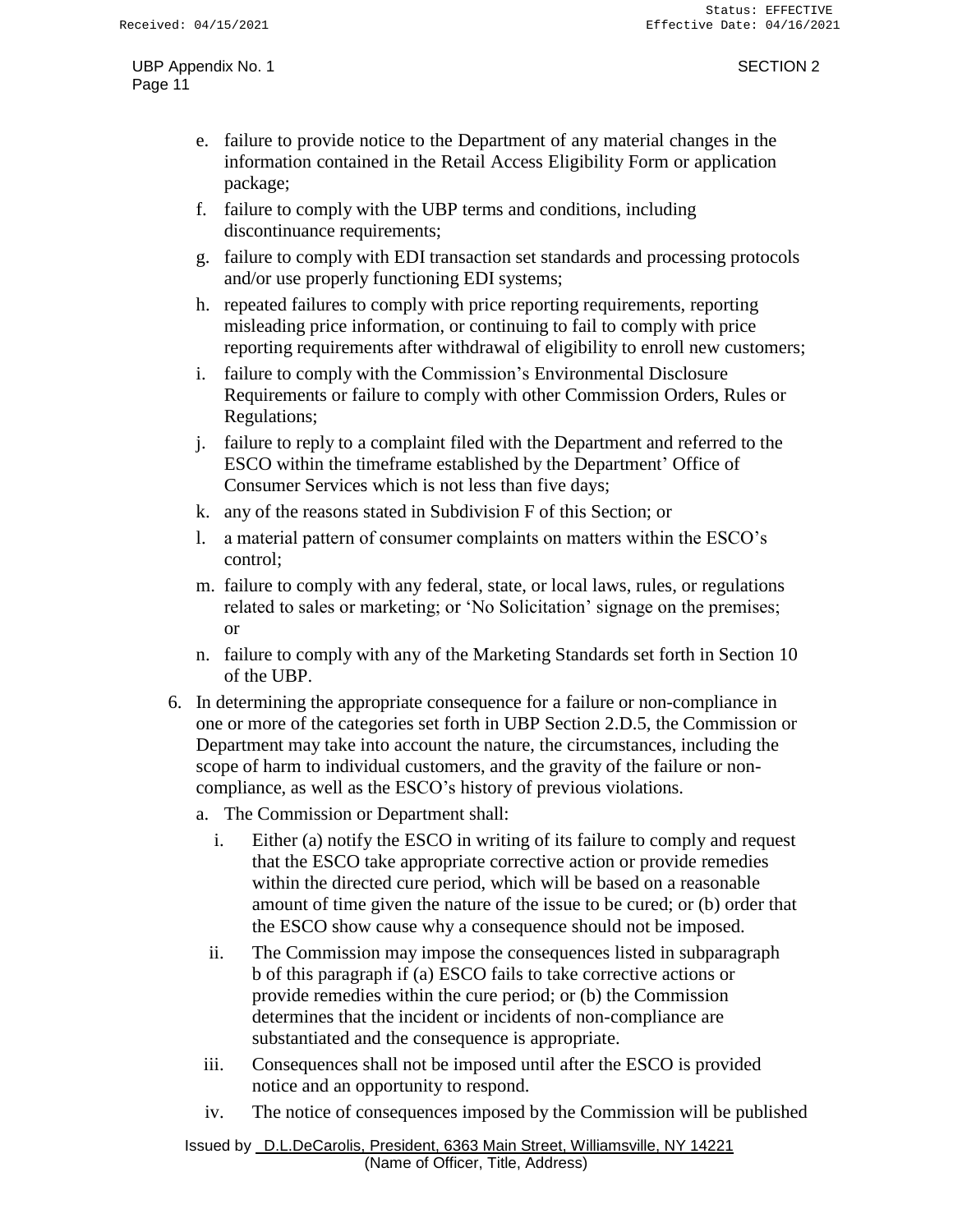on the Department's website.

- b. Consequences for non-compliance in one or more of the categories set forth in UBP Section 2.D.5 may include one or more of the following restrictions on an ESCO's opportunity to sell electricity and/or natural gas to retail customers:
	- i. Suspension from a specific Commission approved retail program in either a specific service territory or all territories in New York;
	- ii. Suspension of the ability to enroll new customers in either a specific service territory or all service territories in New York;
- iii. Imposition of a requirement to record all telephonic marketing presentations, which shall be made available to the Department for review;
- iv. Reimbursements to customers who did not receive savings promised in the ESCO's sales agreement/Customer Disclosure Statement or substantially demonstrated to have been included in the ESCO's marketing presentation or to customers who incurred costs as a result of the ESCO's failure to comply with the marketing standards set forth in Section 10 of the UBP;
- v. Release of customers from sales agreements without imposition of early termination fees;
- vi. Revocation of an ESCO's eligibility to operate in New York; and,
- vii. Any other measures that the Commission may deem appropriate.
- c. Consequences imposed pursuant to this paragraph shall continue to apply until the ESCO's failure to comply with the UBP has been cured or the Commission or Department has determined that no further cure is necessary.
- 7. An ESCO's eligibility to serve customers is valid unless: the ESCO abandons its eligibility status; or such status is revoked by the Commission through a final order pursuant to UBP Section 2.D.6.
- 8. The Department shall notify distribution utilities upon notice to the ESCO, and the NYISO if applicable, of any determination to revoke an ESCO's eligibility to sell natural gas and/or electricity. The distribution utility shall notify the ESCO's customers, in accordance with paragraph 3 of Subdivision F of this Section, of any Department revocation of an ESCO's eligibility.
- E. Distribution Utility Requirements
	- 1. After receipt of the Department's compliance letter, the ESCO shall notify the distribution utility, and NYISO if applicable, of its eligibility status and intent to complete the process to commence operation in the distribution utility's service area, including execution of any operating agreement that is required.
	- 2. Upon satisfaction of the distribution utility's and, if applicable the NYISO's requirements, and successful completion of EDI testing conducted by the distribution utility, the ESCO may enter into an operating agreement, if any is required, with the distribution utility to commence operations in its service territory.
- F. Discontinuance of an ESCO's and Direct Customer's Participation in a Retail Access Program
	- 1. In accordance with the procedures established in this Subdivision, a distribution utility may discontinue an ESCO's or Direct Customer's participation in its retail

Issued by D.L.DeCarolis, President, 6363 Main Street, Williamsville, NY 14221 (Name of Officer, Title, Address)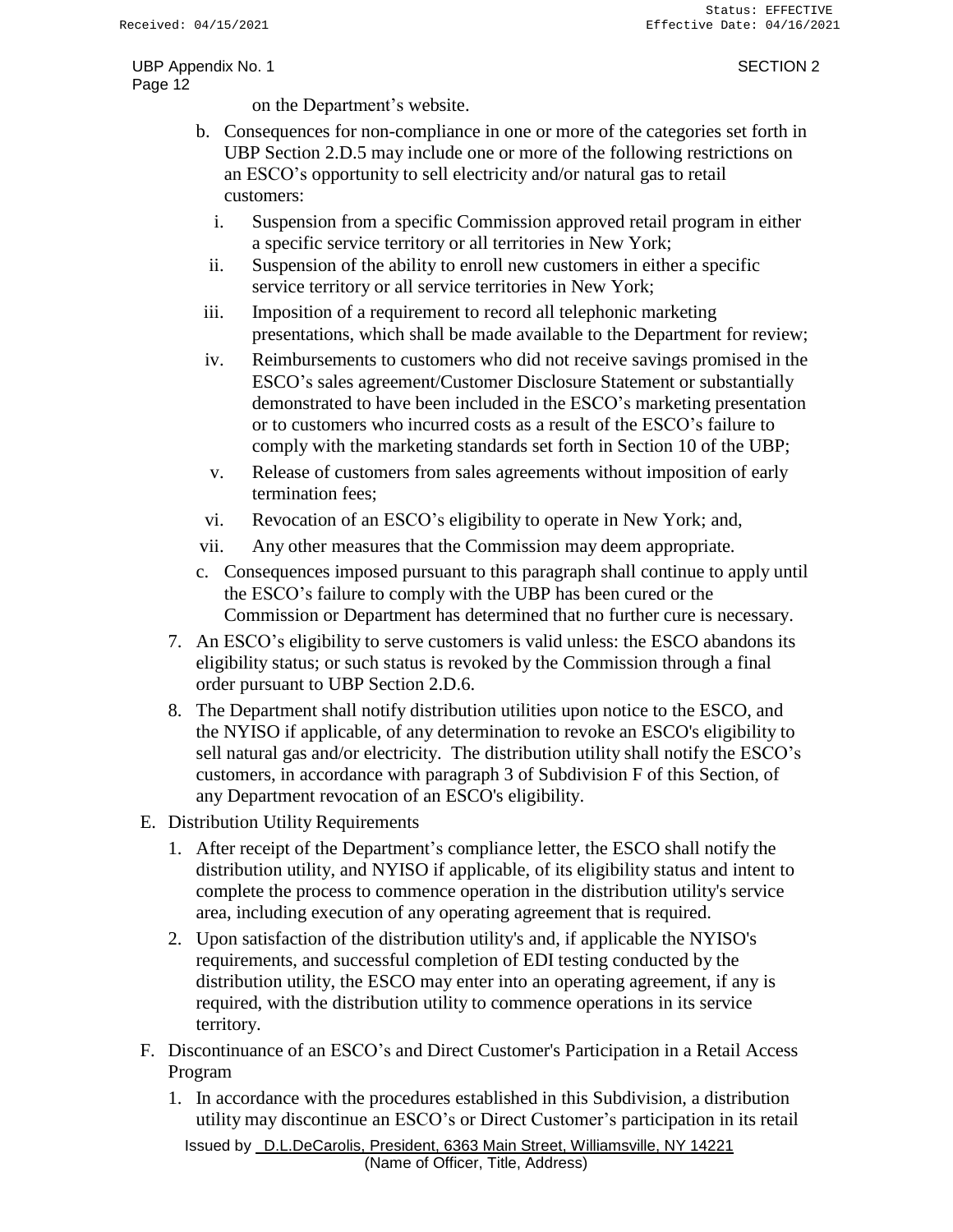access program for the following reasons:

- a. Failure to act that is likely to cause, or has caused, a significant risk or condition that compromises the safety, system security, or operational reliability of the distribution utility 's system, and the ESCO or Direct Customer failed to eliminate immediately the risk or condition upon verified receipt of a non-EDI notice;
- b. Failure to provide natural gas (provided zero quantity) to the distribution utility's city gate;
- c. Failure to pay an invoice upon the due date;
- d. Failure to provide for delivery of at least 95% of the amount of natural gas directed by a distribution utility for delivery or at least 80% of the daily metered usage of the ESCO's customers or a Direct Customer's specified load or lower percentages included in a balancing program established in a distribution utility's tariff and/or any operating agreement;
- e. Failure to maintain a creditworthiness standard or provide required security;
- f. Failure to comply with the terms and conditions of a distribution utility's tariff, operating agreement, or Gas Transportation Operating Procedures (GTOP) Manual to the extent that said documents are consistent with the provisions of the UBP;
- g. Discontinuance of an ESCO's or Direct Customer's participation in a distribution utility's retail access program by the NYISO; or,
- h. Commission determination that an ESCO is not eligible to sell natural gas or electricity to retail customers.
- 2. To initiate the discontinuance process, a distribution utility shall send a non-EDI discontinuance notice by overnight mail and verified receipt, to the ESCO or Direct Customer and the Department. The notice shall contain the following information:
	- a. The reason, cure period, if any, and effective date for the discontinuance;
	- b. A statement that the distribution utility shall notify the ESCO's customers of the discontinuance if the ESCO fails to correct the deficiency described in the notice within the cure period, unless the Department directs the distribution utility to stop the discontinuance process;
	- c. The distribution utility may suspend the ESCO's right to enroll customers until correction of the deficiency; and
	- d. Correction of the deficiency within the cure period, or a Department directive, will end the discontinuance process.
- 3. The distribution utility shall send notices to the ESCO's customers informing them of the discontinuance and providing the following information:
	- a. The discontinuance shall or did occur on one of the following dates selected by the distribution utility: the scheduled meter read date, the first day of the month, or another date, if readings are estimated, or on the date of a special meter read;
	- b. Customers have the option to select another ESCO or return to full utility service or, if a program authorizing random assignment is in effect, to enroll with a designated ESCO through that program;

Issued by D.L.DeCarolis, President, 6363 Main Street, Williamsville, NY 14221 (Name of Officer, Title, Address)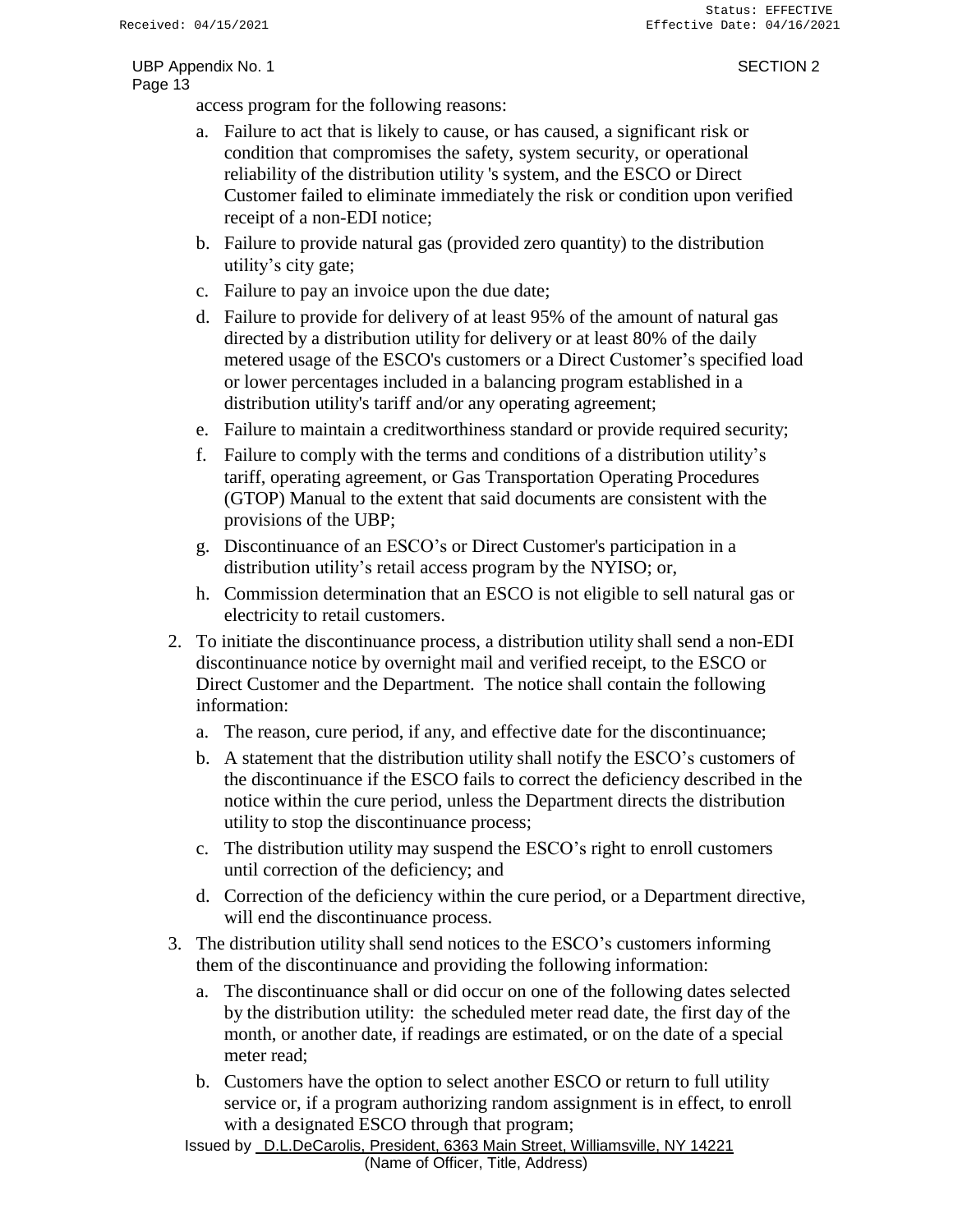- c. Names and telephone numbers of ESCOs offering service to retail customers in the distribution utility's service territory;
- d. Any ESCO selected by a customer may file an enrollment request on the customer's behalf with the distribution utility, and the distribution utility shall charge no fee for changing the customer's provider to the new ESCO; and,
- e. During any interim between discontinuance of a customer's current ESCO and enrollment with a new ESCO, the distribution utility shall provide service under its applicable tariff, unless the distribution utility notified the customer that it is terminating its delivery services to the customer on or before the discontinuance date.
- 4. The distribution utility shall submit a sample copy of its discontinuance notice to the Department for review and approval prior to distribution to customers.
- 5. The distribution utility may request permission from the Department to expedite the discontinuance process, upon a showing that it is necessary for safe and adequate service or in the public interest. Any expeditious discontinuance process shall include the ESCO or Direct Customer, and the distribution utility.
- 6. Upon any discontinuance, an ESCO or Direct Customer shall remain responsible for payment or reimbursement of any and all sums owed under the distribution utility tariffs, any tariffs on file with the FERC and service agreements relating thereto, or any agreements between the ESCO and the distribution utility.
- 7. The notice requirements and time limits for a distribution utility to discontinue an ESCO's or Direct Customer's participation in a distribution utility's retail access program (discontinue participation) are:
	- a. Upon a distribution utility determination that an ESCO's or Direct Customer's action, or failure to act, is likely to cause, or has caused, a significant risk or condition that compromises the safety, system security, or operational reliability of the distribution utility's system and that the ESCO or Direct Customer failed to eliminate immediately the risk or condition upon verified receipt of a non-EDI notice, the distribution utility may discontinue participation as soon as practicable.
	- b. Upon a distribution utility determination that an ESCO or Direct Customer responsible for the delivery of natural gas failed, except under force majeure conditions, to deliver natural gas (provided zero quantity) to the distribution utility's service territory for its load, the distribution utility may discontinue participation no sooner than two business days after receipt by the ESCO or Direct Customer of a discontinuance notice.
	- c. Upon a distribution utility determination that an ESCO or Direct Customer failed to pay an invoice on the due date, as specified in the distribution utility's tariff, and the ESCO's or Direct Customer's required security or credit limit is insufficient to cover the unpaid amount, with interest, the distribution utility may discontinue participation no sooner than ten business days (cure period) after receipt by the ESCO or Direct Customer of a discontinuance notice. If the ESCO or Direct Customer pays the amount due on or before the expiration of the cure period, the distribution utility shall stop the process to discontinue participation.
	- d. Upon a distribution utility determination that an ESCO or Direct Customer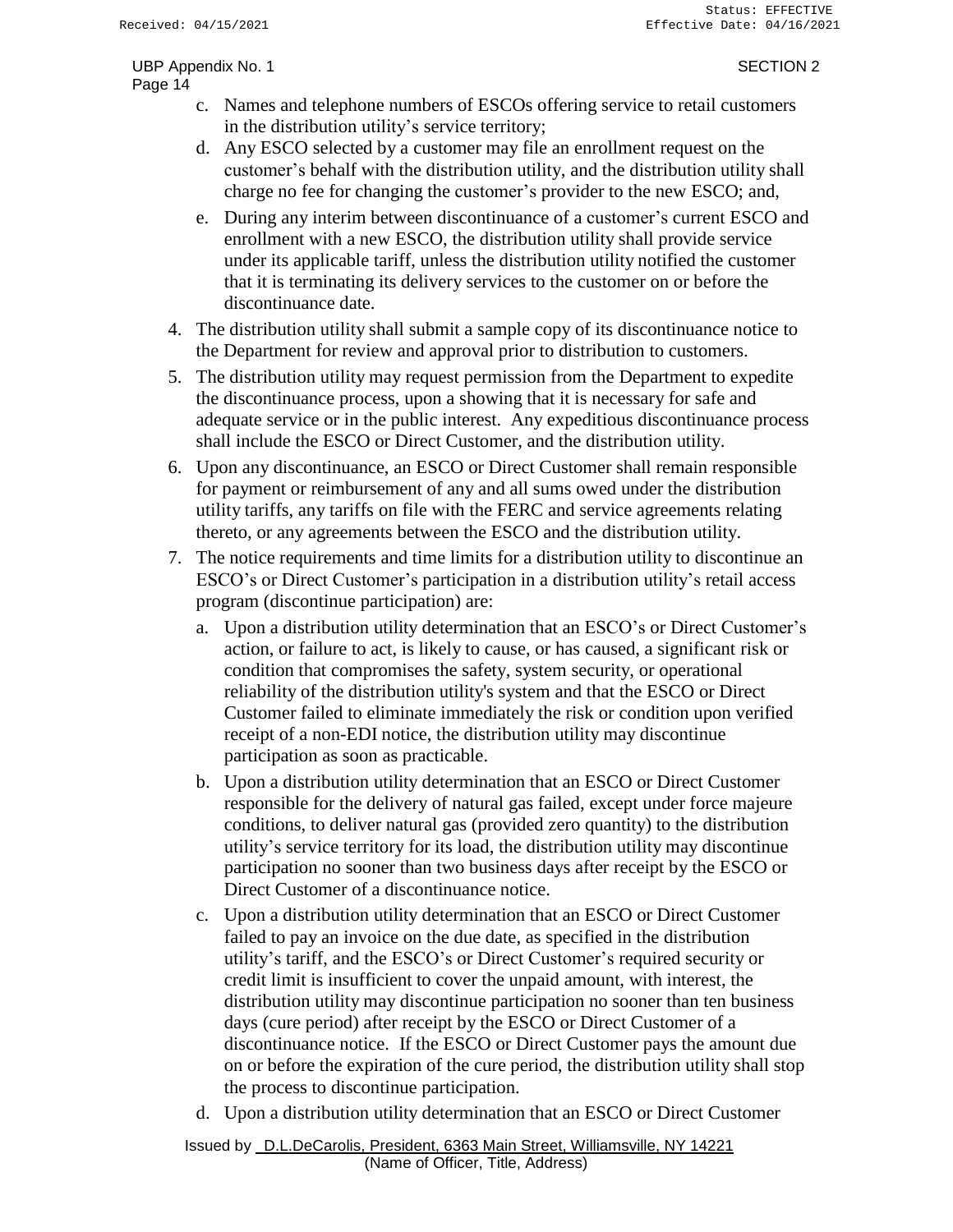responsible for the nomination and delivery of natural gas failed, except in force majeure conditions, to nominate and/or deliver sufficient natural gas to the distribution utility's service territory to satisfy at least 95% of the amount of natural gas directed by a distribution utility for delivery or at least 80% of the daily metered usage of the ESCO's customers or the Direct Customer's specified load or lower percentages included in a balancing program established in a distribution utility's tariffs and/or any operating agreement on any three days during any month, the distribution utility may initiate a discontinuance process no sooner than five business days (cure period) after receipt by the ESCO or Direct Customer of a discontinuance notice. If the ESCO or Direct Customer provides adequate assurances and a description of any necessary process changes that ensure adequate nominations and deliveries on or before the expiration of the cure period, the distribution utility shall stop the discontinuance process. Upon a determination to continue the discontinuance process because the assurances and proposed process changes are inadequate, the distribution utility shall notify the ESCO or Direct Customer that it will discontinue participation no later than 15 business days from the expiration of the cure period. The distribution utility shall notify the ESCO's customers that the distribution utility will discontinue participation on or before the expiration of 15 business days from the end of the cure period. If a failure to provide sufficient natural gas for any 3 days during a calendar month occurred during the past 12 months and the distribution utility sent a related discontinuance notice for each occurrence, it may discontinue participation no sooner than two business days after receipt by an ESCO or Direct Customer of a discontinuance notice.

- e. Upon a distribution utility determination that an ESCO or Direct Customer failed to provide or maintain a creditworthiness standard or required security, the distribution utility may initiate a discontinuance process no sooner than five business days (cure period) after receipt by the ESCO or Direct Customer of a discontinuance notice. If the ESCO or Direct Customer satisfies the creditworthiness standard or provides the required security on or before the expiration of the cure period, the distribution utility shall stop the discontinuance process. Upon a determination to continue with the discontinuance process because the ESCO or Direct Customer failed to comply with the creditworthiness standard or provide adequate security, the distribution utility shall notify the ESCO or Direct Customer that it will discontinue participation no later than 15 business days from the expiration of the cure period. The distribution utility shall notify the ESCO's customers that it will discontinue participation on or before 15 days from the expiration of the cure period. If a failure to comply with the creditworthiness standard or provide adequate security occurred twice during the past 12 months and the distribution utility sent a related discontinuance notice for each failure, it may discontinue participation no sooner than two business days after receipt by an ESCO or Direct Customer of a discontinuance notice.
- Issued by D.L.DeCarolis, President, 6363 Main Street, Williamsville, NY 14221 f. Upon a distribution utility determination that an ESCO or Direct Customer failed, except in force majeure conditions, to comply with any other applicable provision of the distribution utility's tariff, operating agreement, or GTOP manual, the distribution utility may initiate a discontinuance process no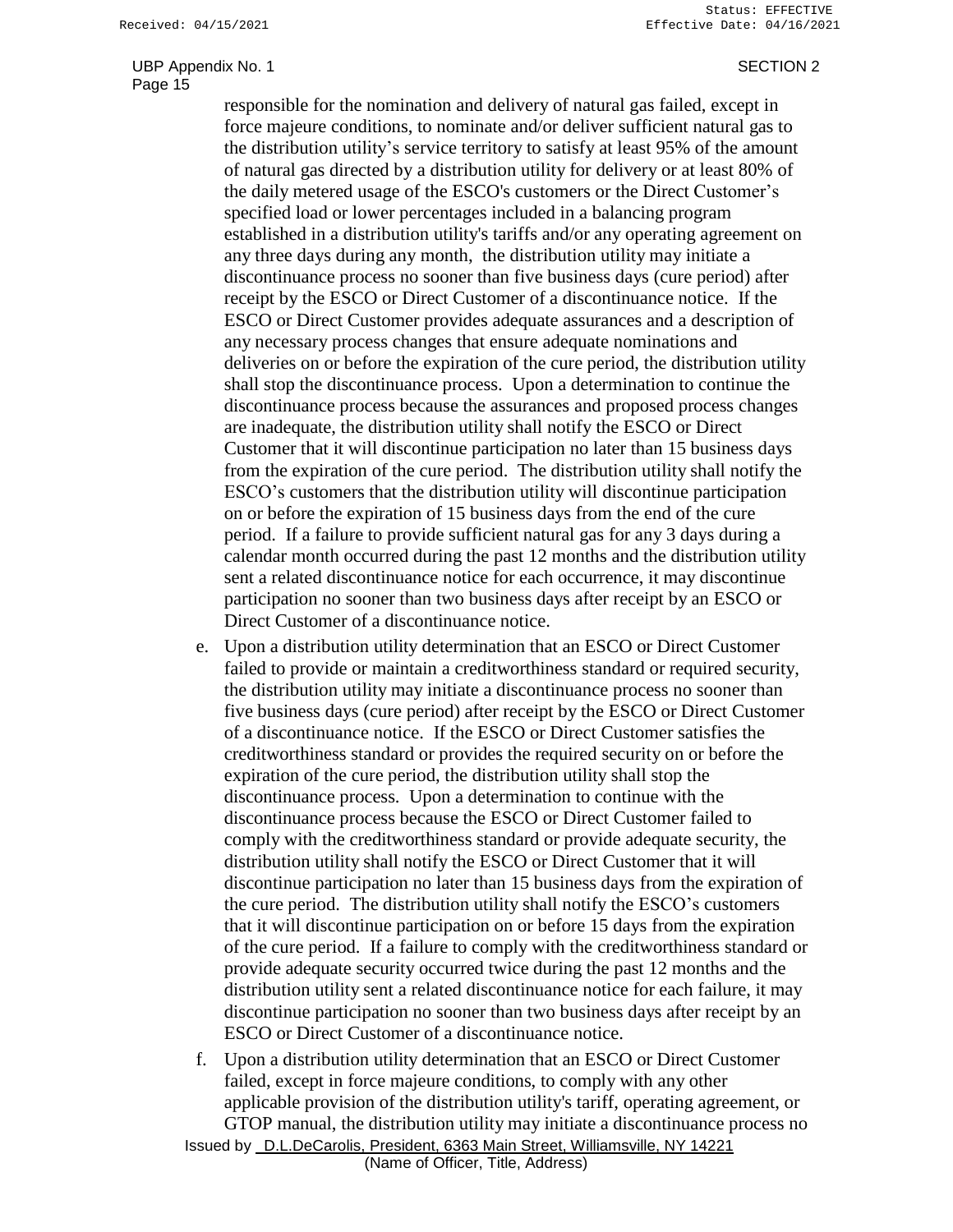sooner than ten business days (cure period) after receipt by the ESCO or Direct Customer of a discontinuance notice. If the ESCO or Direct Customer provides adequate assurances and a description of any necessary process changes that ensure compliance on or before the expiration of the cure period, the distribution utility shall stop the discontinuance process. Upon a determination to continue the discontinuance process because the assurances and proposed process changes are inadequate, the distribution utility shall notify the ESCO or Direct Customer that it will discontinue participation no later than 15 business days from the expiration of the cure period. The distribution utility shall notify the ESCO's customers that it will discontinue participation on or before the expiration of 15 business days after the end of the cure period.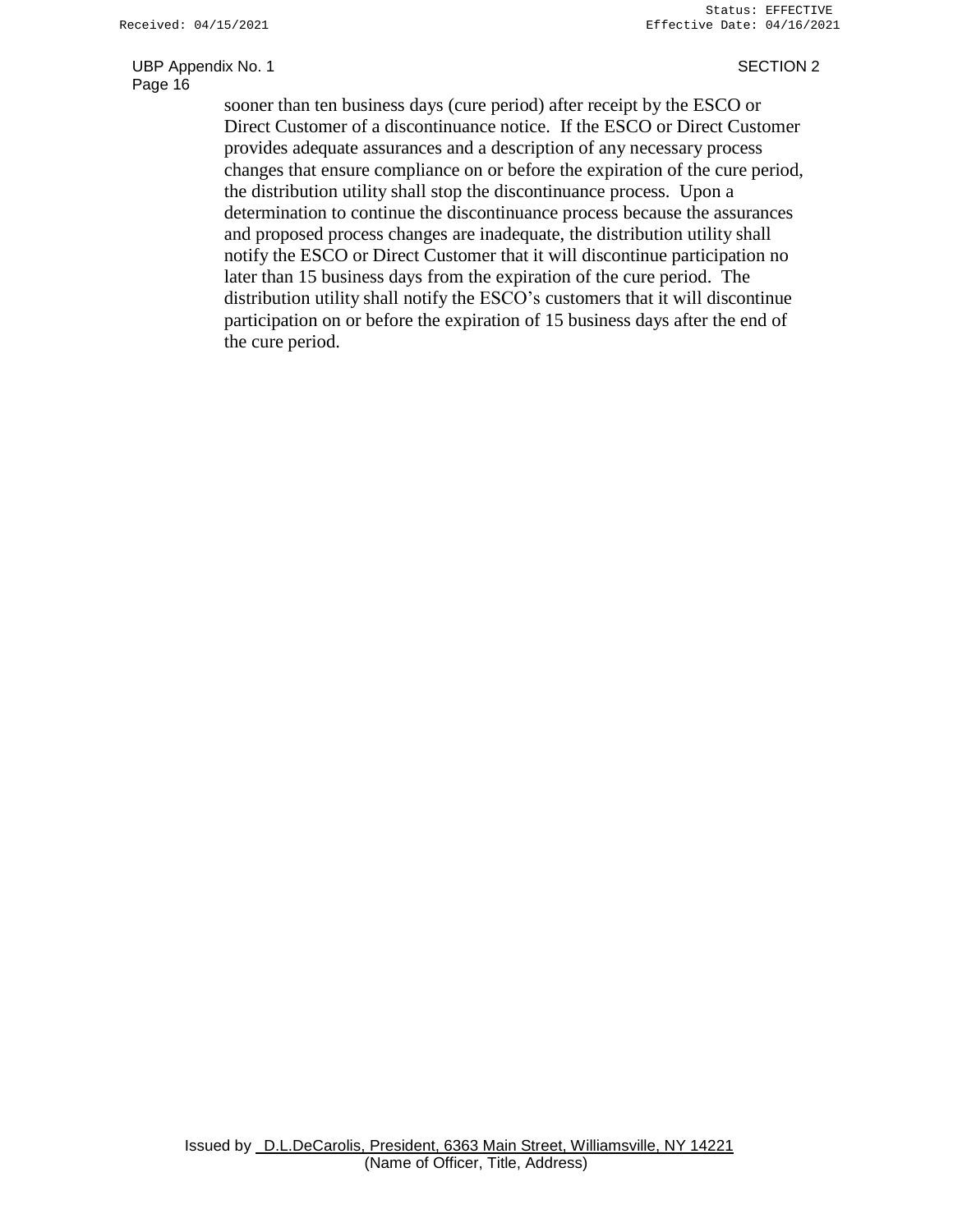## SECTION 3: CREDITWORTHINESS

#### A. Applicability

This Section establishes creditworthiness standards that apply to ESCOs and Direct Customers. An ESCO's and Direct Customer's participation in a distribution utility's retail access program is contingent upon satisfaction of creditworthiness requirements and provision of any security.

#### A. ESCOs

- 1. An ESCO shall satisfy a distribution utility's creditworthiness requirements if:
	- a. The ESCO, or a guarantor, maintains a minimum rating from one of the rating agencies and no rating below the minimum from one of the other two rating agencies. For the purposes of this Section, minimum rating shall mean "BBB" from Standard & Poor's, "Baa2" from Moody's Investor Service, or "BBB" from Fitch Ratings (minimum rating); or,
	- b. The ESCO enters into a billing arrangement with the distribution utility, whereby the distribution utility bills customers on behalf of the ESCO and retains the funds it collects to offset any balancing and billing service charges provided that the distribution utility has a priority security interest with a first right of access to the funds. The ESCO shall submit an affidavit from a senior officer attesting to such utility interest and right. Except that an ESCO serving customers outside of such billing arrangement, must satisfy the security requirements of UBP Section 3.D with respect to those customers.
- 2. If an ESCO, or a guarantor, is not rated by Standard & Poor's, Moody's Investor Service or Fitch Ratings, it shall satisfy a distribution utility's creditworthiness requirements if the ESCO, or a guarantor:
	- a. Maintains a minimum "1A2" rating from Dun & Bradstreet (Dun and Bradstreet minimum rating) and the ESCO maintains 24 months good payment history with the distribution utility; and,
	- b. Provides any security required by the distribution utility, calculated in accordance with Subdivision D, after deduction of the following unsecured credit allowances:

| Rating     | <b>Unsecured Credit Allowance</b>                                                                                                     |  |
|------------|---------------------------------------------------------------------------------------------------------------------------------------|--|
| 5A1 or 5A2 | 30% of an ESCO's tangible net worth, up to 5% of<br>the distribution utility's average monthly revenues<br>for the applicable service |  |
| 4A1 or 4A2 | 30% of an ESCO's tangible net worth, up to 5% of<br>the distribution utility's average monthly revenues<br>for the applicable service |  |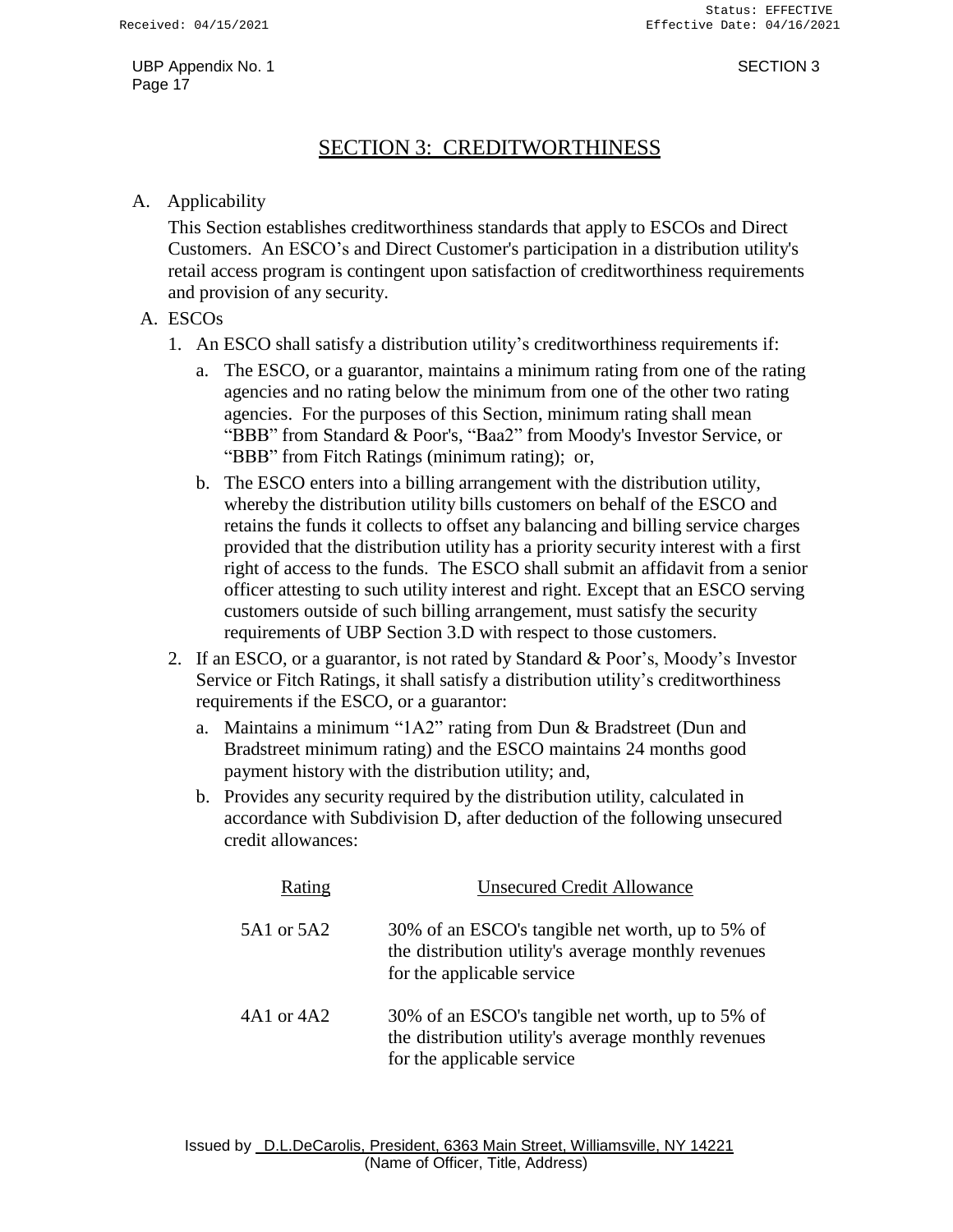SECTION 3

| UBP Appendix No. 1<br>Page 18 |            |                     |
|-------------------------------|------------|---------------------|
|                               | 3A1 or 3A2 | $30\%$ o<br>the die |

| 3A1 or 3A2     | 30% of an ESCO's tangible net worth, up to 5% of<br>the distribution utility's average monthly revenues<br>for the applicable service |
|----------------|---------------------------------------------------------------------------------------------------------------------------------------|
| $2A1$ or $2A2$ | 50% of an ESCO's tangible net worth, up to<br>\$500,000                                                                               |
| 1A1 or $1A2$   | 50% of an ESCO's tangible net worth, up to<br>\$375,000                                                                               |

An ESCO shall provide information, upon request of the distribution utility, to enable the distribution utility to verify the ESCO's equity. The distribution utility may request reasonable information to obtain the verification and shall safeguard it as confidential information and protect it from public disclosure. The distribution utility may deny the unsecured credit allowance to any ESCO that fails to provide the requested information.

- 3. A distribution utility may require an ESCO to provide and maintain security in the full amount of the distribution utility's credit risk, calculated in accordance with Subdivision D, if:
	- a. The ESCO, or a guarantor, is not rated;
	- b. The ESCO, or a guarantor, with a minimum rating is placed on credit watch with negative implications or is rated below the minimum rating;
	- c. The ESCO, or a guarantor, is rated below the Dun & Bradstreet minimum rating or the ESCO fails to maintain 24 months good payment history with the distribution utility; or,
	- d. An ESCO issuing consolidated bills fails to render timely bills to customers or to make timely payments to the distribution utility.
- 4. If a distribution utility's credit risk, associated with an ESCO's participation in its retail access program, exceeds 5% of the distribution utility's average monthly revenues for the applicable service, the distribution utility may require the ESCO, in addition to maintaining a minimum rating, to provide and maintain security in the amount of such excess credit risk.
- B. Direct Customers

A Direct Customer shall satisfy a distribution utility's creditworthiness requirements if:

- 1. Its account is current and remained current for the past 12 months; and,
- 2. If its debt is rated, it maintains a minimum rating of its long-term unsecured debt securities from one of the rating agencies and no rating below the minimum rating from one of the other two rating agencies.
- C. Calculation of Credit Risk and Security

The distribution utility shall calculate its credit risk and establish its security requirements as follows:

- 1. Delivery Service Risk
	- a. For an ESCO that issues a consolidated bill under a multi-retailer model, a distribution utility may require security in an amount no greater than 45 days

Issued by D.L.DeCarolis, President, 6363 Main Street, Williamsville, NY 14221 (Name of Officer, Title, Address)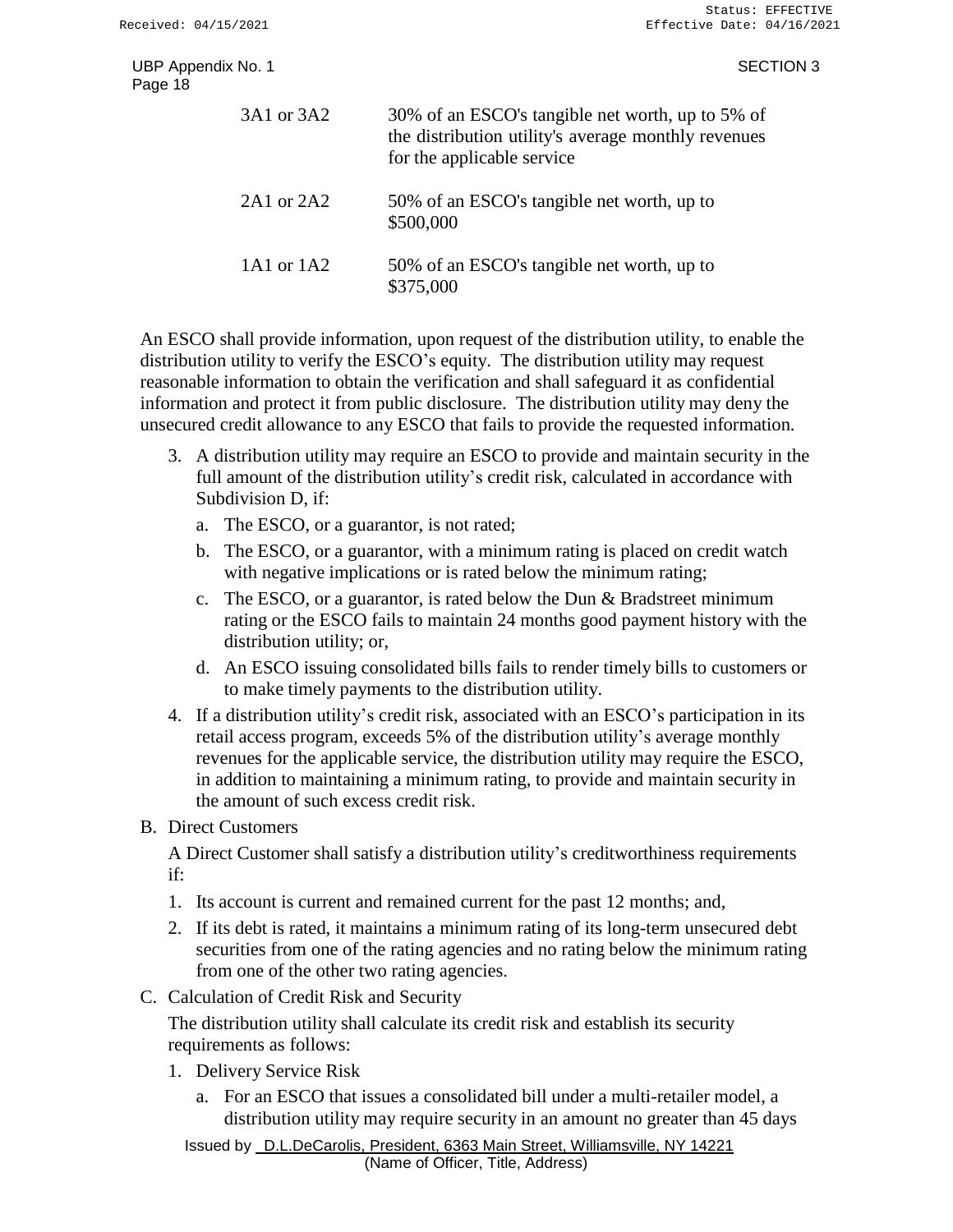of peak usage of the ESCO's customers' projected energy requirements during the next 12 months, priced at the distribution utility's applicable delivery service rate and including relevant customer charges.

- b. For an ESCO that bills customers for delivery and commodity services under a single retailer model, a distribution utility may require security in an amount no greater than 60 days of peak usage of the ESCO's customers' projected energy requirements during the next 12 months, priced at the distribution utility's applicable delivery service rate and including relevant customer charges.
- c. Upon an ESCO request, the distribution utility shall establish separate security requirements for summer (April 1 - October 31) and winter (November 1 - March 31) and may retain winter security until the end of two months (April and May) after the end of the winter period.
- 2. Natural Gas Imbalance Risk
	- a. The distribution utility may require an ESCO or Direct Customer to provide security in an amount no greater than the ESCO's customers' or a Direct Customer's projected maximum daily quantity times peak forecasted NYMEX price for the next 12 months and for upstream capacity to the city gate times 10 days.
	- b. Upon the request of an ESCO or Direct Customer, the distribution utility shall establish separate security requirements for summer (April 1 - October 31) and winter (November 1 - March 31) and may retain winter security until the end of two months (April and May) after the end of the winter period.
- 3. Major Change in Risk
	- a. A major change shall mean a change in credit risk of more than the greater of 10% or \$200,000.
	- b. The ESCO or Direct Customer shall promptly notify the distribution utility and the Department of any major change in credit and or rating risk.
	- c. The distribution utility may require an ESCO or a Direct Customer, within five days, to provide additional amounts of security if a major change occurs to increase its credit risk, as follows:
		- 1. If Standard & Poors, Moody's Investor Service, or Fitch Ratings downgrades an ESCO's, or its guarantor's, rating or a Direct Customer's debt below the minimum rating or Dun & Bradstreet downgrades an ESCO's, or its guarantor's, rating or a Direct Customer's debt; or,
		- 2. An increase occurs in customer usage or in energy prices and such increase is sustained for at least 30 days.
	- d. In the event that a major change occurs to decrease a distribution utility's credit and/or rating risk, results in compliance by an ESCO or Direct Customer with creditworthiness requirements, and elimination of the basis for holding some or all of the security, the distribution utility shall return or release the excess amount of the ESCO's or Direct Customer's security with accumulated interest, if applicable. The distribution utility shall return such amount within five business days after receipt of an ESCO or Direct Customer notice informing the distribution utility of the occurrence of such major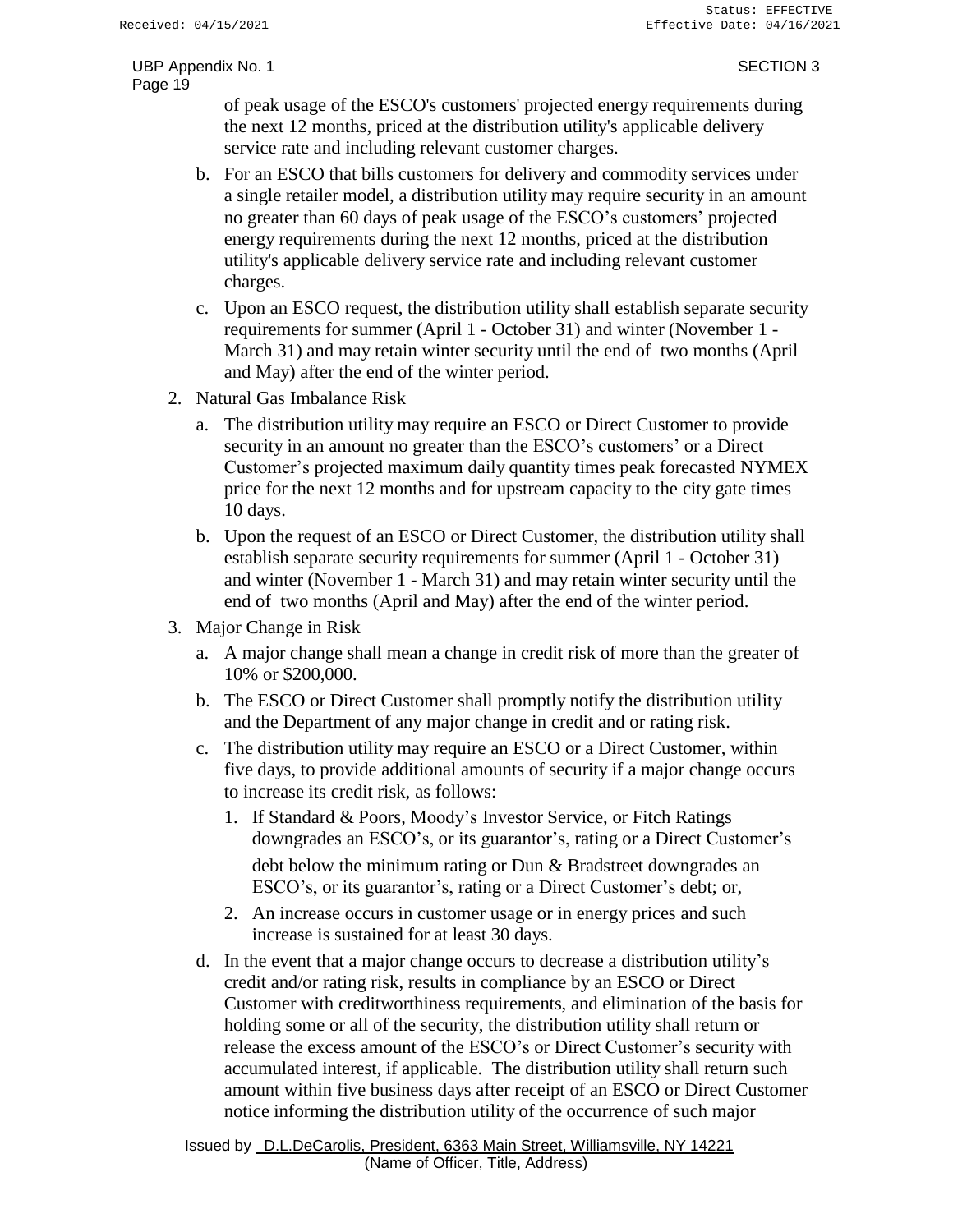change.

- D. Security Instruments
	- 1. The following financial arrangements are acceptable methods of providing security:
		- a. Deposit or prepayment, which shall accumulate interest at the applicable rate per annum approved by the Public Service Commission for "Other Customer Capital";
		- b. Standby irrevocable letter of credit or surety bond issued by a bank, insurance company or other financial institution with at least an "A" bond rating;
		- c. Security interest in collateral; or,
		- d. Guarantee by another party or entity with a credit rating of at least "BBB" by S&P, "Baa2" by Moody's, or "BBB" by Fitch; or
		- e. Other means of providing or establishing adequate security.
	- 2. A distribution utility may refuse to accept any of these methods for just cause provided that its policy is applied in a nondiscriminatory manner to any ESCO.
	- 3. If the credit rating of a bank, insurance company, or other financial institution that issues a letter of credit or surety bond to an ESCO or Direct Customer falls below an "A" rating, the distribution utility shall allow a minimum of five business days for an ESCO or Direct Customer to obtain a substitute letter of credit or surety bond from an "A" rated bank, insurance company, or other financial institution.
- E. Lockbox

If the distribution utility and ESCO arrange for a lockbox, security requirements are reduced by 50% provided that the arrangement includes the following:

- 1. Agreement on allocation of funds and the first right of the distribution utility, in the event of an ESCO's financial difficulty, to obtain funds in the lockbox deposited to the credit of the ESCO;
- 2. Establishment of rules for managing the lockbox;
- 3. Agreement on conditions for terminating the lockbox for non-compliance with the rules or for failure to receive customer payments on a timely basis; and,
- 4. Responsibility of an ESCO for any costs associated with implementing and administering the lockbox.
- F. Calling on Security
	- 1. If an ESCO or Direct Customer fails to pay the distribution utility, in accordance with UPB Section 7, Invoices, the distribution utility may draw from security provided that the distribution utility notifies the ESCO or Direct Customer five business days' in advance of the withdrawal and the ESCO or Direct Customer fails to make full payment before the expiration of the five business days.
	- 2. If an ESCO receives a discontinuance notice or elects to discontinue service to customers and owes amounts to the distribution utility, the distribution utility may draw from the security provided by the ESCO without prior notice.
	- 3. If an ESCO files a petition or an involuntary petition is filed against an ESCO under the laws pertaining to bankruptcy, the distribution utility may draw from security, to the extent permitted by applicable law.
- Issued by D.L.DeCarolis, President, 6363 Main Street, Williamsville, NY 14221 (Name of Officer, Title, Address) G. Application by Distribution Utilities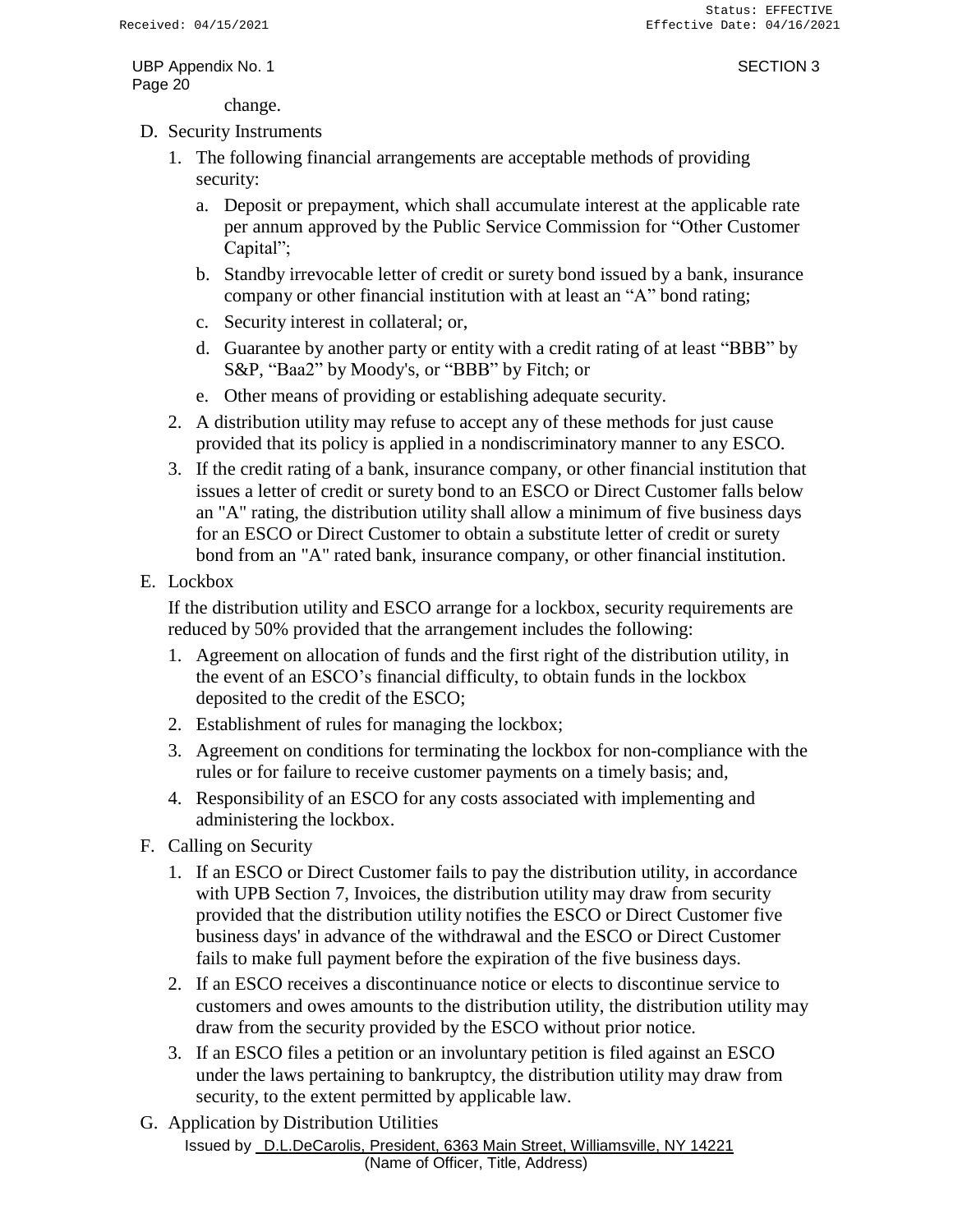- 1. Within ten business days after receipt of a complete ESCO application, a distribution utility shall complete its evaluation of initial creditworthiness, state the rationale for its determination, and provide the calculation supporting the credit limit and any resulting security requirement.
- 2. A distribution utility shall perform, at least annually, an evaluation, at no charge, of an ESCO's satisfaction of creditworthiness standards and security requirements.
- 3. A distribution utility shall perform evaluations of creditworthiness, security requirements, and security calculations in a non-discriminatory and reasonable manner.
- 4. Pending resolution of any dispute, the ESCO or Direct Customer shall provide requested security within the time required in this Section.
- 5. A distribution utility may reduce or eliminate any security requirement provided that it reduces or eliminates the requirement in a nondiscriminatory manner for any ESCO or Direct Customer. The distribution utility may request reasonable information to evaluate credit risk. If an ESCO or Direct Customer fails to provide the requested information, a distribution utility may deny the ESCO or Direct Customer an opportunity to provide lower or no security.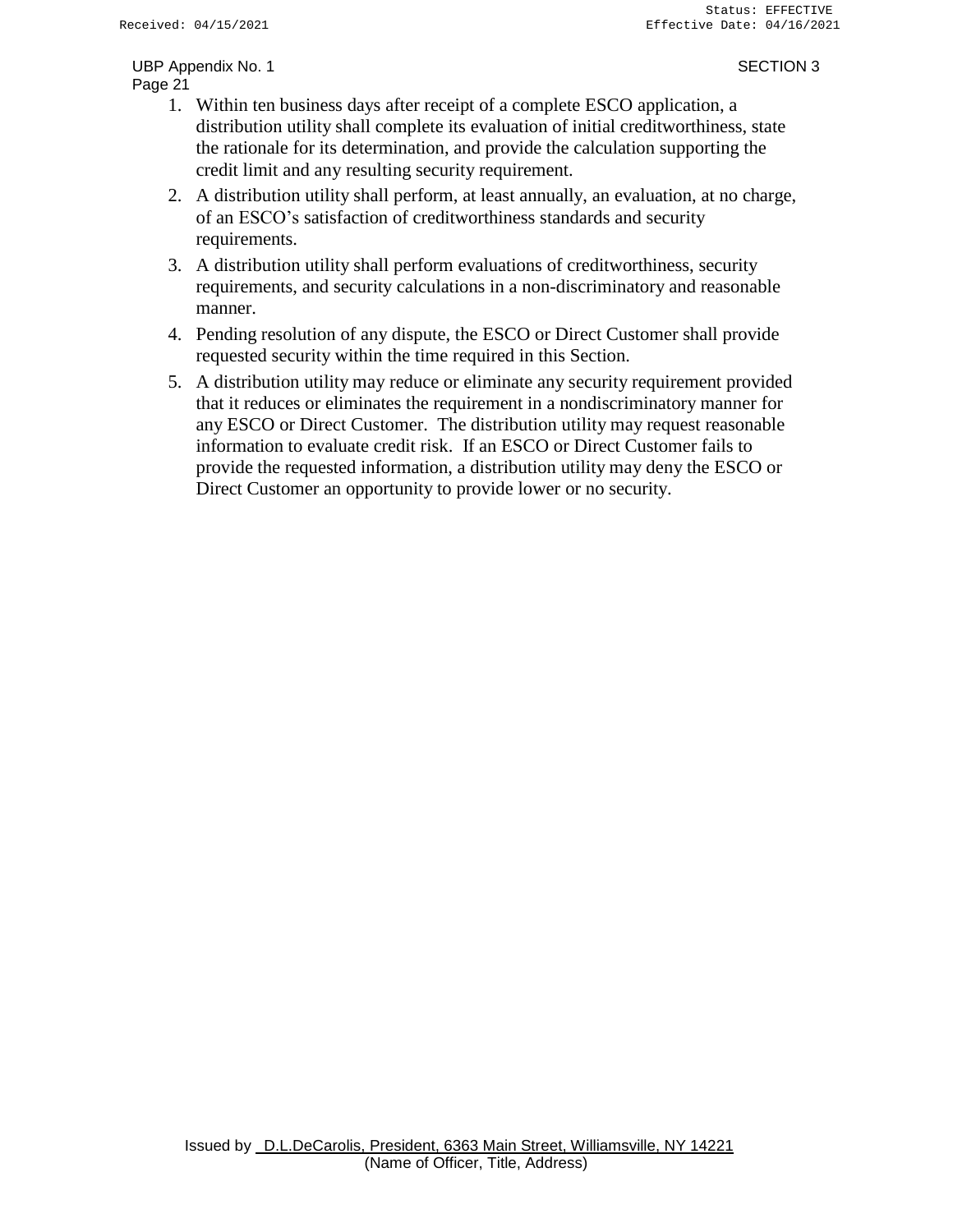## **SECTION 4: CUSTOMER INFORMATION**

#### <span id="page-23-0"></span>A. Applicability

This Section establishes practices for release of customer information by distribution utilities or MDSPs to ESCOs and Direct Customers and identifies the content of information sets. The distribution utility or MDSP and an ESCO shall use EDI standards, to the extent developed, for transmittal of customer information and may transmit data, in addition to the minimum information required, via EDI or by means of an alternative system.

B. Customer Authorization Process

The distribution utility or MDSP shall provide information about a specific customer requested by an ESCO authorized by the customer to receive the information.

- 1. An ESCO shall obtain customer authorization to request information, in accordance with the procedures in UBP Section 5, Changes in Service Providers, Attachments 1, 2, and 3. An ESCO shall inform its customers of the types of information to be obtained, to whom it will be given, how it will be used, and how long the authorizations will be valid. The authorization is valid for no longer than six months unless the sales agreement provides for a longer time.
- 2. A distribution utility and a MDSP shall assume that an ESCO obtained proper customer authorization if the ESCO is eligible to provide service and submits a valid information request.
- 3. An ESCO shall retain, for a minimum of two years or for the length of the sales agreement whichever is longer, verifiable proof of authorization for each customer. Verification records shall be provided by an ESCO, upon request of the Department, within five calendar days after a request is made. Locations for storage of the records shall be at the discretion of the ESCOs.
- 4. Upon request of a customer, a distribution utility and/or MDSP shall block access by ESCOs to information about the customer.
- 5. An ESCO and its agent shall comply with statutory and regulatory requirements pertaining to applicable state and federal do-not-call registries.
- C. Customer Information Provided to  $ESCOs<sup>1</sup>$ 
	- 1. Release of Information. A distribution utility and a MDSP shall use the following practices for transferring customer information to an ESCO:
		- a. A distribution utility shall provide the information in the Billing Determinant Information Set upon acceptance of an ESCO's enrollment request and the information in the Customer Contact Information Set and the Credit Information Set, upon ESCO request.

Upon enrollment of a customer, an ESCO shall receive usage data and any subsequent changes, corrections and adjustments to previously supplied data or estimated consumption for a period, at the same time that the distribution utility validates them for use. An ESCO issuing consolidated bills is entitled to receive billing information, in accordance with UBP Section 9, Billing and Payment Processing.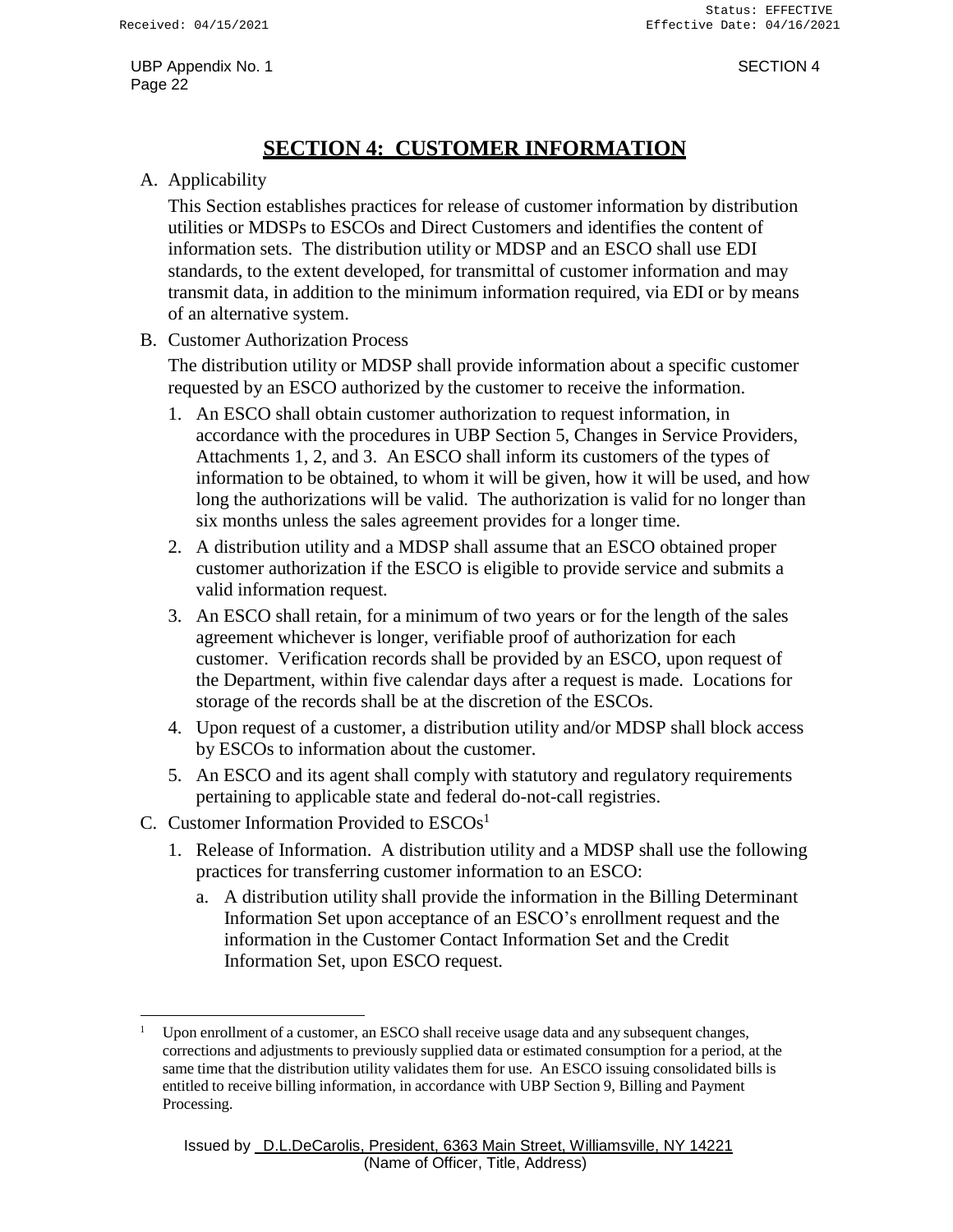- b. The distribution utility or MDSP shall respond within two business days to valid requests for information as established in EDI transaction standards and within five business days to requests for data and information for which an EDI transaction standard is not available. The distribution utility or MDSP shall provide the reason for rejection of any valid information request.
- 2. Customer Contact Information Set. The distribution utility or MDSP, to the extent it possesses the information, shall provide, upon an ESCO request, consumption history for an electric account and consumption history and/or $^1$  a gas profile for a gas account.
	- a. Consumption history<sup>2</sup> for an electric or gas account shall include:
		- 1. Customer's service address;
		- 2. Electric or gas account indicator;
		- 3. Sales tax district used by the distribution utility and whether the utility indentifies the customer as tax exempt;
		- 4. Rate service class and subclass or rider by account and by meter, where applicable;
		- 5. Electric load profile reference category or code, if not based on service class, whether the customer's account is settled with the ISO utilizing an actual 'hourly' or a 'class shape' methodology, or Installed Capacity (ICAP) tag, which indicates the customer's peak electricity demand;
		- 6. Customer's number of meters and meter numbers;
		- 7. Whether the customer receives any special delivery or commodity "first through the meter" incentives, or incentives from the New York Power Authority;
		- 8. The customer's Standard Industrial Classification (SIC) code;
		- 9. Usage type (e.g., kWh or therm), reporting period, and type of consumption (actual, estimated, or billed);
		- 10. Whether the customer's commodity service is currently provided by the utility;
		- 11. 12 months, or the life of the account, whichever is less, of customer data via EDI and, upon separate request, an additional 12 months, or the life of the account, whichever is less, of customer data via EDI or an alternative system at the discretion of the distribution utility or MDSP, and, where applicable, demand information;<sup>3</sup> if the customer has more than one meter associated with an account, the distribution utility or MDSP shall provide the applicable information, if available, for each meter; and

<sup>&</sup>lt;sup>1</sup> If a distribution utility or MDSP offer a gas profile and consumption history, an ESCO may choose either option. A distribution utility or MDSP shall make available, upon request, class average load profiles for electric customers.

<sup>&</sup>lt;sup>2</sup> A distribution utility or MDSP, in addition to EDI transmittal, may provide Web based access to customer history information.

 $3$  A distribution utility may provide data for a standard 24 months or life of the account, whichever is less, as part of its Customer Contract Information Set.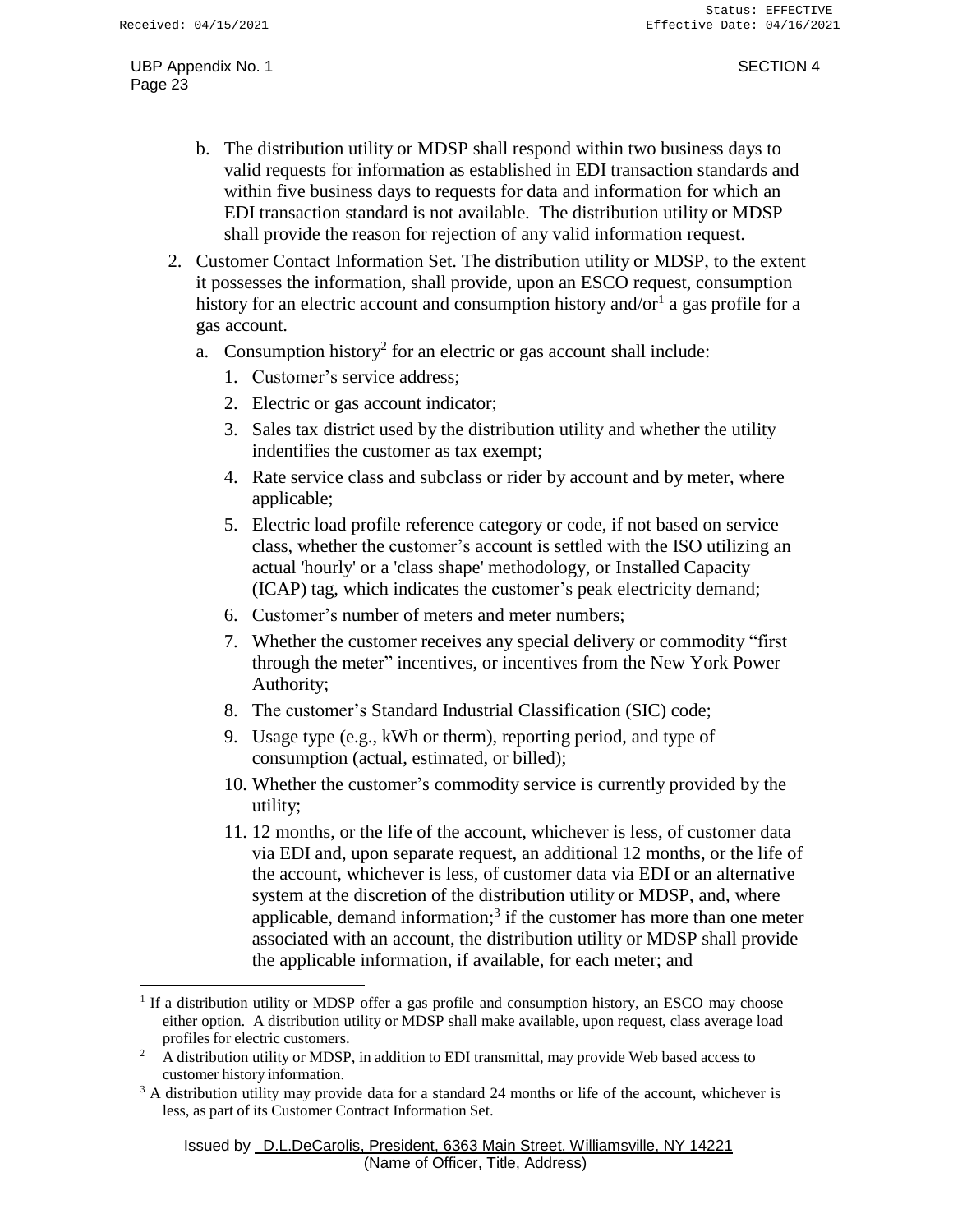- 12. Electronic interval data in summary form (billing determinants aggregated in the rating periods under a distribution utility's tariffs) via EDI, and if requested in detail, via an acceptable alternative electronic format.
- b. A gas profile for a gas account shall include:
	- 1. Customer's service address;
	- 2. Gas account indicator;
	- 3. Customer's number of meters and meter numbers;
	- 4. Sales tax district used by the distribution utility for billing and whether the utility indentifies the customer as tax exempt;;
	- 5. The customer's Standard Industrial Classification (SIC) code;
	- 6. Whether the customer's commodity service is currently provided by the utility;
	- 7. Rate service class and subclass or rider, by account and by meter, where applicable;
	- 8. Date of gas profile; and,
	- 9. Weather normalization forecast of the customer's gas consumption for the most recent 12 months or life of the account, whichever is less, and the factors used to develop the forecast.
- 3. Billing Determinant Information Set. Upon acceptance of an ESCO enrollment request, a distribution utility shall provide the following billing information for an electric or gas account, as applicable<sup>1</sup>:
	- a. Customer's service address, and billing address, if different;
	- b. Electric and/or gas account indicator;
	- c. Meter reading date or cycle and reporting period;
	- d. Billing date or cycle and billing period;
	- e. Meter number, if available;
	- f. Distribution utility rate class and subclass, by meter;
	- g. Description of usage measurement type and reporting period;
	- h. Customer's load profile group, for electric accounts only;
	- i. Life support equipment indicator;
	- j. Gas pool indicator, for gas accounts only;
	- k. Gas capacity/assignment obligation code;
	- l. Customer's location based marginal pricing zone, for electric accounts only; and,
	- m. Budget billing indicator.<sup>2</sup>

 $<sup>1</sup>$  As specified in the EDI standard for an enrollment request and response, the distribution utility may</sup> transmit additional data elements, based upon the request, the responding distribution utility, and the commodity type.

<sup>2</sup> This indicator is limited to 12 month levelized payment plans and does not include other payment plans.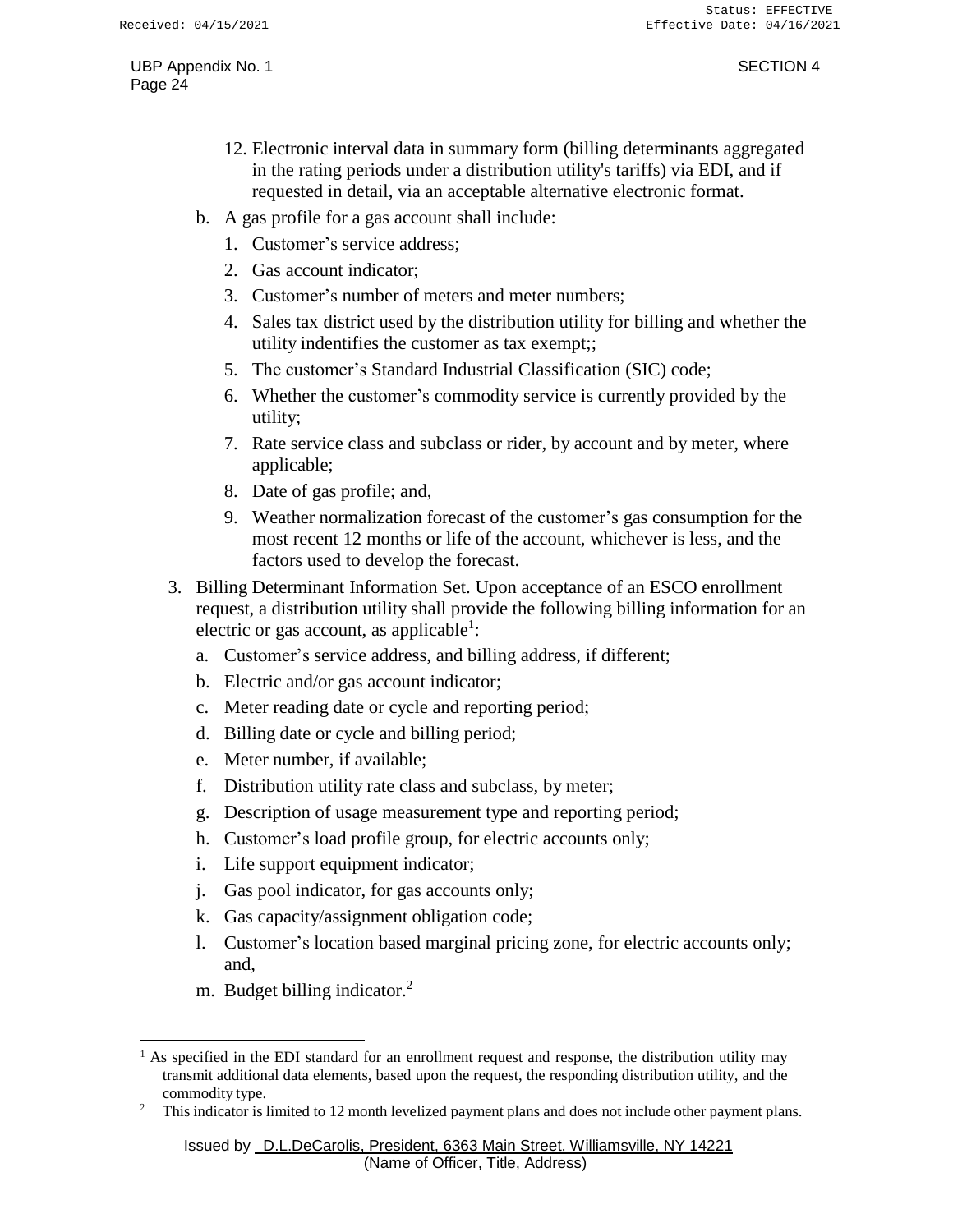- 4. Credit Information Set. The distribution utility or MDSP shall provide credit information for the most recent 24 months or life of the account, whichever is less, upon receipt of an ESCO's electronic or written affirmation that the customer provided authorization for release of the information to the ESCO. Credit information shall include number of times a late payment charge was assessed and incidents of service disconnection.
- D. Direct Customer Information

A Direct Customer shall receive usage data and any subsequent changes, corrections and adjustments to previously supplied data, and estimated consumption for a period, at the same time that the distribution utility validates them for use. The distribution utility or MDSP shall make available, upon request, to an electric Direct Customer, a class load profile for its service class.

E. Charges for Customer Information

No distribution utility or MDSP shall impose charges upon ESCOs or Direct Customers for provision of the information described in this Section. The distribution utility may impose an incremental cost based fee, authorized in tariffs for an ESCO's request for customer data for a period in excess of 24 months or for detailed interval data per account for any length of time.

F. Unauthorized Information Release

An ESCO, its employees, agents, and designees, are prohibited from selling, disclosing or providing any customer information obtained from a distribution utility or MDSP, in accordance with this Section, to others, including their affiliates, unless such sale, disclosure or provision is required to facilitate or maintain service to the customer or is specifically authorized by the customer or required by legal authority. If such authorization is requested from the customer, the ESCO shall, prior to authorization, describe to the customer the information it intends to release and the recipient of the information.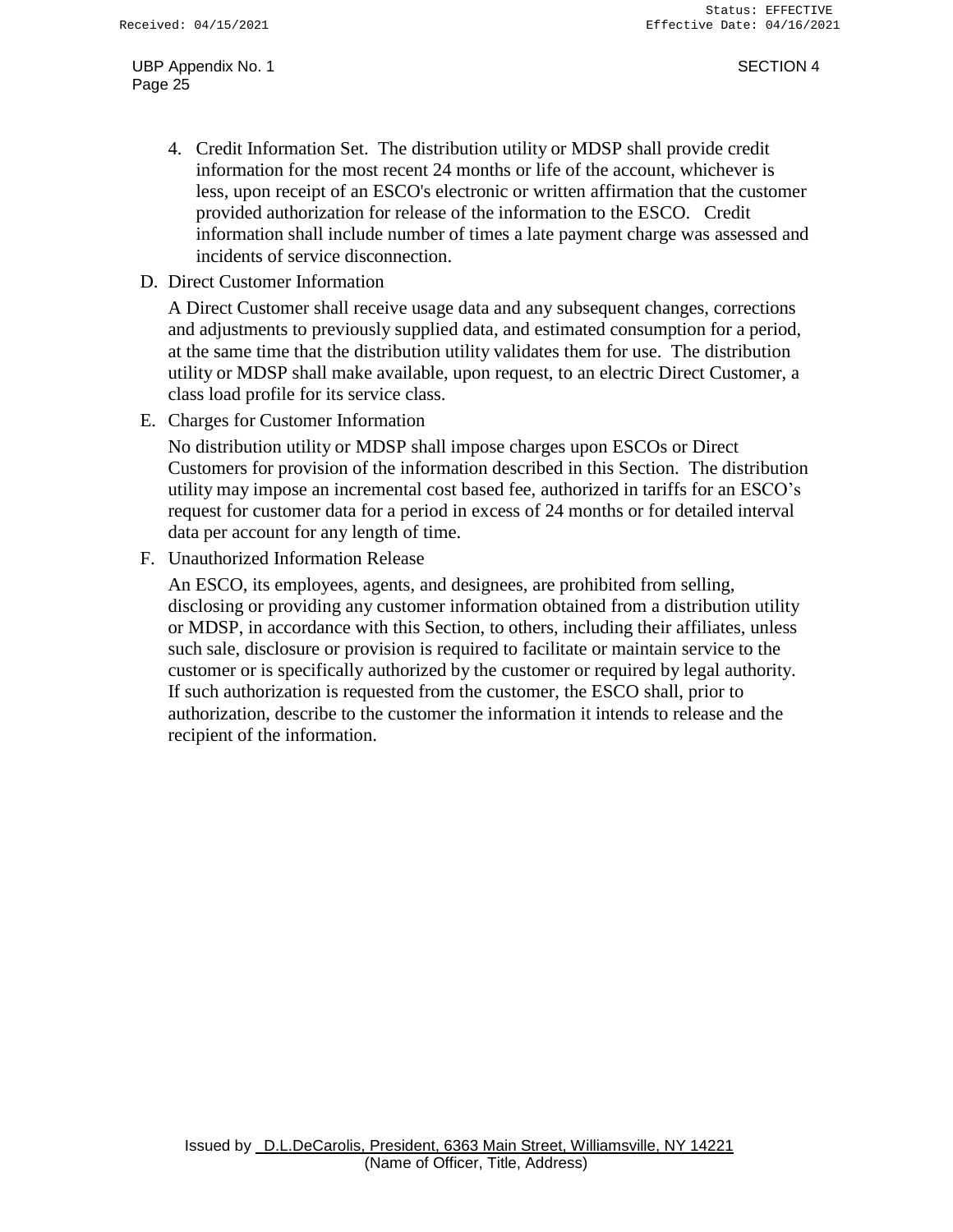# **SECTION 5: CHANGES IN SERVICE PROVIDERS**

### <span id="page-27-0"></span>A. Applicability

This Section establishes practices for receiving, processing, and fulfilling requests for changing a customer's electricity or natural gas provider and for obtaining a customer's authorization for the change. A change in a provider includes transfer from: (1) one ESCO to another; (2) an ESCO to a distribution utility; and (3) a distribution utility to an ESCO. This Section also establishes practices for: an ESCO's drop of a customer or a customer's drop of an ESCO, retention of an ESCO after a customer's relocation within a distribution utility's service area, assignment of a customer, and initiation or discontinuance of procurement of electricity or natural gas supplies by a Direct Customer. This Section does not establish practices for obtaining other energy-related services or changing billing options.

The process of changing a service provider is comprised of two steps. For enrollment with an ESCO, the first step is obtaining customer agreement, and any required third party verification, to accept electric and/or natural gas service according to the terms and conditions of an offer. A sales agreement establishes the terms and conditions of the customer's business arrangement with the ESCO. The second step is enrollment and the distribution utility's modification of its records to list the customer's transfer to a provider on a specific date. The second step is primarily between the ESCO and the distribution utility.

B. Customer Agreement

An ESCO, or its agent, may solicit and enter into a sales agreement with a customer subject to the following requirements.

- 1. The ESCO shall obtain a customer agreement to initiate service and enroll a customer and customer authorization to release information to the ESCO by means of one of the following methods.
	- a. Telephone agreement and authorization, preceded, or followed within three business days, by provision of a sales agreement, in accordance with requirements in Attachment 1 – Telephonic Agreement and Authorization/Third Party Verification Requirements;
	- b. Electronic agreement and authorization, attached to an electronic version of the sales agreement, in accordance with requirements in Attachment 2 – Electronic Agreement and Authorization Requirements; or
	- c. Written agreement bearing a customer's signature on a sales agreement (original or fax copy of a signed document), in accordance with requirements in Attachment 3 – Written Agreement and Authorization Requirements.
- 2. For any sale resulting from either door-to-door or telephonic marketing, each enrollment is only valid with an independent third party verification.
- 3. The ESCO shall provide residential customers the right to cancel a sales agreement within three business days after its receipt (cancellation period).
- 4. The standard Sales Agreements for each customer class shall include the following information written in plain language: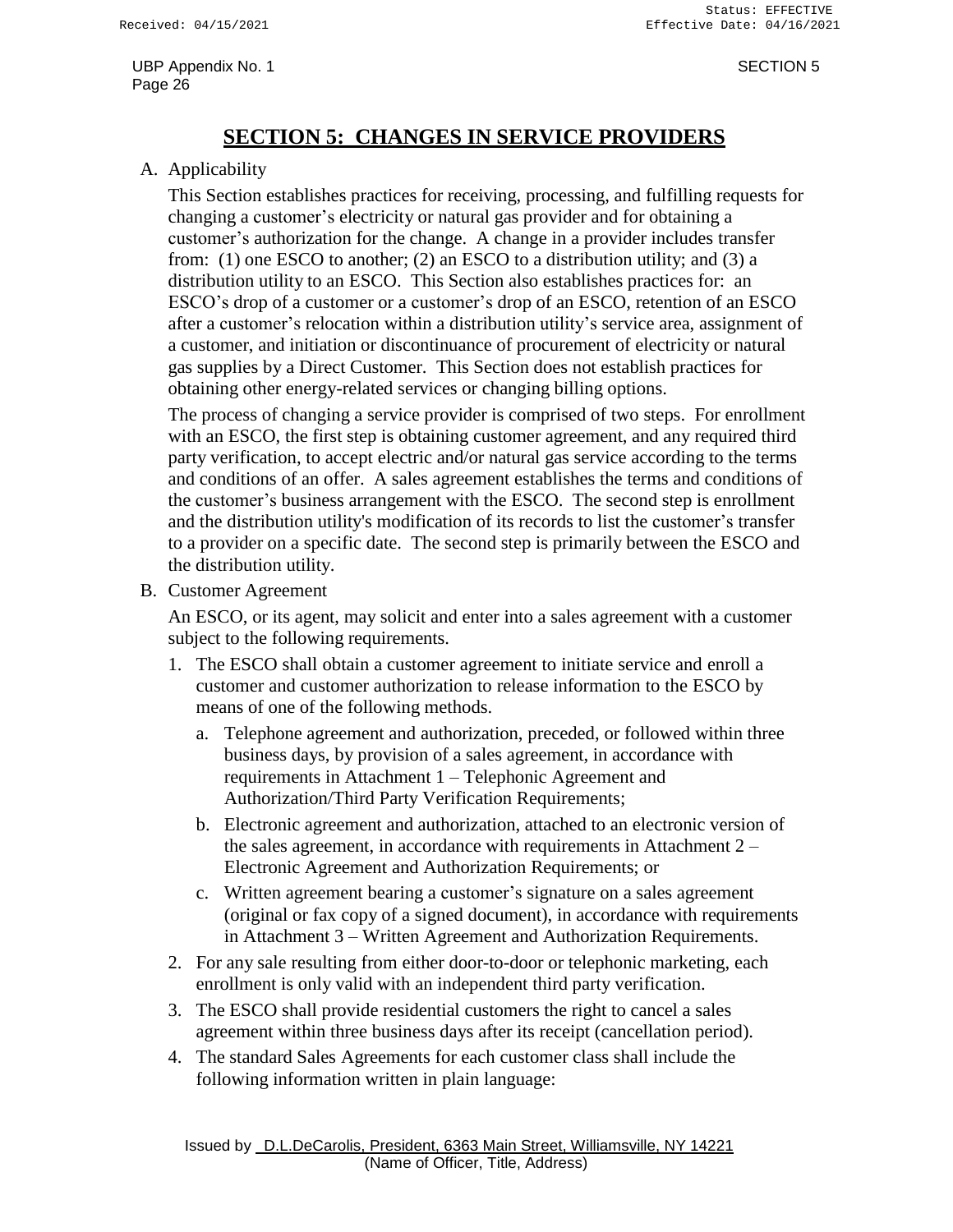- a. Terms and conditions applicable to the business relationship between the ESCO and the customer which includes:
	- 1. provisions governing the process for rescinding or terminating an agreement by the ESCO or the customer including provisions stating that a residential customer may rescind the agreement within three business days after its receipt;
	- 2. the placeholder for the price or how the price is determined, the terms and conditions of the agreement, including the term and end date, if any, of the agreement, the amount of the termination fee and the method of calculating the termination fee, if any, the amount of late payment fees, if applicable, and the provisions, if any, for the renewal of the agreement; and,
	- 3. a clear description of the conditions, if any, that must be present in order for savings to be provided to the customer, if savings are guaranteed.
- b. Such contract shall also include on the first page thereof a Customer Disclosure Statement (the Statement). The text within this Statement shall state in plain language the terms and conditions described above and set forth in Attachment 4 – Sample Customer Disclosure Statement. When the form contract is used by the ESCO as its agreement with the customer, the Customer Disclosure Statement shall also contain the price term of the agreement. In the event that the text in the Statement differs from or is in conflict with a term stated elsewhere in the agreement, the term described by the text in the Statement shall constitute the agreement with the customer notwithstanding a conflicting term expressed elsewhere in the agreement.
- c. Procedures for resolving disputes between the ESCO and a customer;
- d. Consumer protections provided by the ESCO to the customer;
- e. Method for applying payments and consequences of non-payment;
- f. Any charges and fees, services, options or products offered by the ESCO;
- g. Department contact information, including the Department ESCO hotline at 1- 888-697-7728;
- h. ESCO contact information, including a local or toll-free number from the customer's service location, and procedures used for after-hours contacts and emergency contacts, including transfer of emergency calls directly to a distribution utility and/or an answering machine message that includes an emergency number for direct contact with the distribution utility.
- i. A statement that the ESCO shall provide at least 15 calendar days notice prior to any cancellation of service to a customer; and
- j. If a condition of service, a statement that the ESCO reserves the right to assign the contract to another ESCO.
- 5. Additional terms and conditions applicable to residential customers and customers solicited via door-to-door sales include:
	- a. Prepayments no agreement for the provision of energy by an ESCO shall require a prepayment. Where an ESCO is the billing party, it may offer a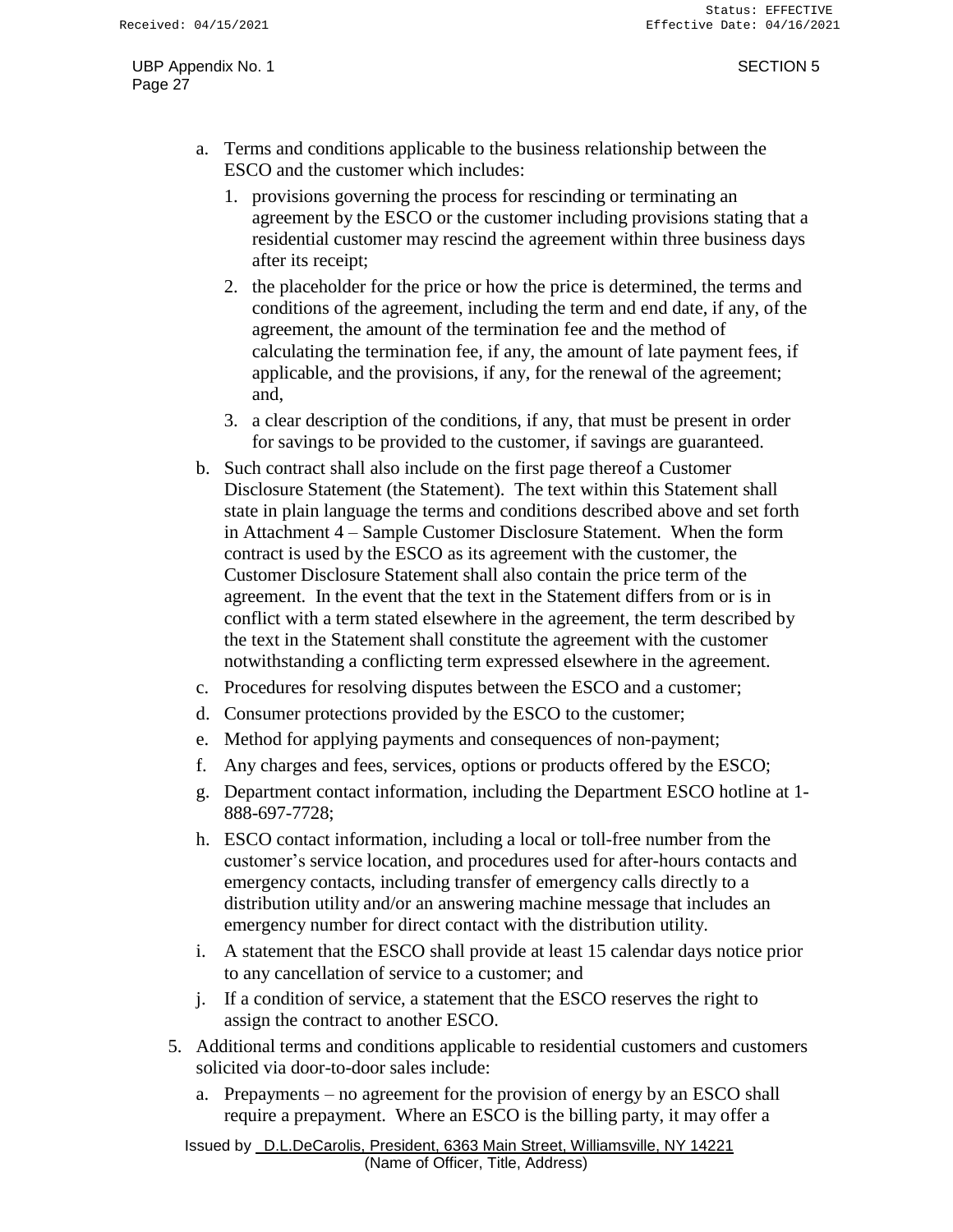customer an option of prepayment. Any agreement providing for prepayment may be cancelled by the customer, without penalty within 90 calendar days from the date of such agreement. Any unused portion of the prepayment shall be returned to the customer within 30 business days following cancellation of the agreement.

- b. Termination fees no agreement for the provision of energy by an ESCO shall require a termination or early cancellation fee in excess of either a) \$100 for any contract with a remaining term of less than 12 months; or b) \$200 for any contract with a remaining term of more than 12 months or; c) twice the estimated bill for energy services for an average month, provided that an estimate of an average monthly bill was provided to the customer when the offer was made by the ESCO along with the amount of any early termination fee. To calculate such average monthly bill, the ESCO may use an average of the customer's actual usage for the previous twelve months or if such data is unavailable at the time the offer is made apply the usage for a typical customer in that service classification as reported by the distribution utility or the Commission, and multiply it by the ESCO's estimate of the average annual rate that will be charged under the agreement.
- c. Variable charges all variable charges must be clearly and conspicuously identified in all contracts, sales agreements and marketing materials.
- d. Material changes and renewals– no material changes shall be made in the terms or duration of any contract for the provision of energy by an ESCO without the express consent of the customer obtained under the methods authorized in the UBP. This shall not restrict an ESCO from renewing a contract by clearly informing the customer in writing, not less than thirty days nor more than sixty days prior to the renewal date, of the renewal terms and the customer's option to reject the renewal terms. A customer shall not be charged a termination fee as set forth in Section 5.B.3.1.a herein, if the customer objects to such renewal within three business days of receipt of the first billing statement under the agreement as renewed. Regarding contract renewals or an initial sales agreement that specifies that the agreement automatically renews, all changes to the terms of the contract, including changes to the commodity rate, product or service type, will be considered material and will require that the ESCO obtain the customer's express consent for renewal. Notwithstanding the forgoing, when an agreement renews as part of a month-to-month product which guaranteed savings compared to the distribution utility price, or renews to a new product which guaranteed savings compared to the distribution utility price, the customer's express consent for renewal is not required.
- e. A renewal notice in the standardized format provided by the Department, must be used.
- f. The renewal notice must be enclosed in an envelope which states in bold lettering: "IMPORTANT: YOUR [ESCO NAME] CONTRACT RENEWAL OFFER IS ENCLOSED. THIS MAY AFFECT THE PRICE YOU PAY FOR ENERGY SUPPLY."

Issued by D.L.DeCarolis, President, 6363 Main Street, Williamsville, NY 14221 (Name of Officer, Title, Address)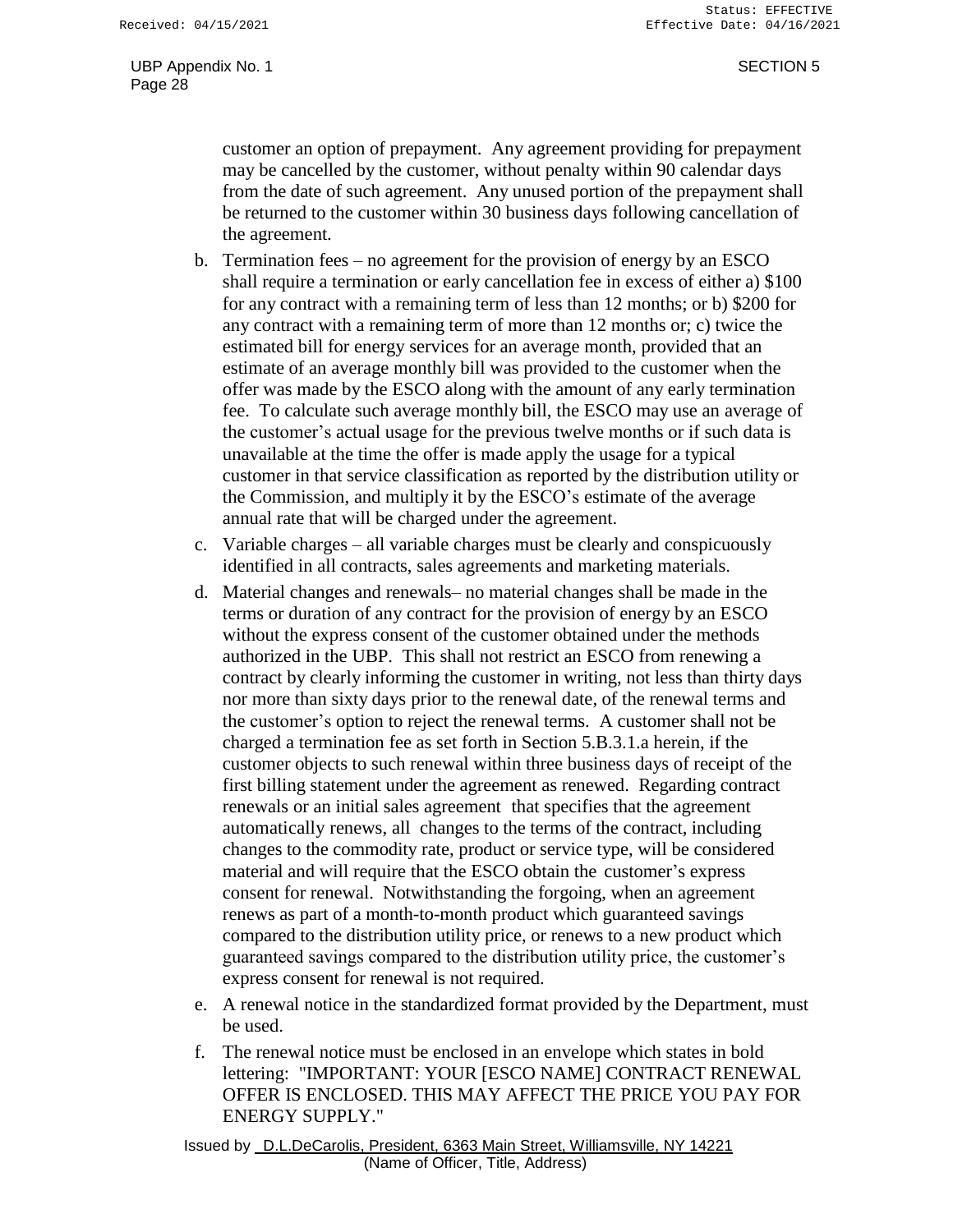- g. When a fixed rate agreement is renewed as a fixed rate agreement, the ESCO shall provide the customer with an additional notice before the issuance of the first billing statement under the terms of the contract as renewed, but not more than 10 days prior to the date of the issuance of that bill. This noticeshall inform the customer of the new rate and of his or her opportunity to object to the renewal, without the imposition of any early termination fees, within three days of receiving the first billing statement under the terms of the contract as renewed.
- C. Provision of List of ESCOs to Customers

Distribution utilities shall offer to provide a customer who requests initiation of delivery service with an up-to-date list of ESCOs and provide the list at any time, upon request of any customer.

- D. Customer Enrollment Procedures
	- 1. An ESCO shall transmit:
		- a. An electric enrollment request to a distribution utility no later than 5 business days prior to the effective date of the enrollment.
		- b. A gas enrollment request to a distribution utility no later than 10 business days prior to the effective date of the enrollment.
		- c. The enrollment request shall contain at a minimum, the information required for processing set forth in Attachment 5, Enrollment Request.
	- 2. The distribution utility shall process enrollment requests in the order received.
	- 3. The distribution utility shall accept only one valid enrollment request<sup>1</sup> for each commodity per customer during a switching cycle. If the distribution utility receives multiple enrollment requests for the same customer during a switching cycle, it shall accept the first valid enrollment request and reject subsequent requests.
	- 4. An ESCO shall submit an enrollment request after it obtains customer authorization, and third party verification where required, and it has provided the sales agreement to the customer. For telephonic enrollments, in which the ESCO sends the customer the sales agreement via US Mail, the ESCO shall provide for two business days for the customer to receive the sales agreement.
	- 5. After receipt of an enrollment request, the distribution utility shall, within one business day, acknowledge its receipt, and provide a response indicating rejection and the reason, or acceptance and the effective date for the change of provider.
	- 6. Upon acceptance of an enrollment request, the distribution utility shall contemporaneously send a notice to the incumbent ESCO that the customer's service with that ESCO will be terminated on the effective date of the new enrollment. In the event that the distribution utility receives notice from the pending ESCO, the incumbent ESCO (with specific customer authorization for each cancellation), or the customer, prior to the effective date that a pending enrollment is cancelled, the distribution utility shall transmit a request to reinstate service to the incumbent ESCO, unless the incumbent ESCO previously terminated service to the customer or the customer requests a return to full utility service.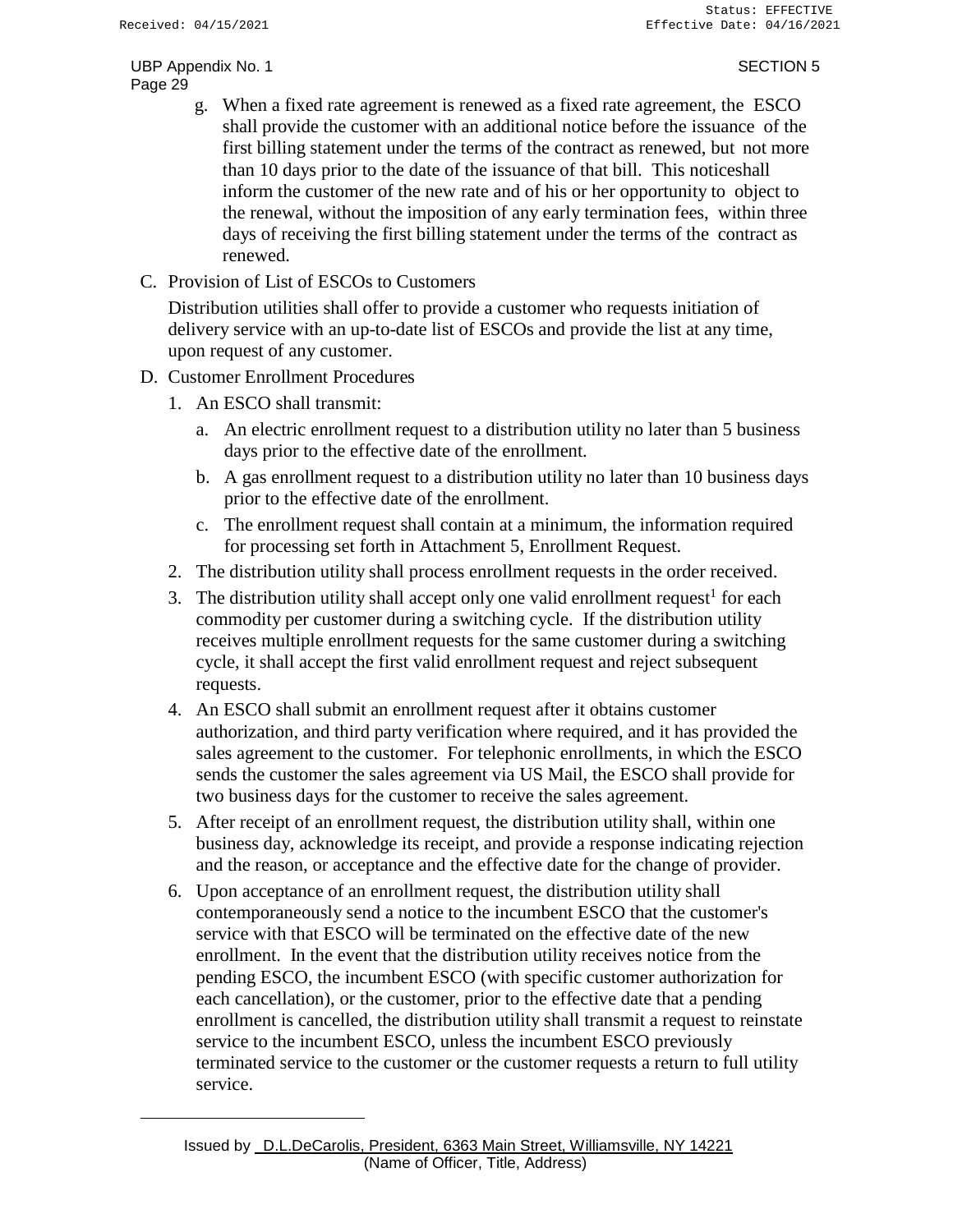# UBP Appendix No. 1 SECTION 5

### Page 30

<sup>1</sup> Criteria for determining the validity of an EDI transaction are described in the EDI processing protocols adopted in Case 98-M-0667, Electronic Data Interchange.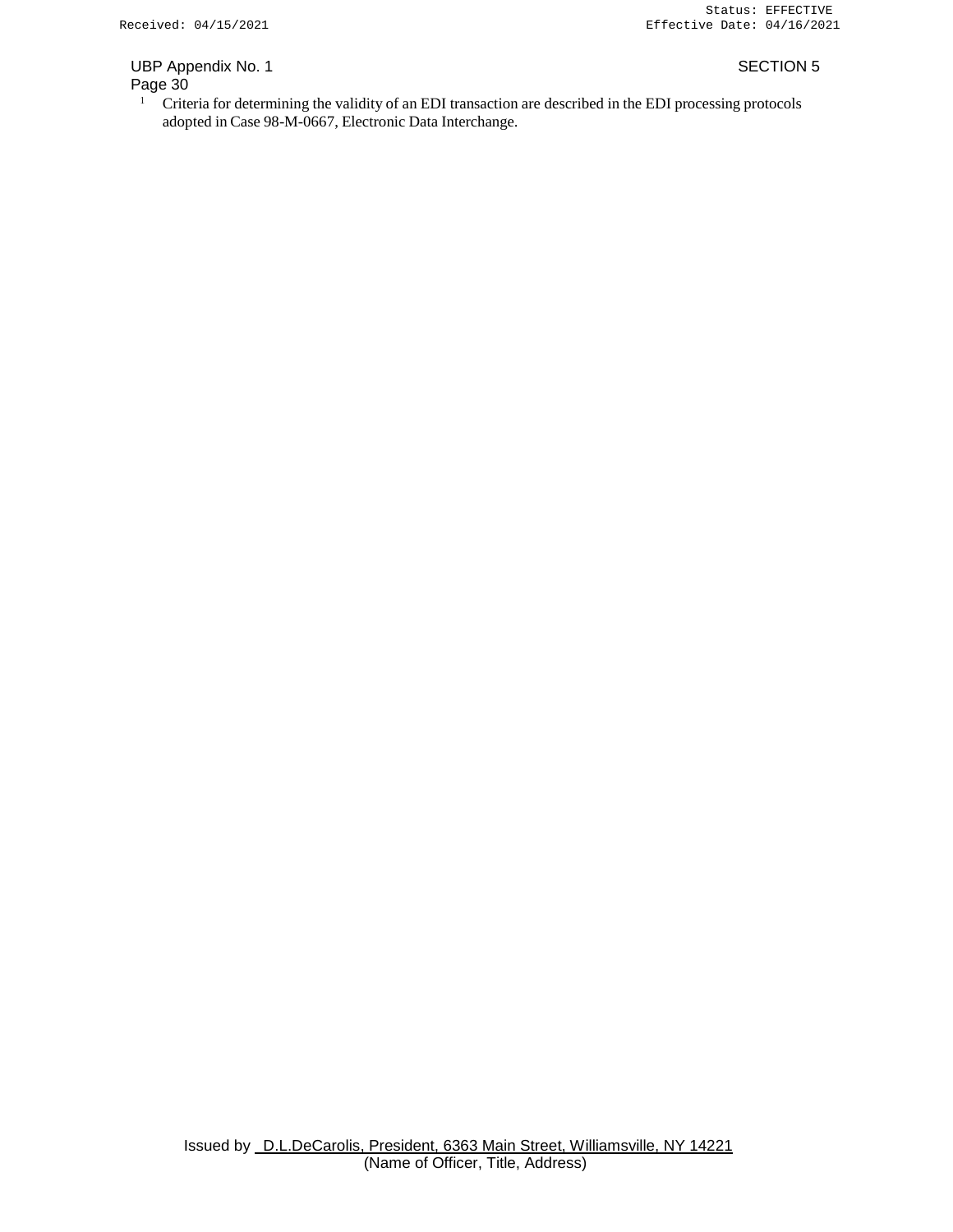- 7. With the exception of a new installation use of an interim estimate of consumption or a special meter reading, $<sup>1</sup>$  a change of providers is effective: for an</sup> electric customer, on the next regularly scheduled meter reading date; and, for a gas customer, on the next regularly scheduled meter reading date or the first day of the month, in accordance with provisions set forth in the distribution utility's  $\arcsin^{2}$  The distribution utility shall set the effective date, which shall be no sooner than 5 business days after receipt of an enrollment request. Service to new delivery customers is effective after the installation is complete and, if necessary, inspected.
- 8. An off-cycle change of an electric service provider is allowed no later than 15 calendar days before the date requested for the change if a new ESCO or a customer arranges for a special meter reading or agrees to accept an interim date for estimating consumption. The ESCO or customer is required to pay the cost for any special meter reading, in accordance with provisions set forth in the distribution utility's tariff. A change based upon an interim estimate of consumption or a special meter reading is effective on the date of the interim estimate or special meter reading. Off-cycle changes of gas service providers are allowed if the incumbent and new ESCO agree on an effective date no later than 15 calendar days following the request.
- E. Customer Notification
	- 1. The distribution utility shall send no later than one calendar day after acceptance of an enrollment request a verification letter to the customer notifying the customer of the acceptance. The notice shall inform the customer that if the enrollment is unauthorized or the customer decides to cancel it, the customer is required immediately to so notify the distribution utility and the pending ESCO.
	- 2. Upon receipt of such cancellation, the distribution utility shall cancel the pending enrollment and reinstate the customer with the incumbent ESCO, if any, or the distribution utility, provided that the distribution utility is notified prior to the planned effective date. If the distribution utility is notified on or after the planned effective date, the change to the new provider shall occur and remain effective for one billing cycle. The customer shall return to full utility service at the end of the next switching cycle, unless the customer is enrolled by another ESCO in accordance with this section prior to the next switching cycle.
	- 3. If a customer notifies the pending ESCO of such cancellation, the pending ESCO shall send a customer's drop request to the distribution utility within one business day.

<sup>1</sup> If meters are read bimonthly and bills are issued monthly using estimated usage, the effective date for the interim months is the date usage is estimated for billing purposes.

<sup>2</sup> If meters are not read within two business days of the scheduled meter reading day, the distribution utility or MDSP shall estimate usage as of the scheduled meter reading day. The effective date for a change of provider is that date, except where changes of natural gas suppliers are scheduled for the first of the month.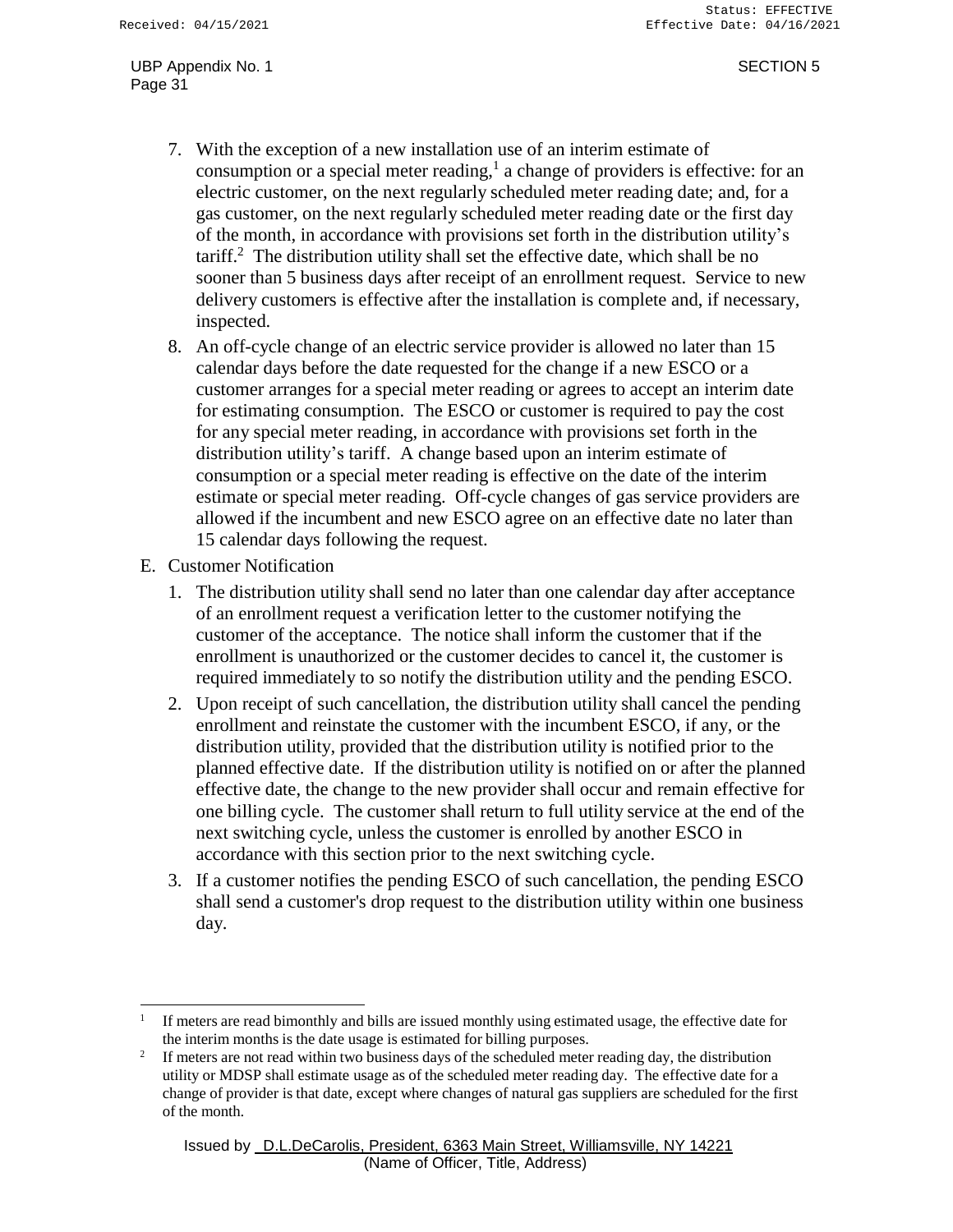F. Rejection of Enrollment Requests

The distribution utility may reject an enrollment request for any of the following reasons:

- 1. Inability to validate the transaction;
- 2. Missing or inaccurate data in the enrollment request;
- 3. ESCO's ineligibility to provide service in the specified territory;
- 4. No active or pending delivery service;
- 5. A pending valid prior enrollment request; or
- 6. The account is coded as ineligible for switching.
- G. Customer Relocations Within a Service Territory
	- 1. A customer requesting relocation of service within a distribution utility's service territory and continuation of its ESCO service, arranges for continuation at the new location of delivery service by contacting the distribution utility and of commodity service by contacting the  $ESCO<sup>1</sup>$  Each provider contacted by the customer shall remind the customer of the need to contact the other provider to initiate the change in service or arrange for a conference call with the other provider and customer, and within two days, notify the other provider that a customer requested relocation of service.
	- 2. The distribution utility's representative shall inform the customer, or the customer's agent, and the ESCO of the effective dates, contingent upon the customer's approval, for discontinuance of service at one location and commencement of service at the new location. The ESCO shall confirm to the distribution utility that it shall continue service to the customer at the new location.
	- 3. In the event that the ESCO is unable, or does not wish to continue service to the customer at the new location, the distribution utility shall provide full utility service to the customer.
- H. Customers Returning to Full Utility Service
	- 1. A customer arranges for a return to full utility service by contacting either the ESCO or the distribution utility in accordance with this paragraph. An ESCO contacted by the customer shall, within one business day, process the customer's request to return to full utility service. A utility contacted by a customer shall remind the customer to contact the ESCO about the customer's returning to full utility service provided, however, that if the customer has already contacted the ESCO or wants to proceed without contacting the ESCO, the utility shall, within one business day, process the customer's request to return to full utility service. If a change to full utility service results in restrictions on the customer's right to choose another supplier or application of a rate that is different than the one applicable to other full service customers, the distribution utility shall provide advance notice to the customer.

<sup>1</sup> In the Single Retailer Model, the customer contacts only its ESCO. The ESCO notifies the distribution utility of the customer's new service location and mailing address, if applicable. Direct customers contact only the distribution utility.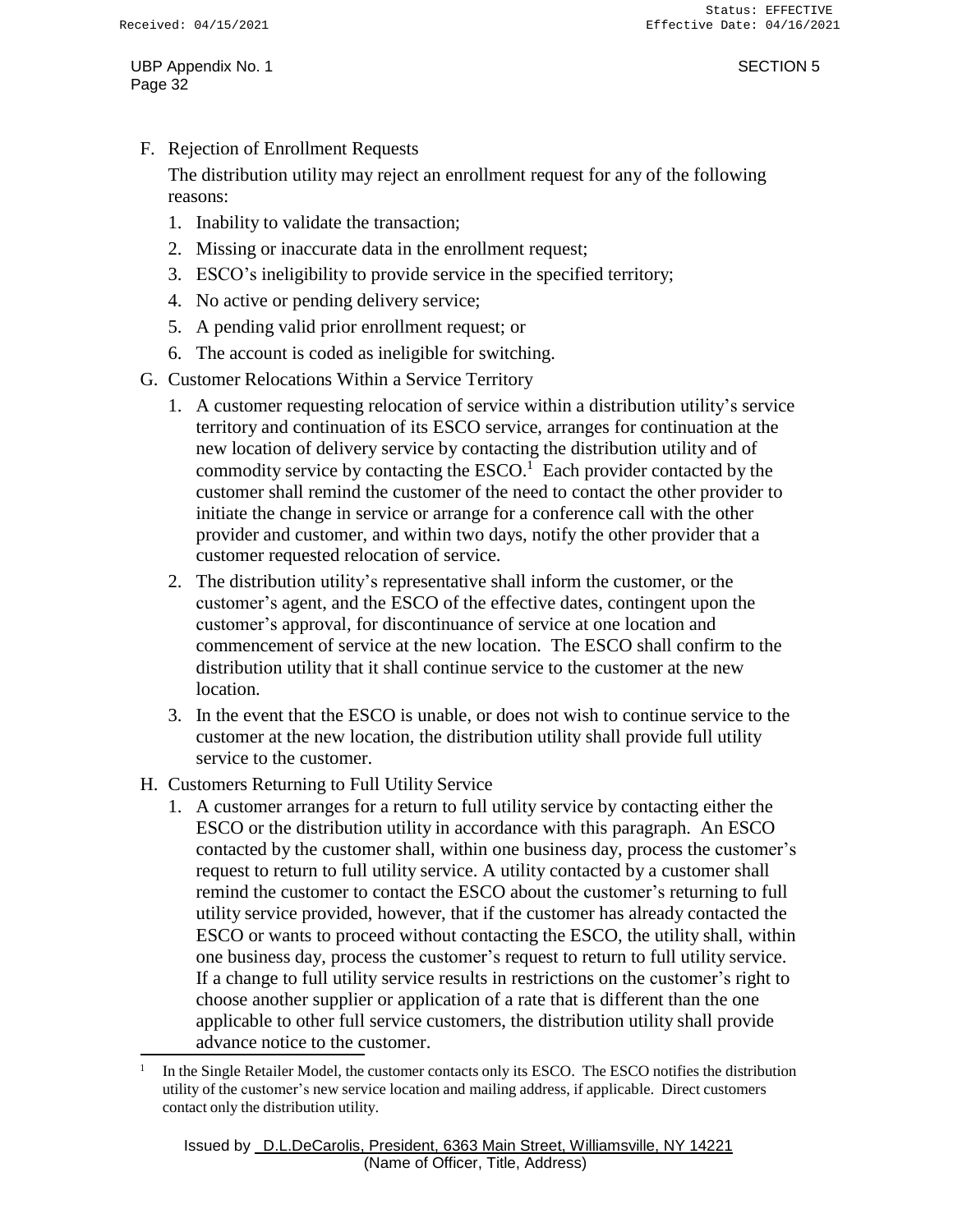- 2. A Direct Customer that intends to change from procuring its own supplies to full utility service shall notify the distribution utility.
- 3. No ESCO shall transfer 5,000 or more customers during a billing cycle to full utility service, unless it provides no less than 60 calendar days notice to the distribution utility and Department. The transfers shall occur on the customers' regularly scheduled meter reading dates, unless the distribution utility and ESCO agree to a different schedule.
- 4. The following process sets forth the steps for an ESCO's return of a customer to full utility service.
	- a. An ESCO may discontinue service to a customer and return the customer to full utility service provided that the ESCO notifies the customer and the distribution utility no later than 15 calendar days before the effective date of the drop. The ESCO's right to discontinue service to any customer is subject to any limitations contained in its sales agreement.
	- b. An ESCO's notice to retail customers shall provide the following information:
		- 1. Effective date of the discontinuance, established by the distribution utility, unless the ESCO arranged for an off-cycle date;
		- 2. Statement that the customer has the option to select another ESCO, receive full utility service from the distribution utility, or, if available in the distribution utility's service area and the customer is eligible, accept random assignment by the distribution utility to an ESCO; and,
		- 3. Statement that customer shall receive full utility service until the customer selects a new ESCO and the change in providers is effective, unless the distribution utility notified the customer that it will terminate its delivery service on or before the discontinuance date.
	- c. The ESCO shall provide a sample form of the notice it plans to send to its customers when it transfers 5,000 or more customers to the Department for review no later than five calendar days before mailing the notice to customers.
- I. New Delivery Customers
	- 1. A customer may initiate distribution utility delivery service and subsequently enter into a customer agreement with an ESCO for commodity supply, or arrange for both services at the same time.
	- 2. A customer may authorize an ESCO to act as the customer's agent (ESCO agent) in establishing distribution utility service. The ESCO agent shall retain, and produce upon request, documentation that the customer authorized the ESCO to act as the customer's agent.
	- 3. An ESCO acting as a customer's agent shall establish a new delivery account on behalf of the customer and enroll the customer with the distribution utility so that ESCO commodity service commences when distribution utility delivery service begins. The ESCO shall retain, and produce upon request, documentation that the customer authorized the ESCO to act as the customer's agent. An ESCO that is a customer's agent is authorized to submit the customer's application for new delivery service, in compliance with requirements for such applications stated in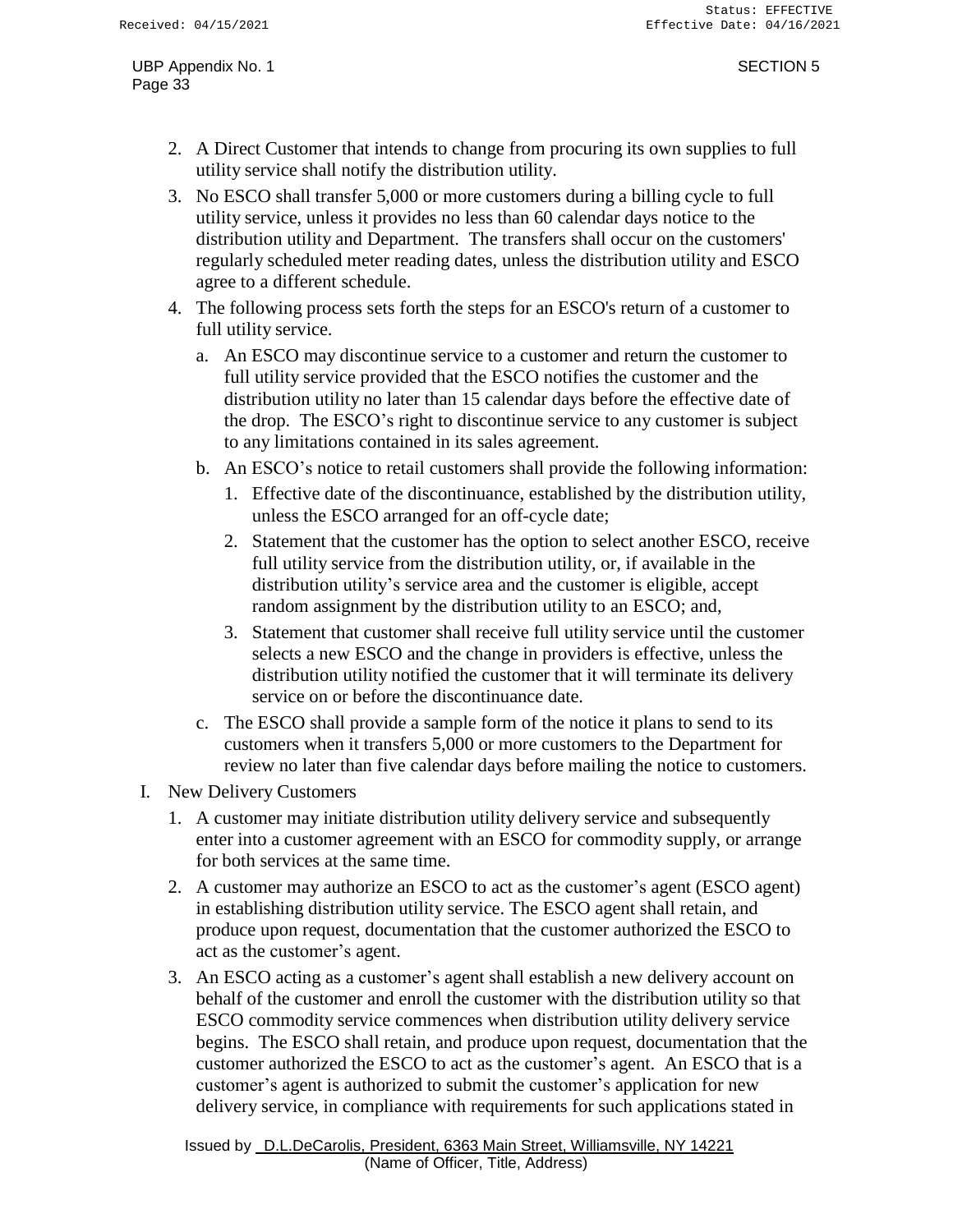the law, rules and distribution utility tariffs. An ESCO shall provide the customer's name, service address and, if different, mailing address, telephone number, customer's requested service date for initiation of delivery service, and information about any special need customers, including any need for life support equipment. An ESCO shall refer a customer directly to a distribution utility for arrangement of distribution related matters, such as contribution-in-aid of construction and construction of facilities necessary to provide delivery service and settling of arrears and posting security.

- 4. Upon a customer's application for service, the distribution utility shall provide an ESCO with the effective date for initiation of delivery service and any other customer information provided to an ESCO in an acceptance of an enrollment request. The distribution utility may notify the customer of the acceptance.
- J. Multiple Assignments of Sales Agreements
	- 1. An ESCO may assign all or a portion of its sales agreements to other ESCOs provided that the assigned sales agreements clearly authorize such assignments or the ESCO provides notice to its customers prior to the assignments and an opportunity for each customer to choose another ESCO or return to full utility service. An ESCO shall provide a written notice no later than 30 calendar days prior to the assignment or transfer date to each customer and distribution utility. The notice to the distribution utility shall include a copy of the assignment document, with financial information redacted, executed by the officers of the involved ESCOs, and a copy of the notice sent to the customer, or, if a form notice, a copy of the form and a list of recipients.
	- 2. The assignment documents shall specify the party responsible for payment or reimbursement of any and all sums owed under any distribution utility tariff or Federal Energy Regulatory Commission tariff and any service agreements relating thereto, and under any agreements between ESCOs and distribution utilities and between ESCOs and their customers.
	- 3. An ESCO's notices to customers shall provide the following information:
		- a. Effective date of the assignment;
		- b. The name, mailing and e-mail addresses, and telephone number of the assigned ESCO; and,
		- c. Any changes in the prices, terms and conditions of service, to the extent permitted by the sales agreement.
	- 4. The ESCO shall provide sample forms and any major modifications of such notices to the Department for review no later than five calendar days before mailing them to customers.
	- 5. The distribution utility shall, within two business days after receipt of an assignment request, acknowledge and initiate processing of the request and send written notice of the request to the ESCO's assigned customer.
- K. Unauthorized Customer Transfers
	- 1. A change of a customer to another energy provider without the customer's authorization, commonly known as slamming, is not permitted. The distribution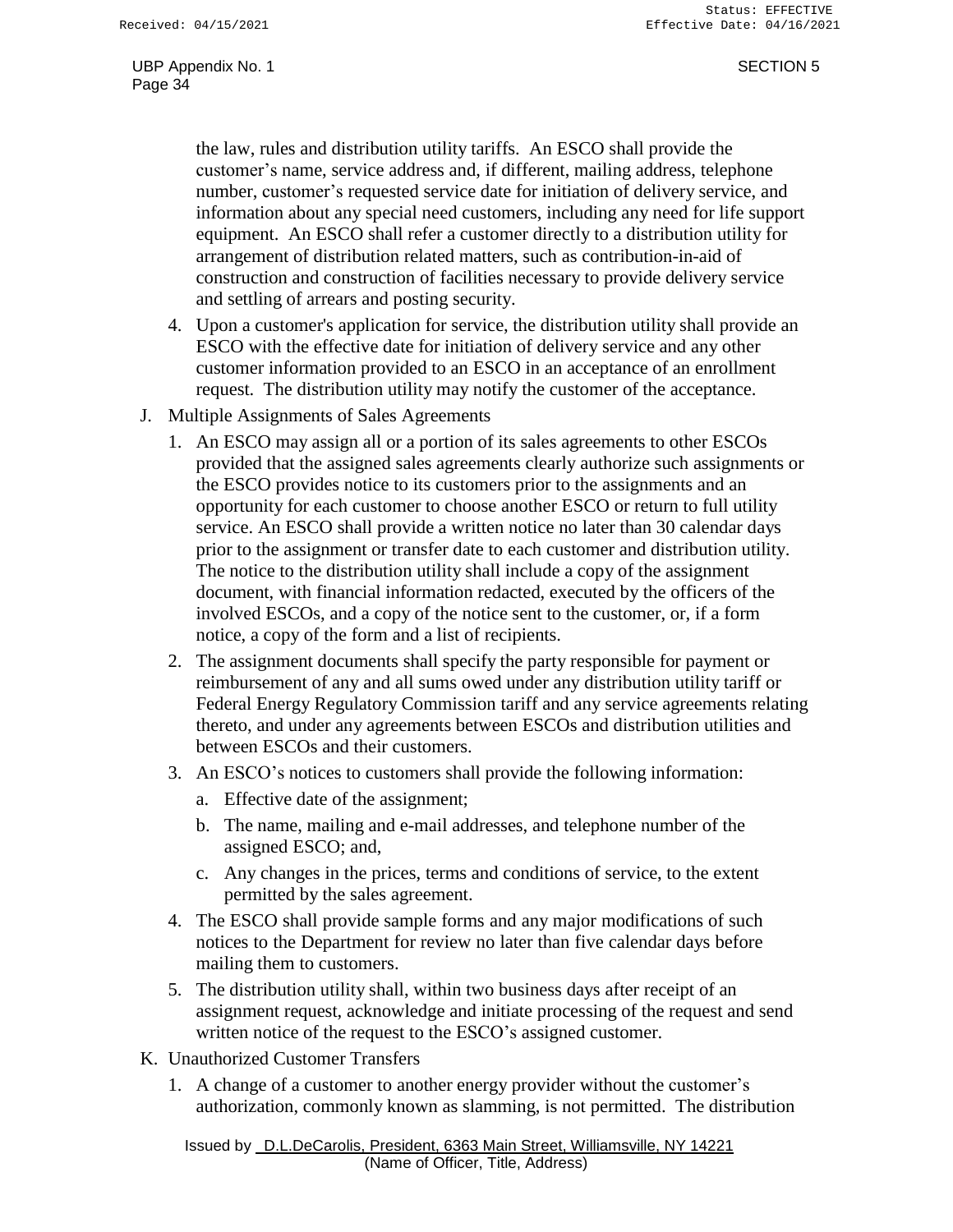utility shall report slamming allegations to the Department on at least a monthly basis.

- 2. An ESCO that engages in slamming shall refund to a customer the difference between charges imposed by the slamming ESCO that exceed the amount the customer would have paid its incumbent provider and pay any reasonable costs incurred by the distribution utility to change the customer's provider from the ESCO that engaged in slamming to another provider.
- 3. ESCOs shall retain for two years or for the length of the sales agreement whichever is longer, documentation of a customer's authorization to change providers. Such documentation shall comply with the requirements described in Attachments 1, 2 or 3.
- L. Lists of ESCO Customers, Budget Billing, Charges and Fees
	- 1. A distribution utility, upon an ESCO's request, shall provide at no charge, once each calendar quarter, a list of the ESCO's customers at the time of the request and, monthly, the number of accounts enrolled with an ESCO and the ESCO's sales (kWh and/or dekatherms). ESCOs may obtain such customer lists at other times for cost-based fees set forth in distribution utility tariffs.
	- 2. A distribution utility shall adjust its bills rendered under a budget billing plan on the effective date for changing a provider and include the adjustments in the customer's next bill.
	- 3. Upon enrollment of a distribution utility customer with an ESCO or return of an ESCO customer to full utility service, a distribution utility shall impose no restrictions on the number or frequency of changes of gas or electricity providers, except as provided in this paragraph. The distribution utility shall accept only one valid enrollment request for each commodity per customer during a switching cycle. If multiple requests are received for the same customer during a switching cycle, the distribution utility shall accept the first valid enrollment request and reject subsequent enrollment requests.
	- 4. A distribution utility shall impose no charge for changing a customer's gas or electricity provider.
	- 5. A distribution utility may establish a fee in its tariffs for a special meter reading.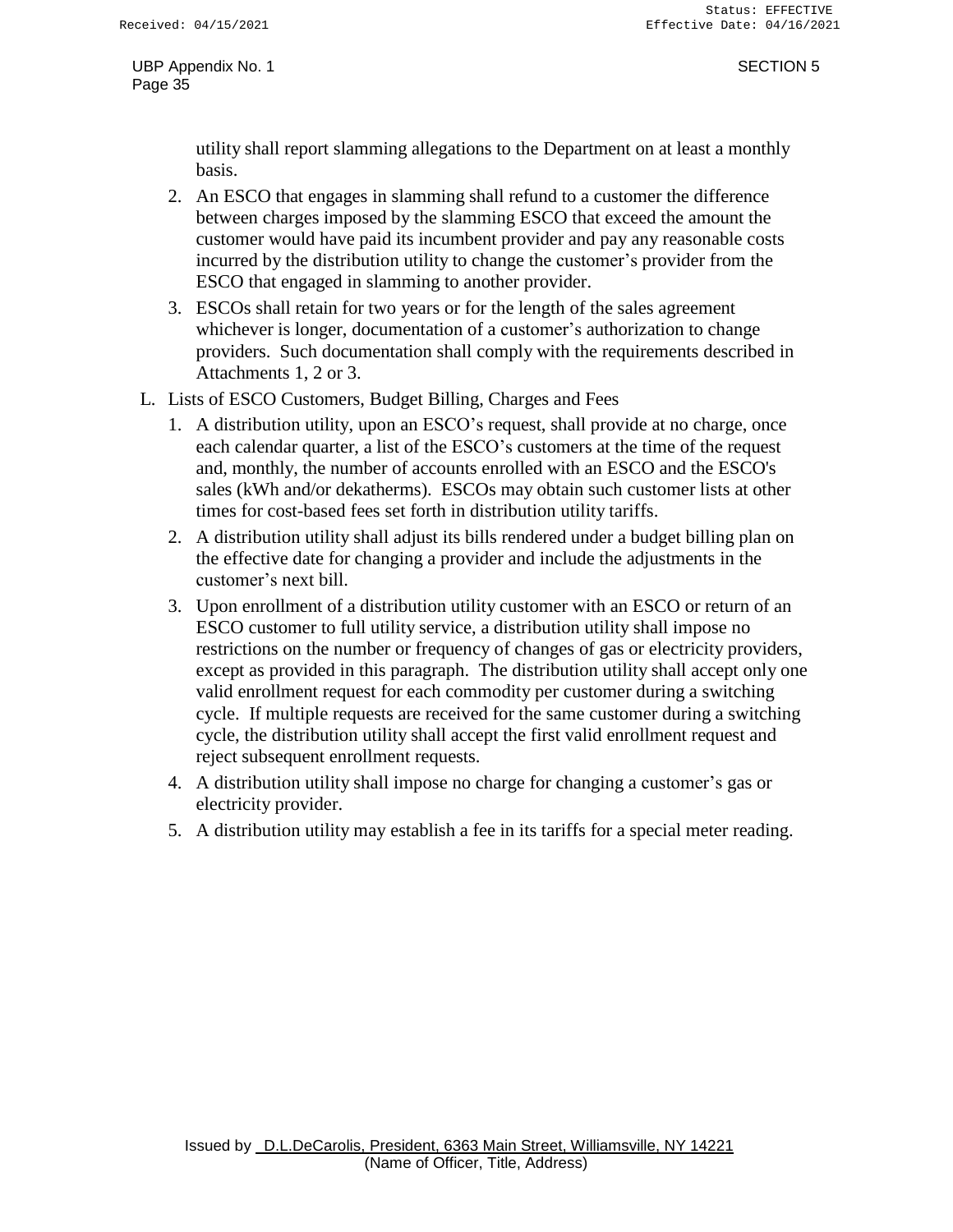### **Attachment 1**

### **Telephonic Agreement and Authorization/Third Party Verification Requirements**

- A. A voice-recorded verification is required to enter into a telephonic agreement or a door to door agreement with a customer to initiate service and begin enrollment. Use of either an Independent Third Party or an Integrated Voice Response system to obtain customer authorization is required for any telephone solicitation or sales resulting from door-to-door marketing. Verification by an Independent Third Party or an Integrated Voice Response system shall be recorded and conducted without the ESCO marketing representative's presence, either on the telephone or in person. A voice-recorded verification shall verify the following information to substantiate the customer's agreement or authorization:
	- 1. Do you understand that this conversation is recorded and that oral acceptance of the [ESCO name]'s offer is an agreement to initiate service and begin enrollment?
	- 2. Is it [specific date] at [specific time]?
	- 3. Do you understand that the marketing representative represents [specific ESCO] and that [specific ESCO] is not the distribution utility?
	- 4. If the sale was conducted through door-to-door marketing, has the marketer left the premises?
	- 5. Are you [specify customer's name]/Please state your name (or is your company name [specify company name]/Please state your company's name)?
	- 6. Do you live at [specific address]/Please state your address (or is your company located at [specify company address]/Please state your company's address)?
	- 7. Is your email address [specific e-mail address] /Please provide your email address (if the customer chose to provide it)?
	- 8. Is your distribution utility account number [specify account number]/ Please state your distribution utility account number?
	- 9. Are you the primary account holder or do you have authority to make changes to this account?
	- 10. If the sale was conducted through door-to-door marketing: did the ESCO marketing representative provide you with the sales agreement, his/her business card or contact information and leave a copy of the ESCO Consumer Bill of Rights?
	- 11. If the sale was conducted through telemarketing: did the ESCO marketing representative offer to mail you a copy of the ESCO Consumer Bill of Rights or did the ESCO marketing representative tell you how to find the ESCO Consumer Bill of Rights online?
	- 12. Did you agree to the terms of service as reviewed with you by the [ESCO name] representative on [INSERT ENROLLMENT DATE]?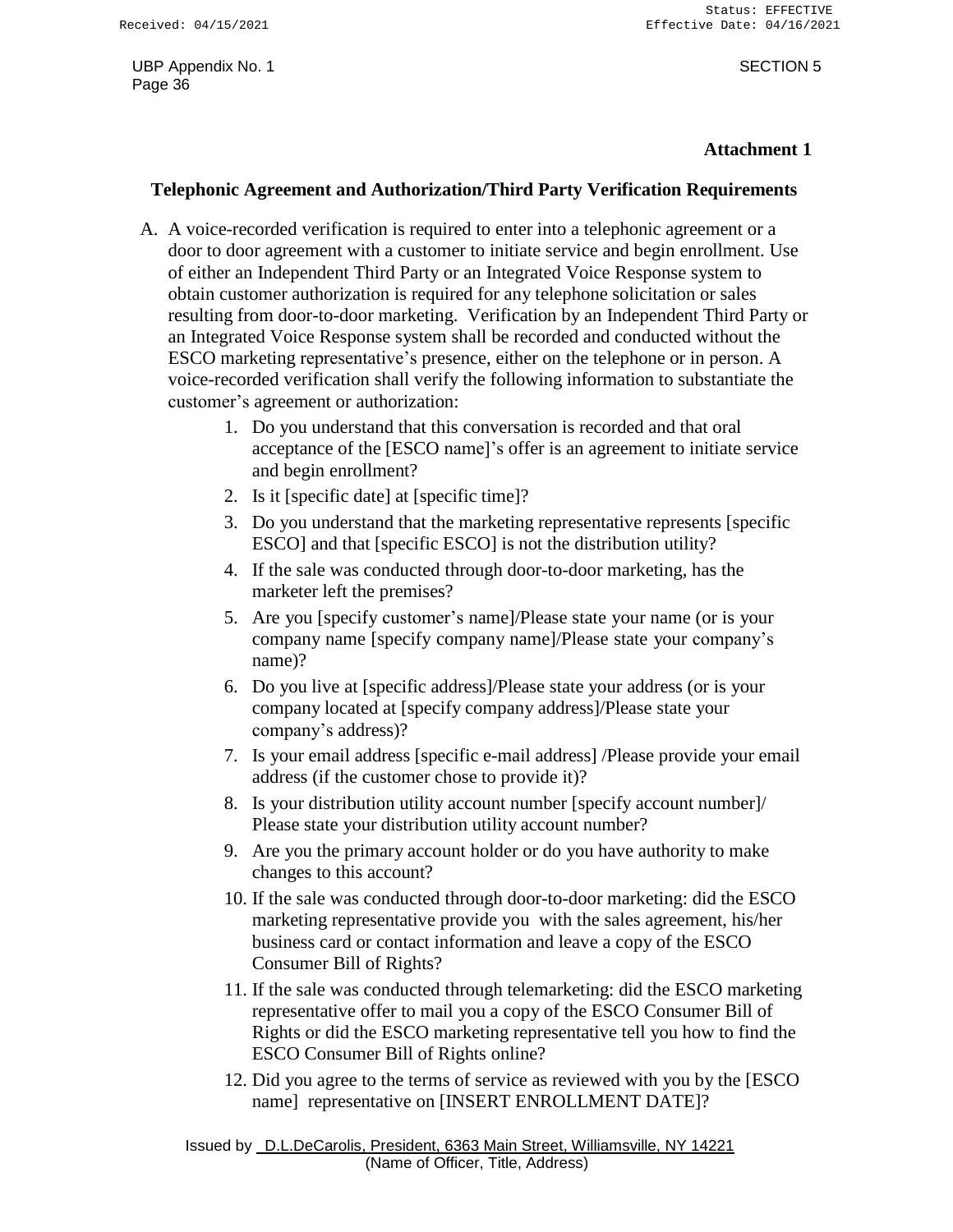- a. The price of (electricity and/or natural gas) under the contract is for months (years).
- b. Or the price of (electricity and/or natural gas) under the contract is a variable rate and will vary month-to-month.
- c. The early termination fee (if any) is (this may be a methodology instead of a dollar amount).
- 13. If savings is guaranteed (compared to the utility rate), a plain description of the type of savings and the conditions that must be present in order for the customer to be eligible for savings. If savings is not guaranteed (as compared to the utility supply service) a statement indicating such;
- 14. Please be advised that energy supply will be provided by the ESCO, and that energy delivery shall continue to be provided by your utility and the utility will also be available to respond to leaks or other emergencies should they occur;
- 15. Do you authorize the release of the following information from your distribution utility: [specify information] and do you understand that you may rescind this authorization at any time by calling [specify toll free number] or e-mailing [specify e-mail address]?
- 16. For residential enrollments only: Do you understand that you may rescind the agreement within three business days after its receipt by [describe how such rescission can be accomplished] and if you do not rescind the agreement, an enforceable agreement will be created?
- B. The ESCO, or its agent, shall provide a copy of any Customer Disclosure Statement and sales agreement to the customer by mail, e-mail or fax within three business days after the telephone agreement and independent third party verification occurs. The sales agreement shall set forth the customer's rights and responsibilities and describe the offer in detail, including the specific prices, terms, and conditions of ESCO service. Such agreement shall be substantially the same, in form and content, as the sample contract submitted to the Department pursuant to Section 2.B.1.b.
- C. The independent third party verification shall be conducted in the same language used in marketing or sales materials presented to the customer, and communicated clearly and in plain language.
- D. An ESCO shall retain independent third party verification records for two years from the effective date of the agreement and/or authorization or for the length of the sales agreement whichever is longer. In the event of any dispute involving agreement. authorization and/or the independent third party verification , the ESCO shall make available the audio recording of the customer's agreement and/or authorization, including the independent third party verification within five business days after a request from the Department.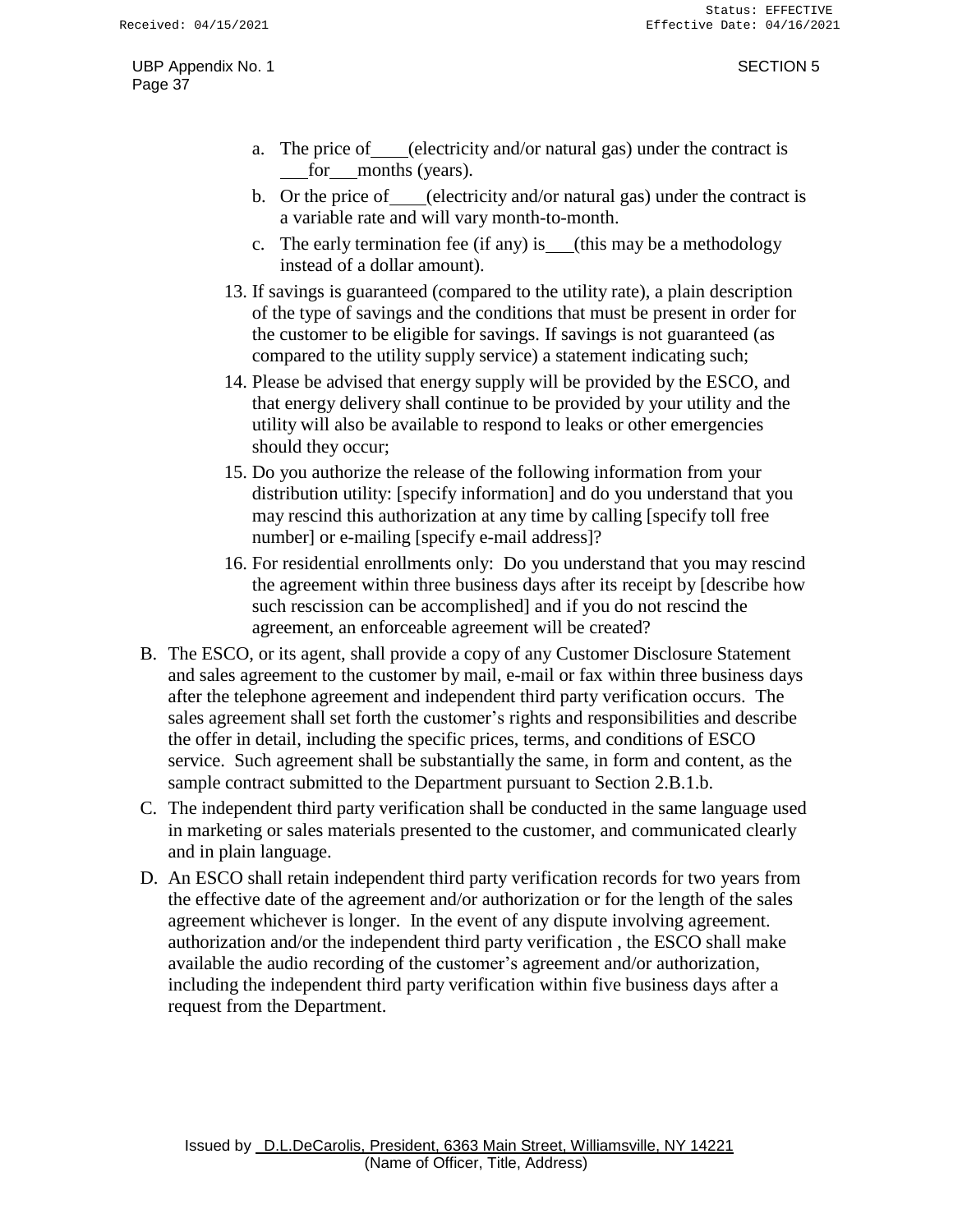#### **Attachment 2**

### **Electronic Agreement and Authorization Requirements**

- A. To enter into an electronic agreement with a customer to initiate service and begin enrollment or to obtain customer authorization for release of information, an ESCO, or its agent, shall electronically record communications with the potential customer. As required in Section 5, the Electronic Agreement and authorization may also require an independent third party verification call, which must include the information in Attachment 1. An ESCO shall provide the following electronic information, as applicable, to substantiate the customer's agreement and/or authorization:
	- 1. A statement that electronic acceptance of a sales agreement is an agreement to initiate service and begin enrollment;
	- 2. The Customer Disclosure Statement and the sales agreement containing the prices, terms and conditions applicable to the customer, which, if printed as a physical document, would be substantially the same, in form, and content, as the sample contract submitted to the Department pursuant to Section 2.B.1.b.
	- 3. If savings are guaranteed, or guaranteed under only certain circumstances, the ESCO must provide a written statement which includes a plain language description of the conditions that must be present in order for the savings to be provided;
	- 4. An identification number and date to allow the customer to verify the specific sales agreement to which the customer assents;
	- 5. A statement from the ESCO that energy supply will be provided by the ESCO, and that energy delivery shall continue to be provided by the customer's utility; and that said utility will also be available to respond to leaks or other emergencies should they occur;
	- 6. A requirement that the customer accept or not accept the sales agreement by clicking the appropriate box, displayed as part of the terms and conditions; after the customer clicks the appropriate box to accept the sales agreement, the system shall display a conspicuous notice that the ESCO accepts the customer;
	- 7. Use of an electronic process that prompts a customer to print or save the sales agreement and provides an option for the customer to request a hard copy of the sales agreement; an ESCO shall send the hard copy by mail within three business days after a customer's request;
	- 8. A description of the types of information that the ESCO needs to obtain from a distribution utility or MDSP and the purposes of its use, a request that the customer provide authorization for release of this information, and the effective duration of the authorization;
	- 9. A requirement that the customer agree or not agree to provide such authorization by clicking the appropriate box, displayed as part of the terms and conditions;
	- 10. A statement that a residential customer may rescind the agreement and authorization within three business days after electronic acceptance of the sales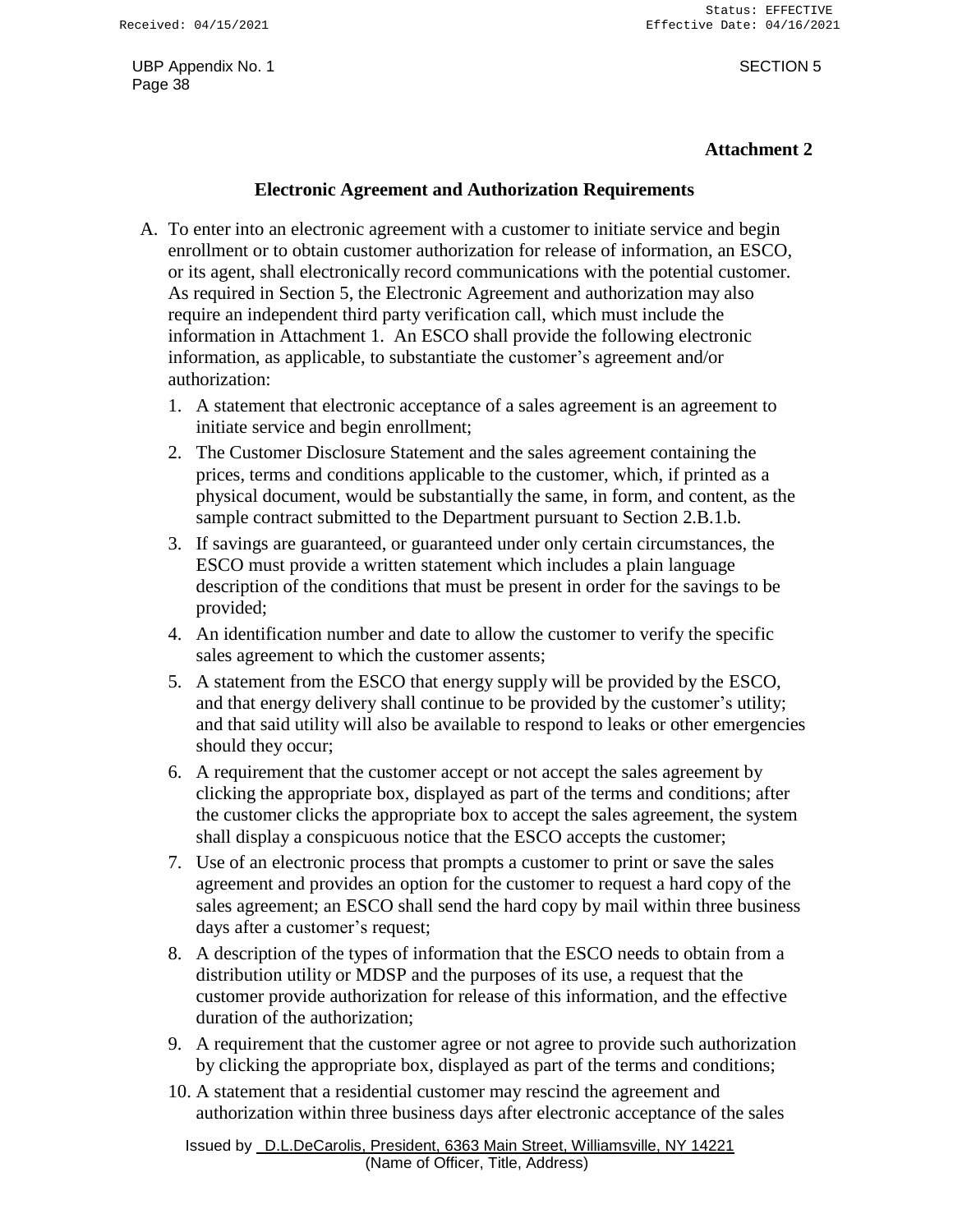agreement; a statement that a customer may rescind the authorization for release of information at any time; provision of a local or toll-free telephone number, and/or an e-mail address for these purposes; upon cancellation of the agreement, the ESCO shall provide a cancellation number;

- 11. Verification of the date and time of the electronic agreement and authorization; and
- 12. Provision by the customer of the customer's name, address, distribution utility customer account number, and any additional information to verify the customer's identify.
- B. The ESCO shall, within three business days of any final agreement to initiate service to a customer, send an electronic confirmation notice to the customer at the customer's e-mail address.
- C. The ESCO shall use an encryption standard that ensures the privacy of electronically transferred customer information, including information relating to enrollment, renewal, re-negotiation, and cancellation.
- D. Upon request of a customer, the ESCO shall make available additional copies of the sales agreement throughout its duration. An ESCO shall provide a toll-free telephone number and e-mail address for a customer to request a copy of the sales agreement.
- E. An ESCO shall retain documentation of a customer's agreement in a retrievable format for two years from the effective date of the customer's acceptance and/or authorization or for the length of the sales agreement whichever is longer. In the event of any dispute involving an electronic agreement or authorization, the ESCO shall provide a copy of the customer's acceptance of the sales agreement and/or authorization for release of information or provide on-line access to the acceptance and/or authorization within five calendar days after a request from the Department.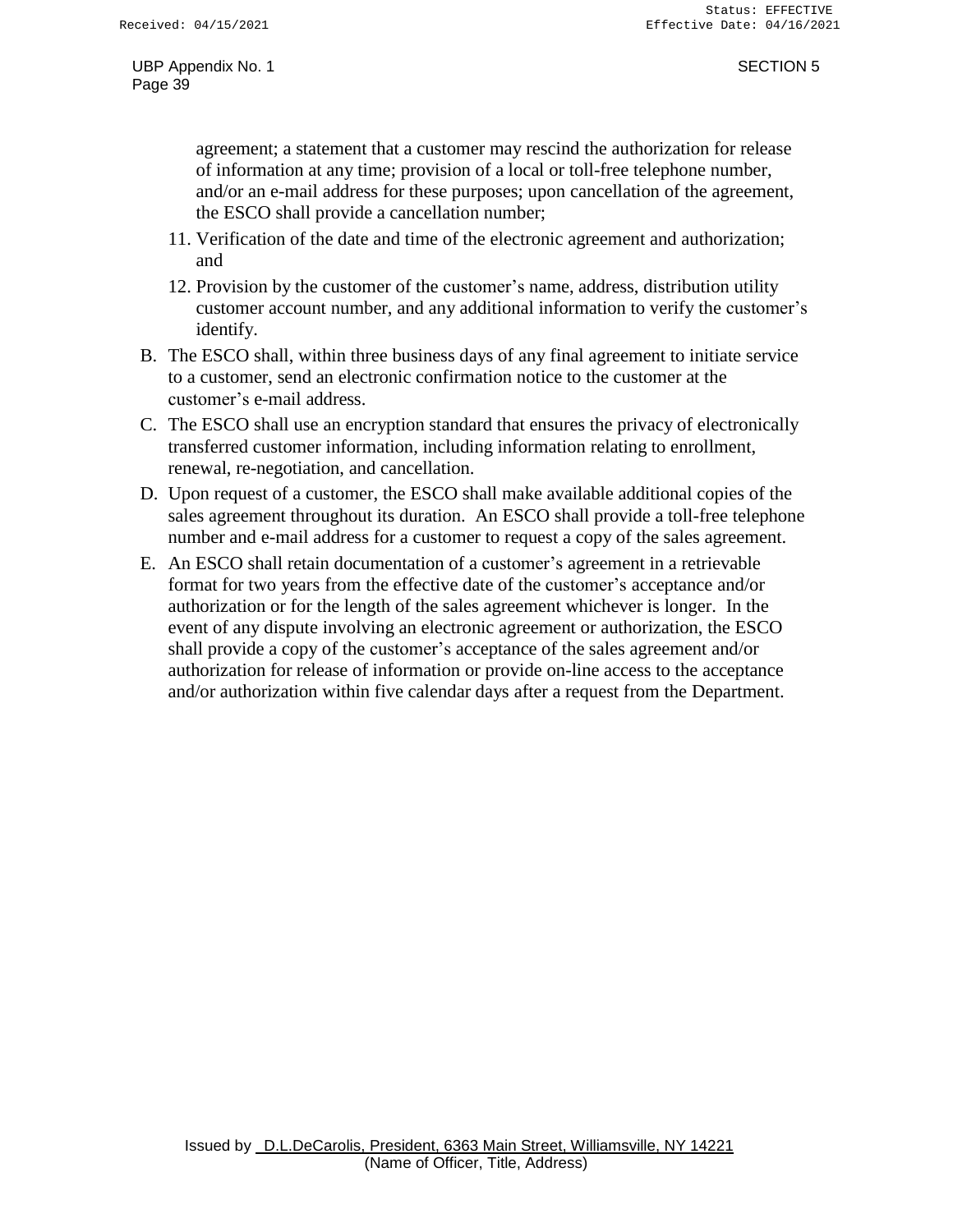### **Attachment 3**

### **Written Agreement and Authorization Requirements**

- A. An ESCO may enter into a written agreement (original or fax copy of a signed document) with a customer to initiate service and begin enrollment or to obtain customer authorization for release of information. As required in Section 5, the Electronic Agreement and authorization may also require an independent third party verification call, which must include the information in Attachment 1. A sales agreement shall contain, in addition to the Customer Disclosure Statement discussed in UBP Section 2.B.1.b.2, the following information, as applicable:
	- 1. A statement that a signature on a sales agreement is an agreement to initiate service and begin enrollment;
	- 2. A description of the specific prices, terms, and conditions of ESCO service applicable to the customer, which is substantially the same, in form and content, as the sample contract submitted to the Department pursuant to Section 2.B.1.b and, if savings are guaranteed, or guaranteed under only certain circumstances, the ESCO must provide a plain language description of the conditions that must be present in order for the savings to be provided;
	- 3. A description of the types of information that the ESCO needs to obtain from a distribution utility or MDSP, the purposes of its use, and effective duration of the authorization;
	- 4. A statement that acceptance of the agreement is an authorization for release of such information;
	- 5. A customer signature and date; the sales agreement shall be physically separate from any check, prize or other document that confers any benefit on the customer as a result of the customer's selection of the ESCO;
	- 6. A statement that a residential customer may rescind the agreement within three business days after signing the sales agreement; a statement that a customer may rescind the authorization for release of information at any time; provision of a local, toll-free telephone number, and/or e-mail address for these purposes; the customer may fax a copy of a signed sales agreement to the ESCO; upon cancellation of the agreement, the ESCO shall provide a cancellation number; and
	- 7. The customer's name, mail and any e-mail address (if the customer chooses to provide it), distribution utility account number, and any additional information to verify the customer's identify.
	- 8. A statement from the ESCO that energy supply will be provided by the ESCO, and that energy delivery shall continue to be provided by the customer's utility; and that said utility will also be available to respond to leaks or other emergencies should they occur;
- B. ESCOs shall retain written agreements and/or authorizations for two years from the effective date of the agreement and/or authorization or for the length of the agreement whichever is longer. In the event of any dispute involving a sales agreement or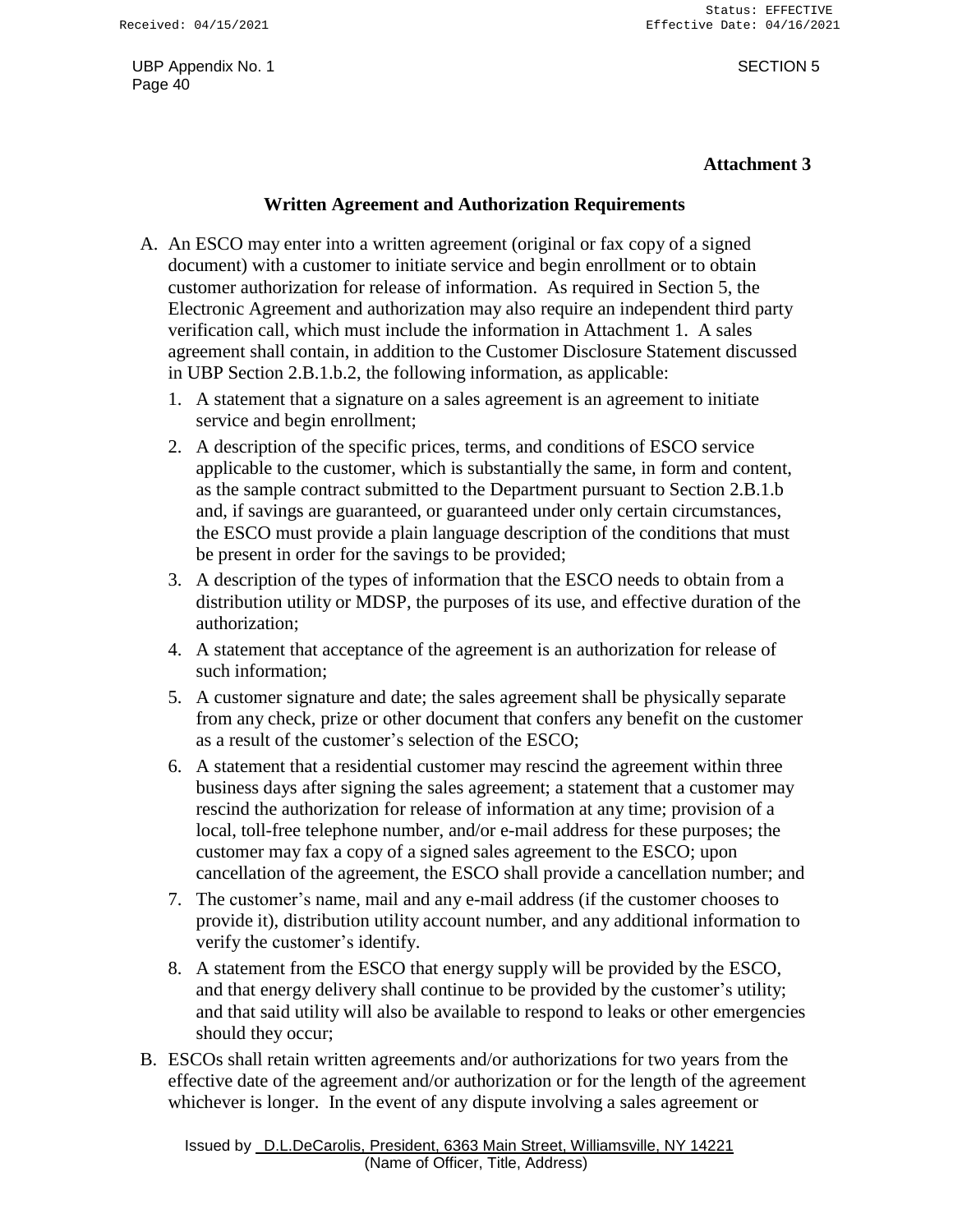authorization, the ESCO shall provide a copy of the sales agreement and/or authorization within five business days after a request from the Department.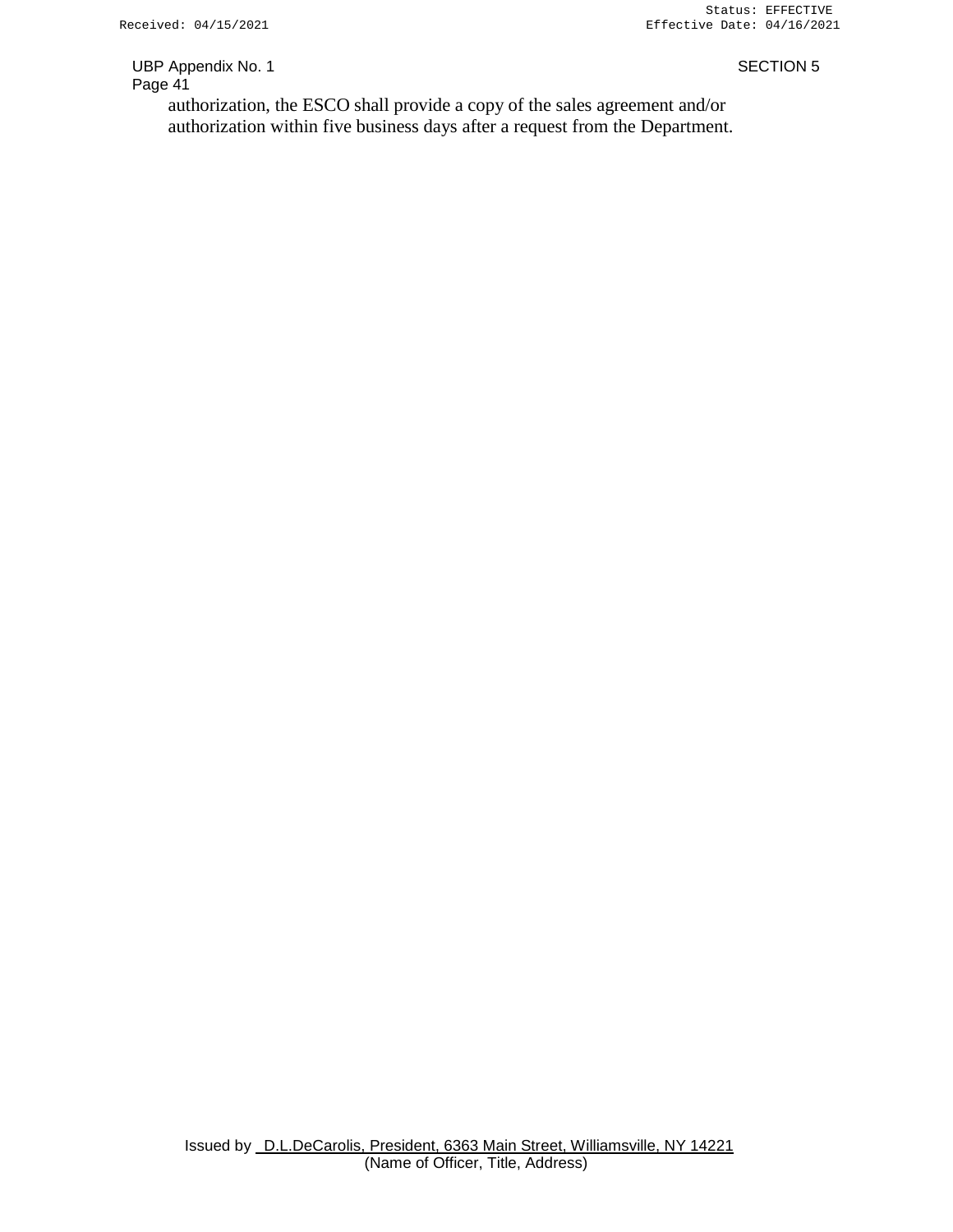### **Attachment 4**

### **Sample Customer Disclosure Statement**

| Price                                                                |  |
|----------------------------------------------------------------------|--|
| Fixed or Variable and, if variable, how the<br>price is determined   |  |
| Length of the agreement and end date                                 |  |
| Process customer may use to rescind the<br>agreement without penalty |  |
| Amount of Early Termination Fee and method<br>of calculation         |  |
| Amount of Late Payment Fee and method of<br>calculation              |  |
| Provisions for renewal of the agreement                              |  |
| Conditions under which savings to the<br>customer are guaranteed     |  |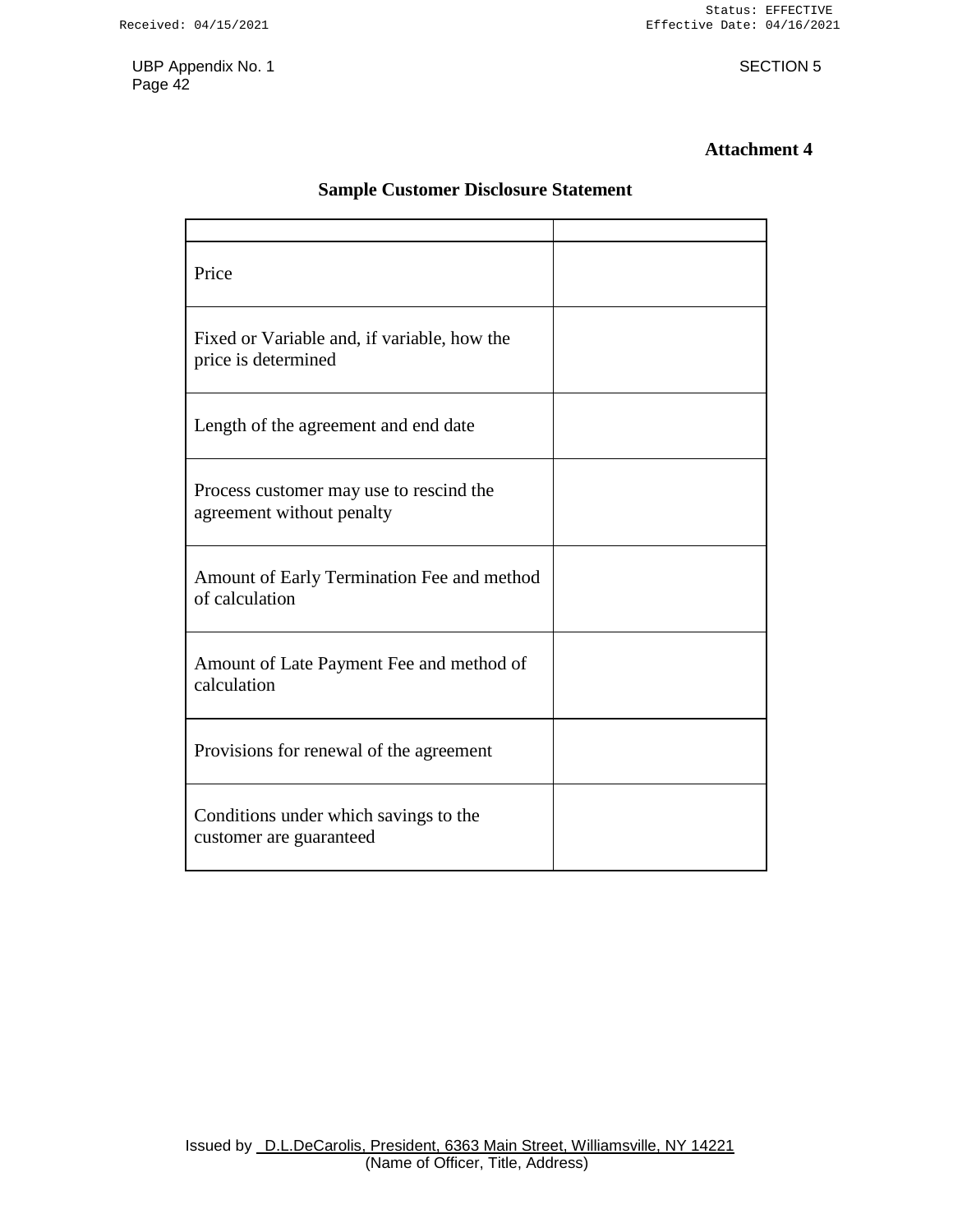#### **Attachment 5**

### **Enrollment and Drop Requests Information Requirements**

- A. An ESCO shall provide the following information for enrollment requests, and an ESCO or distribution utility shall provide the following information for drop requests:
	- 1. Utility ID (DUNS# or tax ID);
	- 2. ESCO ID (DUNS# or tax ID);
	- 3. Commodity requested (electric or gas); and,
	- 4. Customer's utility account number (including check digit, if applicable).
- B. The following information is required for enrollment requests:
	- 1. Customer's bill option;
	- 2. For distribution utility rate ready consolidated billing:
		- a. an ESCO's fixed charge, commodity price, sales and use tax rate or rate code;
		- b. ESCO customer account number;
		- c. budget billing status indicator; and,
		- d. tax exemption percent and portion taxed as residential.
	- 3. For Single Retailer Model: special needs indicator;
	- 4. For gas service: gas capacity assignment/obligation indicator, and, if applicable, gas pool ID, gas supply service options, and human needs indicator;
	- 5. For electric service: indicator for a partial requirements customer, if applicable.
- C. The following information is required for drop requests:
	- 1. Reason for the drop;
	- 2. For distribution utility request, service end date;
	- 3. For ESCO initiated request, effective date of customer move, if applicable; and
	- 4. For ESCO initiated request in Single Retailer Model, customer's service and mailing address.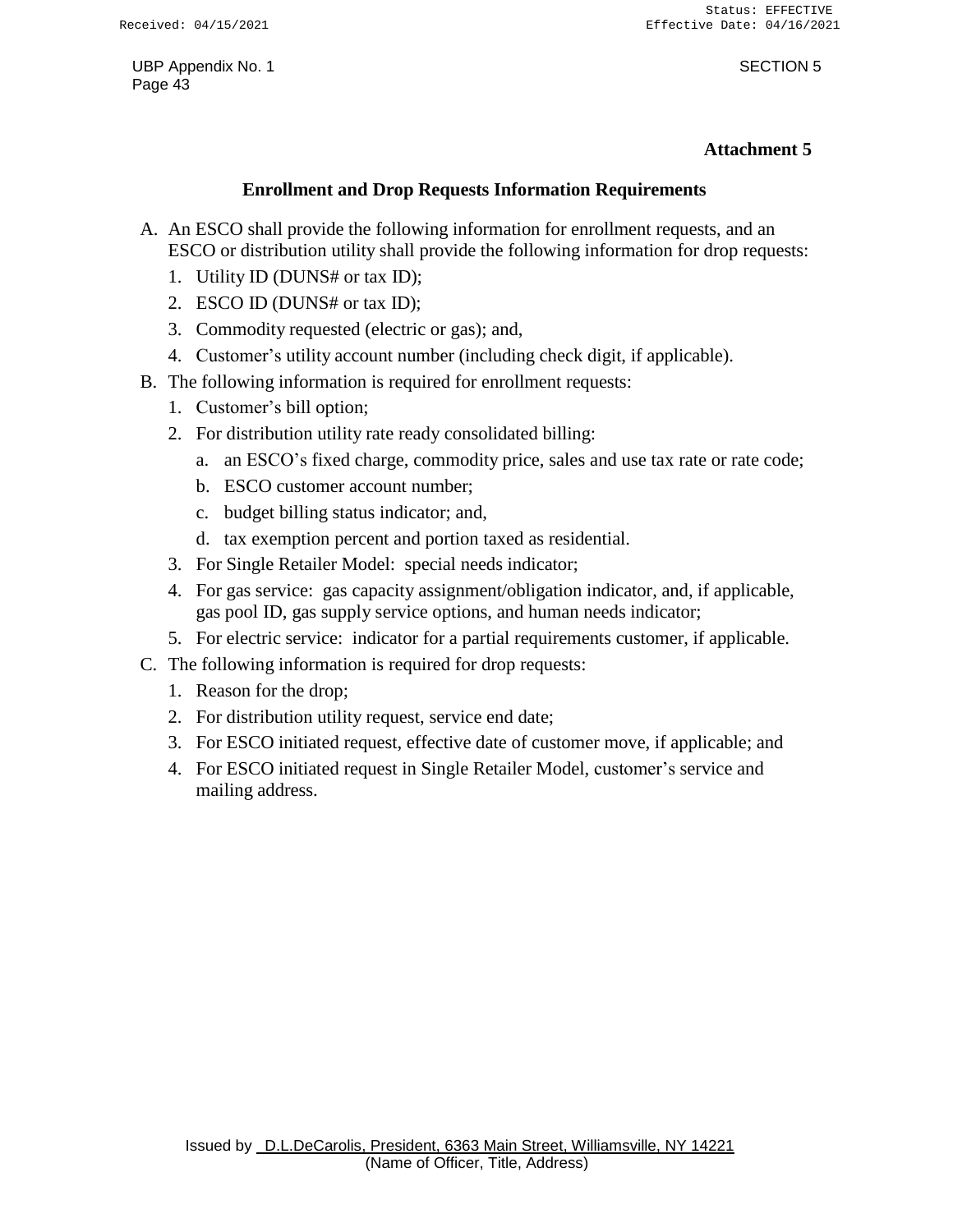# **SECTION 6: CUSTOMER INQUIRIES**

<span id="page-45-0"></span>A. Applicability

This Section establishes requirements for responses by an ESCO or distribution utility to retail access customer inquiries. An ESCO or distribution utility shall respond to customer inquiries sent by means of electronic mail, telecommunication services, mail, or in meetings. The subjects raised in inquiries may result in the filing of complaints.

- B. General
	- 1. Distribution utilities and ESCOs shall provide consistent and fair treatment to customers.
	- 2. Distribution utilities and ESCOs shall maintain processes and procedures to resolve customer inquiries without undue discrimination and in an efficient manner and provide an acknowledgement or response to a customer inquiry within 2 days and, if only an acknowledgement is provided, a response within 14 days.
	- 3. Distribution utilities and ESCOs shall provide local or toll-free telephone access from the customer's service area to customer service representatives (CSRs) responsible for responding to customer inquiries and complaints.
	- 4. CSRs shall obtain information from the customer to access and verify the account or premises information. Once verification is made, the CSR shall determine the nature of the inquiry, and, based on this determination, decide whether the distribution utility or the ESCO is responsible for assisting the customer.
	- 5. The CSR shall follow normal procedures for responding to inquiries. If the inquiry is specific to another provider's service, the CSR shall take one of the following actions:
		- a. Forward/transfer the inquiry to the responsible party;
		- b. Direct the customer to contact the responsible party; or,
		- c. Contact the responsible party to resolve the matter and provide a response to the customer.
	- 6. Each distribution utility and ESCO shall maintain a customer service group to coordinate and communicate information regarding customer inquiries and designate a representative to provide information relating to customer inquiries to the Department.
	- 7. ESCOs may provide a teletypewriter (TTY) system or access to TTY number, consistent with distribution utility tariffs.
- C. Specific Requests for Information
	- 1. A distribution utility or ESCO shall respond directly to customer inquiries for any information that is related to commodity supply and/or delivery service, to the extent it has the necessary information to respond.
	- 2. The entity responsible for the accuracy of meter readings shall respond to customer inquiries related to usage.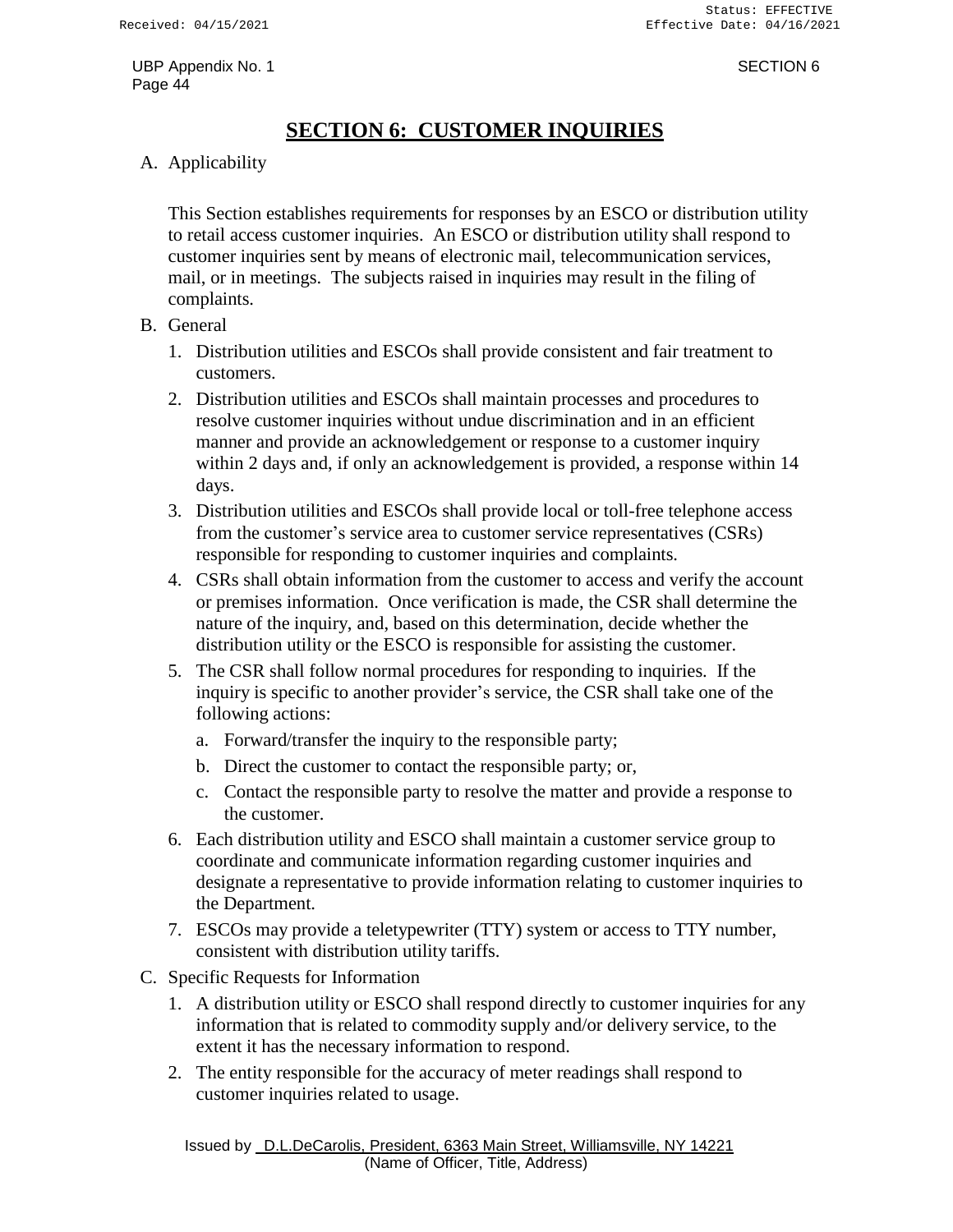- 3. The distribution utility and ESCO shall respond to customer inquiries about billing and payment processing, in accordance with UBP Section 9, Billing and Payment Processing.
- D. Emergency Contacts
	- 1. An emergency call means any communication from a customer concerning an emergency situation relating to the distribution system, including, but not limited to, reports of gas odor, natural disaster, downed wires, electrical contact, or fire.
	- 2. The ESCO CSR shall transfer emergency telephone calls directly to the distribution utility or provide the distribution utility's emergency number for direct contact to the distribution utility. If no ESCO CSR is available, the ESCO shall provide for after-hours emergency contacts, including transfer of emergency calls directly to a distribution utility or an answering machine message that includes an emergency number for direct contact to the distribution utility.
	- 3. Each ESCO shall provide periodic notices or bill messages to its customers directing them to contact the distribution utility in emergency situations and providing the emergency number.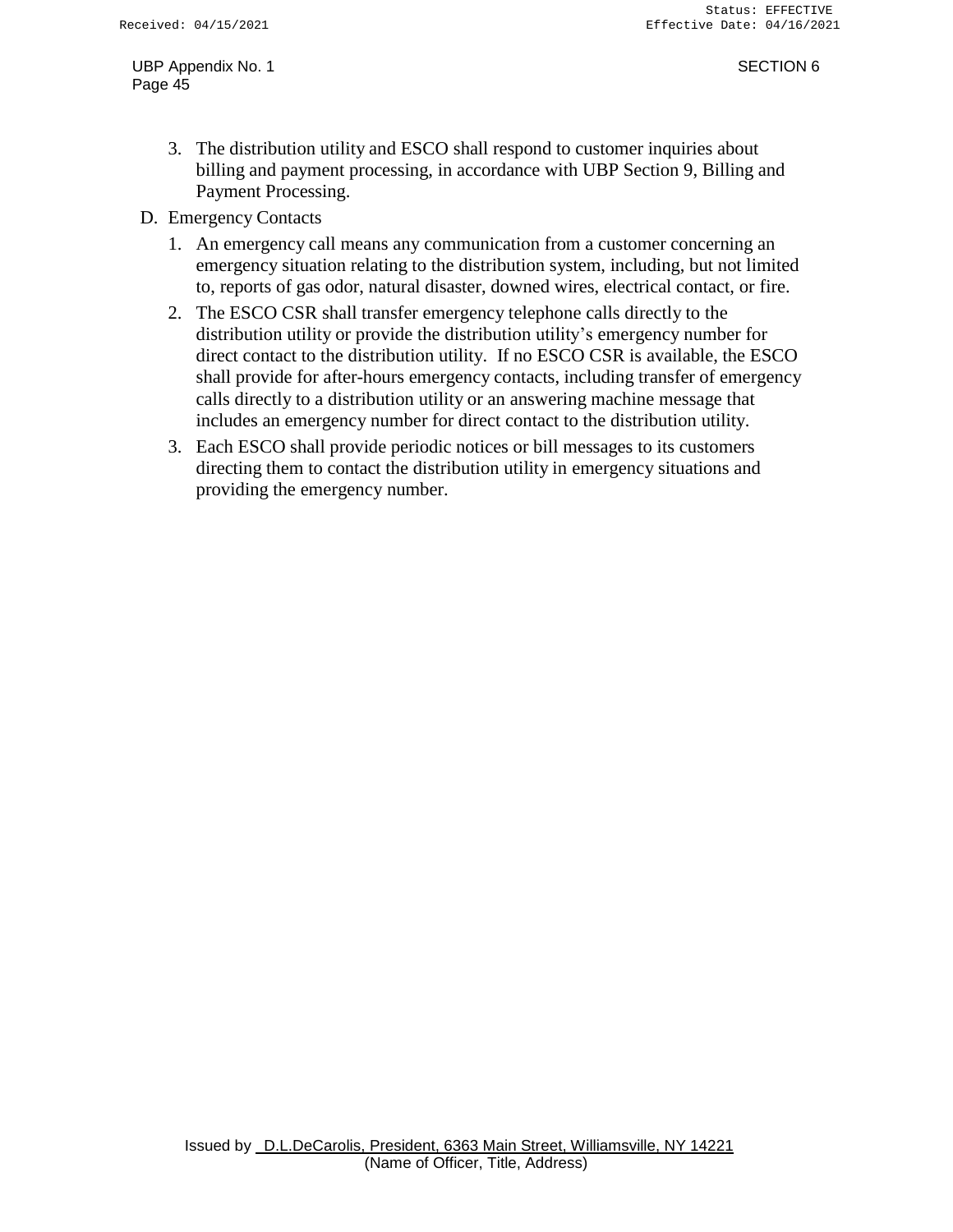# **SECTION 7: DISTRIBUTION UTILITY INVOICES**

<span id="page-47-0"></span>A. Applicability

This Section establishes procedures for invoices of charges for services provided by the distribution utility directly to an ESCO or Direct Customer. A distribution utility and ESCO or Direct Customer may agree to establish other arrangements and procedures for presentation and collection of invoices for services rendered.

- B. Invoices
	- 1. An ESCO or Direct Customer shall pay the full amount due, without deduction, set-off or counterclaim, within 20 calendar days after the date of electronic transmittal or postmarked date (due date). Subsequent to the due date, charges are overdue and subject to late payment charges at the rate of 1.5% per month. The overdue charges include the amount overdue, any other arrears, and unpaid late payment charges. The distribution utility may provide, upon request, supporting or back-up data in electronic form, if available on its computer system.
	- 2. A distribution utility shall provide interest at the rate of 1.5% on an overpayment caused by the distribution utility's erroneous billing, provided that it may, without applying interest, credit all or a portion of the overpayment to the next bill issued within 30 days and/or refund all or a portion of the overpayment, upon request, within 30 days after its receipt. The distribution utility shall refund any credit balances, upon request.
	- 3. An ESCO or Direct Customer shall make payments by means of an electronic funds transfer. A distribution utility shall use any partial payments first to pay any arrears and second to pay current charges.
- C. Billing Inquiries and Disputes
	- 1. An ESCO or Direct Customer shall make any claims relating to inaccuracies of invoices in writing no later than 90 calendar days after the date of electronic transmittal or postmarked date. ESCOs and/or Direct Customers are responsible for payment of disputed charges during any pending dispute.
	- 2. A distribution utility shall designate an employee and provide a telephone number and e-mail address for receipt of inquiries from an ESCO or Direct Customer relating to invoices. The employee shall direct an ESCO or Direct Customer that presents an inquiry or complaint to the responsible and knowledgeable person able to explain charges on an invoice.
	- 3. A distribution utility shall acknowledge in writing receipt of an inquiry within five calendar days after its receipt. A distribution utility shall investigate and respond in writing to the inquiry within 20 calendar days after its receipt.
	- 4. A distribution utility shall refund any overpayments, including interest, within five calendar days after it makes a determination that an ESCO or Direct Customer made an overpayment. It may provide the refund by applying a credit to any overdue amounts or making direct payment of any remainder. The distribution utility shall provide refunds by means of an electronic funds transfer.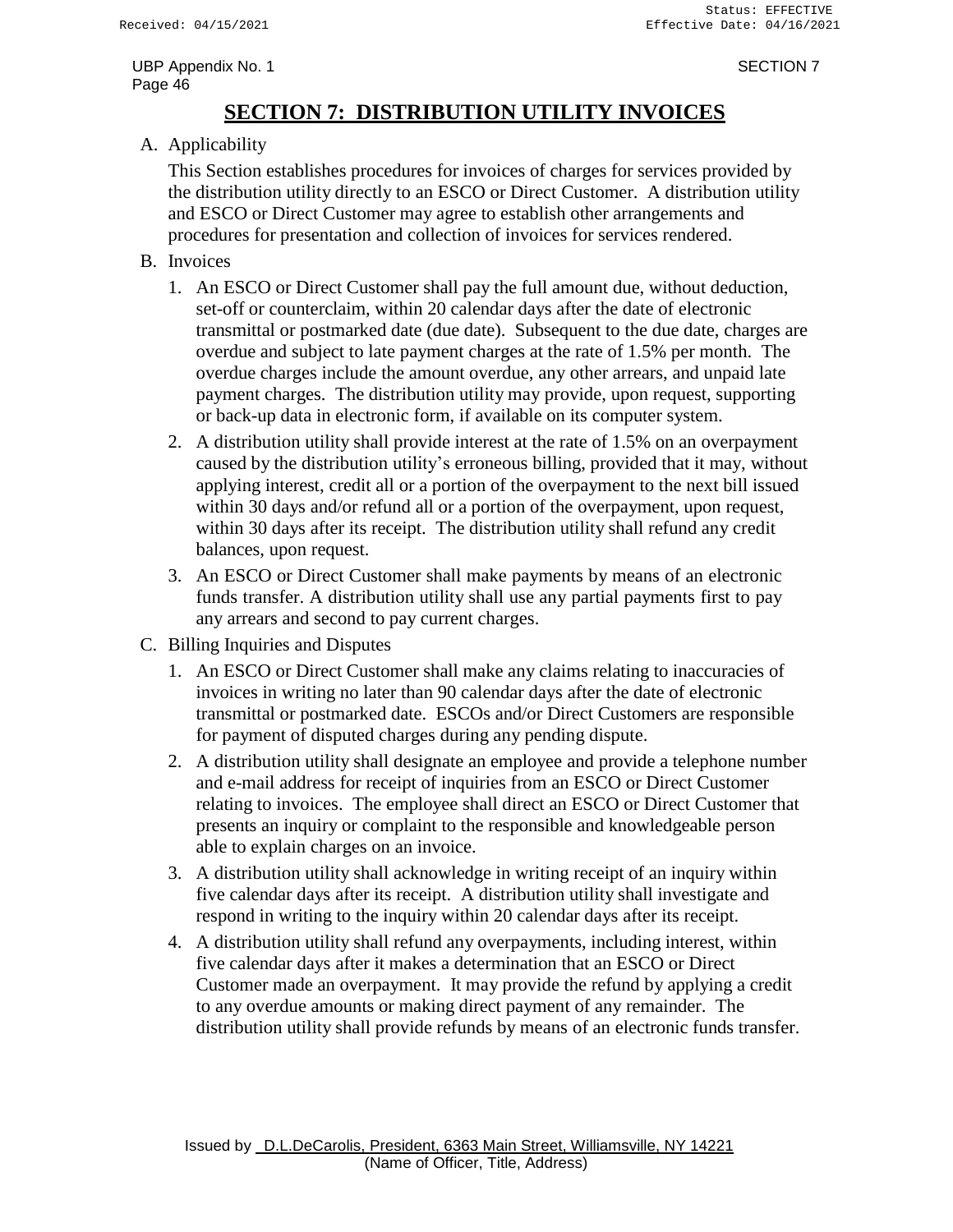Interest is calculated at the rate of 1.5 % per month from the date of the overpayment to the refund.

5. No interest is required on overpayments voluntarily made by an ESCO or Direct Customer to an account, unless an overpayment is applied to security.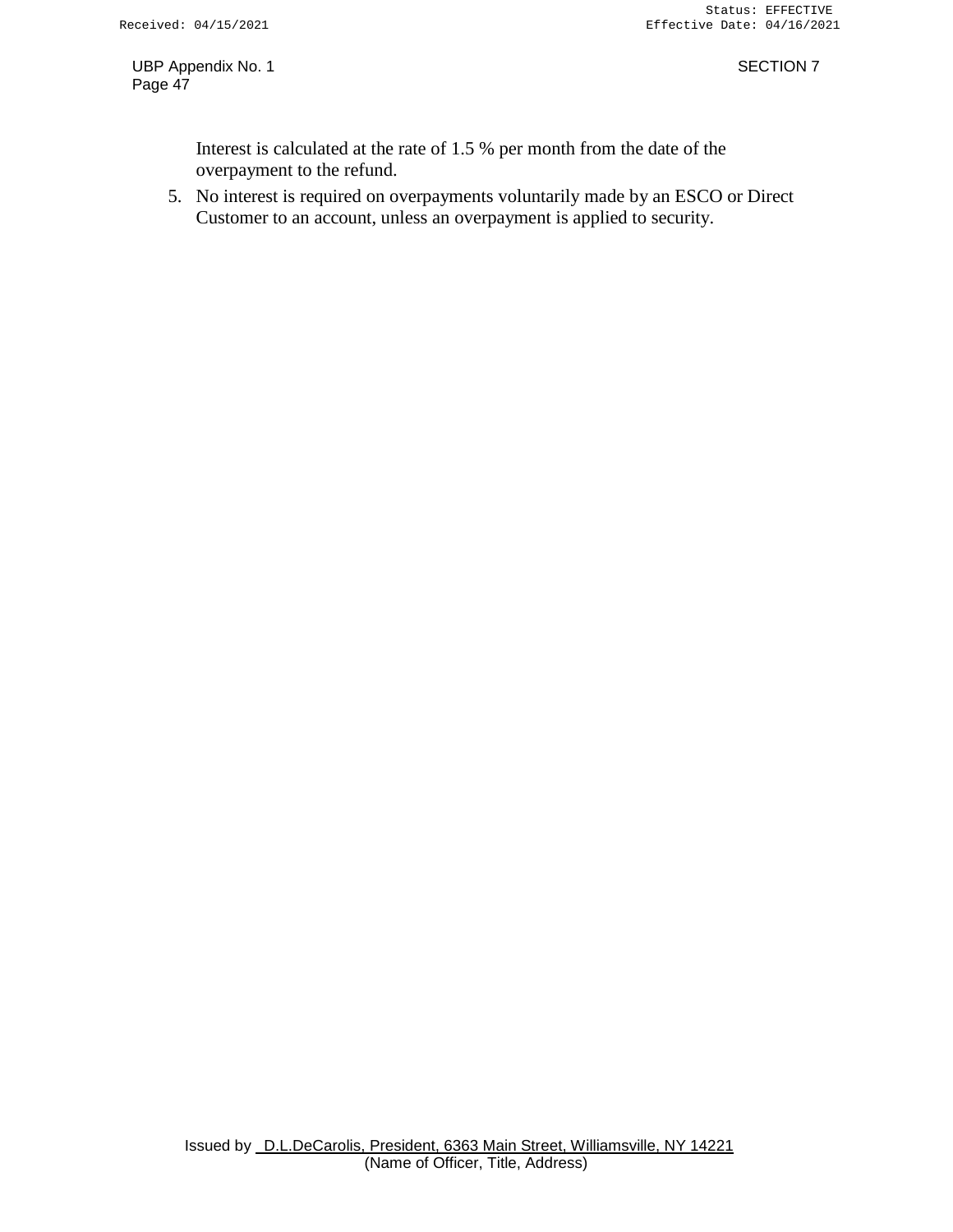# <span id="page-49-0"></span>**SECTION 8: DISPUTES INVOLVING DISTRIBUTION UTILITIES, ESCOs OR DIRECT CUSTOMERS**

### A. Applicability

This Section describes the dispute resolution processes available at the Department to resolve disputes relating to competitive energy markets involving utilities, ESCOs and/or Direct Customers, including disputes alleging anti-competitive practices. The processes are not available to resolve disputes between retail customers and ESCOs or distribution utilities. They are also not applicable to matters that, in the opinion of the Department Staff, should be submitted by formal petition to the Public Service Commission for its determination or are pending before a court, state or federal agency. The availability of the processes does not limit the rights of a distribution utility, ESCO or Direct Customer to submit any dispute to another body for resolution.

B. Dispute Resolution Processes

The parties shall in good faith use reasonable efforts to resolve any dispute before invoking any of these processes. Distribution utility tariffs and operating and service agreements between the parties shall identify the processes used to resolve disputes, and shall refer to the dispute resolution processes described in this Section as acceptable processes to resolve disputes.

1. Standard Process

The parties shall use a method to send documents described in this paragraph that will verify the date of receipt.

Any distribution utility, ESCO or Direct Customer may initiate a formal dispute resolution process by providing written notice to the opposing party and Department Staff. Such notice shall include a statement that the UBP dispute resolution process is initiated, a description of the dispute, and a proposed resolution with supporting rationale. Department Staff may participate in the process at this or any later point to facilitate the parties' discussions and to assist the parties in reaching a mutually acceptable resolution.

- a. No later than ten calendar days following receipt of the dispute description, if no mutually acceptable resolution is reached, the opposing party shall provide a written response containing an alternative proposal for resolution with supporting rationale and send a copy to Department Staff.
- b. No later than ten days after receipt of the response, if no mutually acceptable resolution is reached, any party or Department Staff may request that the parties schedule a meeting for further discussions. The parties shall meet no later than 15 calendar days following such request, upon advance notice to Department Staff, unless the parties and Department Staff agree upon another date. The Department may assign one or more Staff members to assist the parties in resolving the dispute.
- c. If no mutually acceptable resolution is reached within 40 calendar days after receipt of the written description of the dispute, any party may request an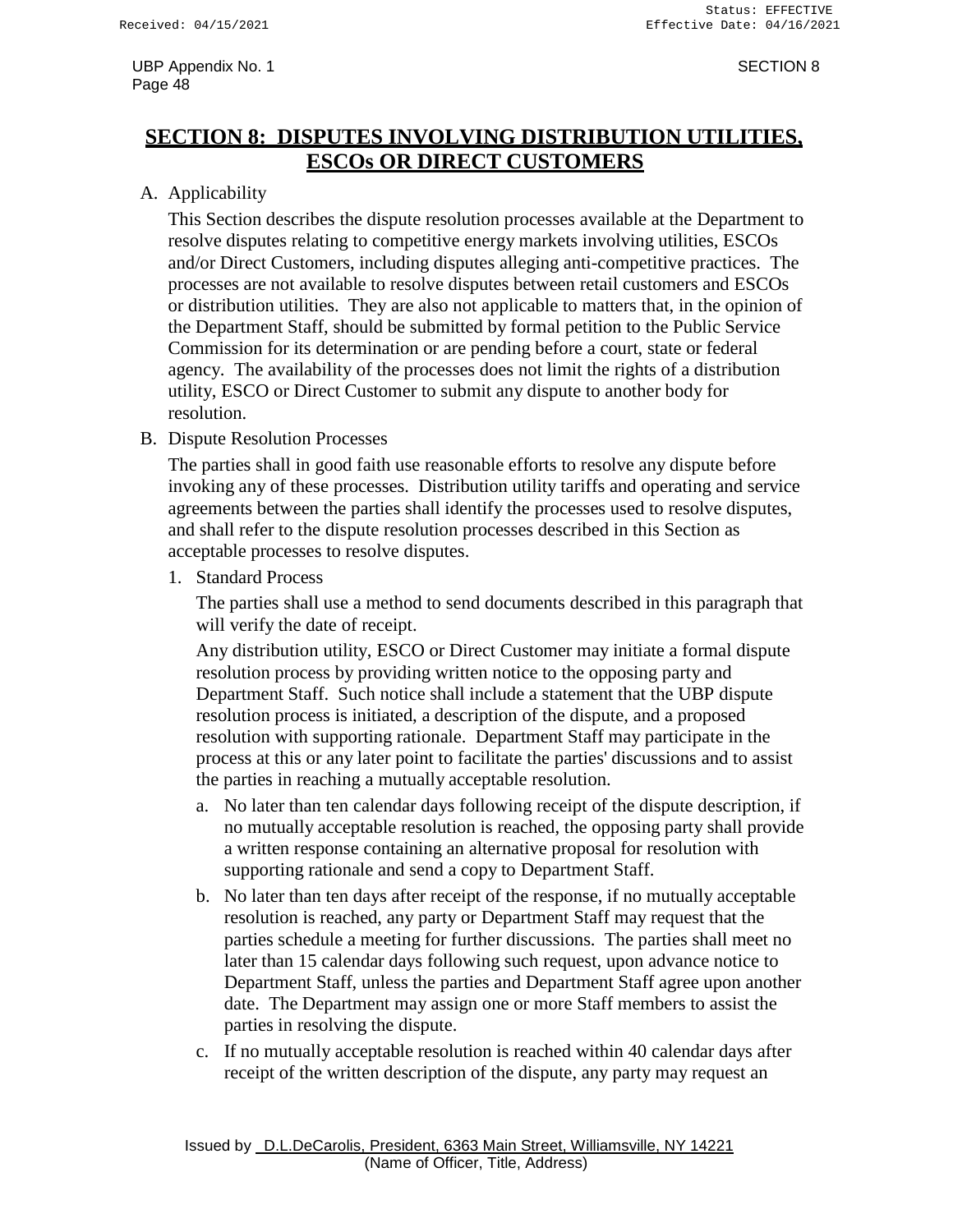initial decision from the Department. A party to the dispute may appeal the initial decision to the Public Service Commission.

- d. If the parties reach a mutually acceptable resolution of the dispute, they shall provide to Department Staff a description of the general terms of the resolution.
- 2. Expedited Process

In the event that an emergency situation arises to justify immediate resolution of a dispute, any party may file a formal dispute resolution request with the Secretary to the Public Service Commission asking for expedited resolution. An emergency situation includes, but is not limited to, a threat to public safety or system reliability or a significant financial risk to the parties or the public. The filing party shall provide a copy of the request to other involved parties and the Department Staff designated to receive information related to dispute resolution under this Section. The request shall describe in detail the emergency situation requiring expedited resolution, state in detail the facts of the dispute, and, to the extent known, set forth the positions of the parties.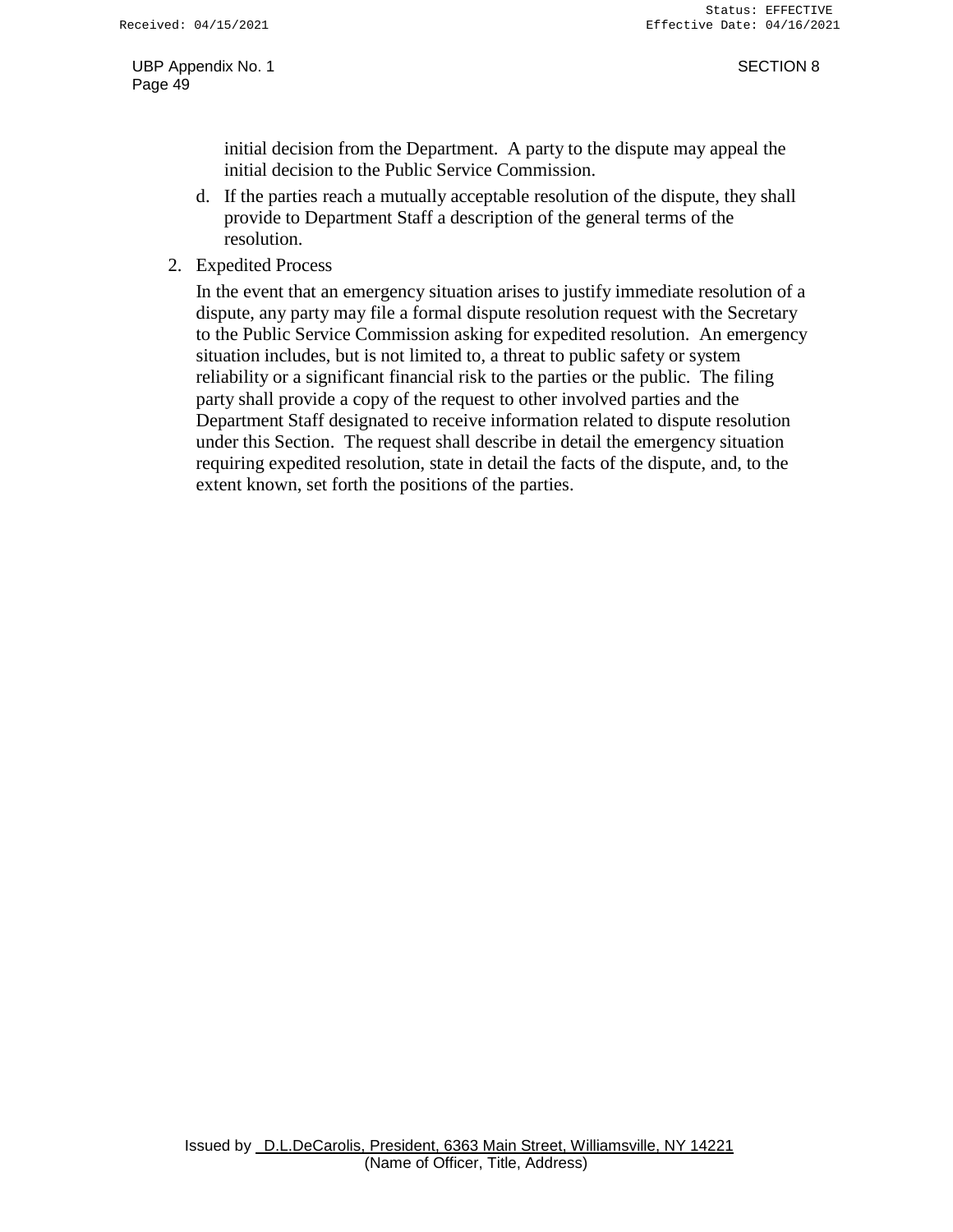# **SECTION 9: BILLING AND PAYMENT PROCESSING**

### <span id="page-51-0"></span>A. Applicability

This Section establishes requirements<sup>1</sup> for billing and payment processing options offered by a distribution utility and ESCO in a multi-retailer model. This Section does not establish requirements for billing and payment processing in the single retailer model. A distribution utility and ESCO shall comply with the requirements established in this Section, unless they agree upon modifications or other procedures for billing and payment processing in a Billing Services Agreement.

- B. Billing and Payment Processing Options: General Requirements
	- 1. A distribution utility shall offer to ESCOs without undue discrimination the billing and payment processing options available in its service territory.
	- 2. A customer participating in a retail access program shall select from the billing and payment processing options offered by ESCOs.
	- 3. A distribution utility shall allow its customers to select, through their ESCOs, one of the billing and payment options available in the distribution utility's service territory. An ESCO may offer to its customers billing and payment processing options available in the customer's service territory and shall maintain or provide for the capability of issuing a separate bill for its services under the dual billing option. An ESCO customer may direct the billing party to send its consolidated bills or dual bills to a third party for processing and payment.
	- 4. A distribution utility or ESCO may perform the responsibilities of a billing party for a customer and the other provider (non-billing party) based upon the billing and payment processing options available to the customer and the customer's choice.
	- 5. A distribution utility or MDSP shall make validated usage information available to the billing and non-billing parties at the time that the distribution utility or MDSP determines that the information is acceptable. $<sup>2</sup>$ </sup>
	- 6. Information on customer usage, billing, and credit is confidential. A distribution utility or MDSP may release such information, upon a customer's authorization, in accordance with the UBP Section 5, Changes in Service Providers.
	- 7. A distribution utility and ESCO shall demonstrate the technical capability to exchange information electronically for their billing and payment processing options.
	- 8. An ESCO shall provide 60 calendar days notice by mail, e-mail or fax to a distribution utility of any plan to offer a billing option that is not currently offered to its customers. The distribution utility may agree to a shorter notice period preceding initiation of the option. The 60 calendar-day notice shall not impose any obligation on any party to proceed without a successful test of data exchange capability and the fulfillment of other obligations described in this Section. If an ESCO later changes its system, it shall provide adequate advance notice and conduct any additional testing required.

<sup>1</sup> The requirements are applicable when EDI is available upon issuance by the Commission of data standards applicable to a bill model and operational upon successful completion of the testing required for a bill model.

<sup>&</sup>lt;sup>2</sup> A distribution utility or MDSP shall provide electronic interval data in summary form (billing determinants aggregated in the rating periods under a distribution utility's tariffs) via EDI and, if requested, in detail via an acceptable alternative electronic format if retrieved from meters.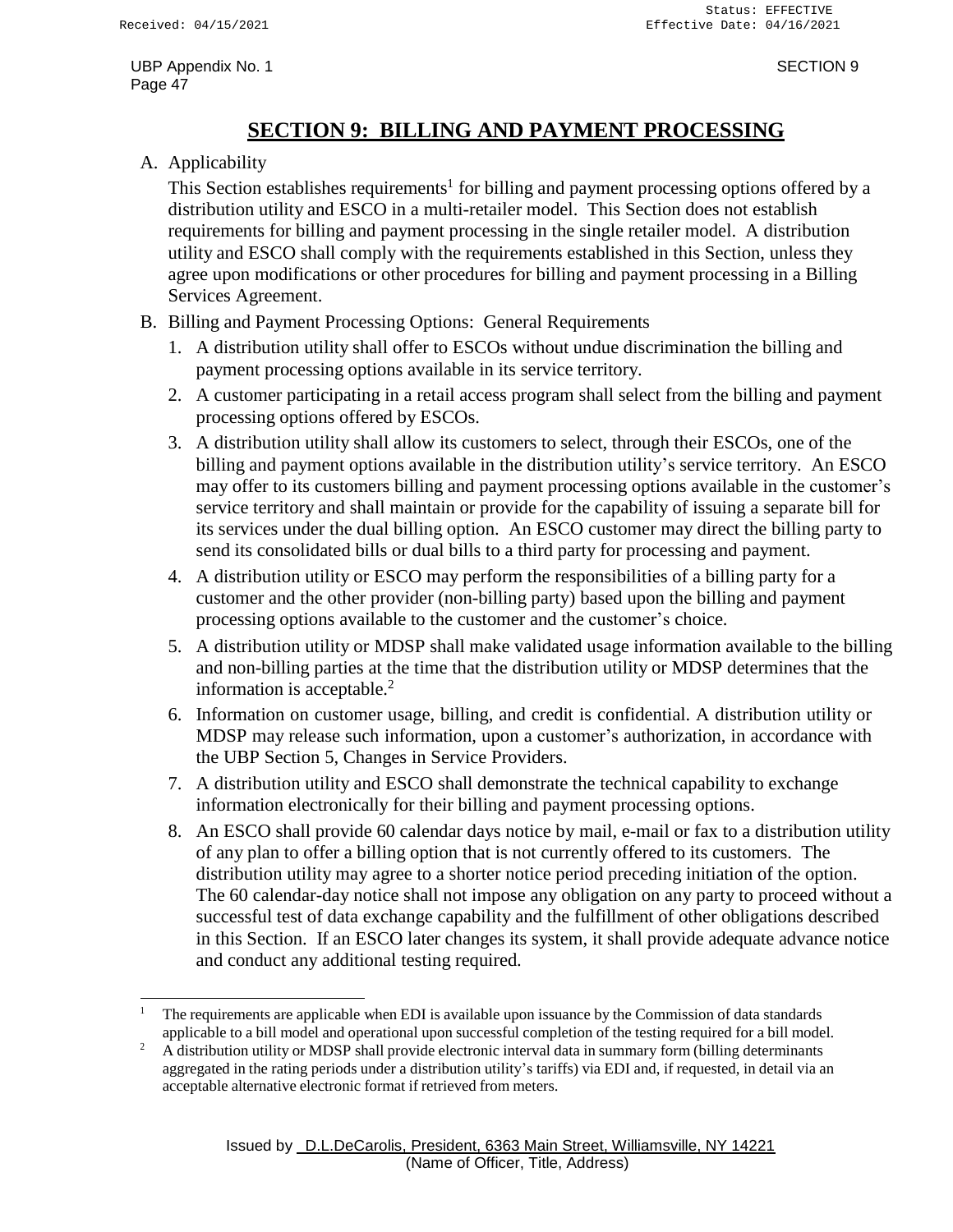- 9. A distribution utility and an ESCO are responsible for separately remitting their tax payments to the appropriate taxing authorities.
- 10. Where the ESCO is the billing party, it may offer a customer an option of prepayment. Where a distribution utility is the consolidated billing party, the distribution utility is not required to support processing of prepayments or application of customer prepayments to ESCO charges.
- C. Consolidated Billing: General Requirements
	- 1. A distribution utility and ESCO shall establish in a billing services agreement (BSA) detailed expectations for their responsibilities, including consequences for any failure to carry out such responsibilities.
	- 2. A distribution utility may use the bill ready or rate ready method<sup>1</sup> for issuing consolidated bills. An ESCO that offers consolidated billing shall use a bill ready method.
	- 3. A customer receiving delivery service from a distribution utility that is a combination natural gas and electric corporation (combination retail access customer) may receive a consolidated bill for both energy services if:
		- a. The distribution utility issues the consolidated bill;
		- b. One ESCO supplies the customer with both natural gas and electricity;
		- c. An ESCO supplying only one of the commodities agrees to bill for charges for the service provided by the other ESCO; or,
		- d. Separate distribution utility accounts are established for each service.
	- 4. A combination retail access customer may receive separate consolidated bills for each commodity or a dual bill for one commodity and a consolidated bill for the other provided that the distribution utility's system is capable of providing separate accounts for each commodity. A distribution utility shall establish bill cycles and payment due dates. A distribution utility may charge a fee, as set forth in its tariff, to an ESCO to establish, upon the ESCO's request, a separate account for one of the commodities the distribution utility provides.
- D. Consolidated Billing: Functions and Responsibilities
	- 1. A billing party shall perform the following functions and responsibilities:
		- a. If the bill ready method is used, receive bill charges and other billing information from the non-billing party;
		- b. If the rate ready method is used, receive rates, rate codes and/or prices (fixed and/or variable) and other billing information from the non-billing party;
		- c. Receive bill messages and bill inserts from the non-billing party;
		- d. If the bill ready method is used, acknowledge receipt of the non-billing party's information and accept or reject it;

 $1$  A distribution utility electing the rate ready method for utility consolidated billing is not obligated to calculate or bill separately for other goods and services that an ESCO may provide.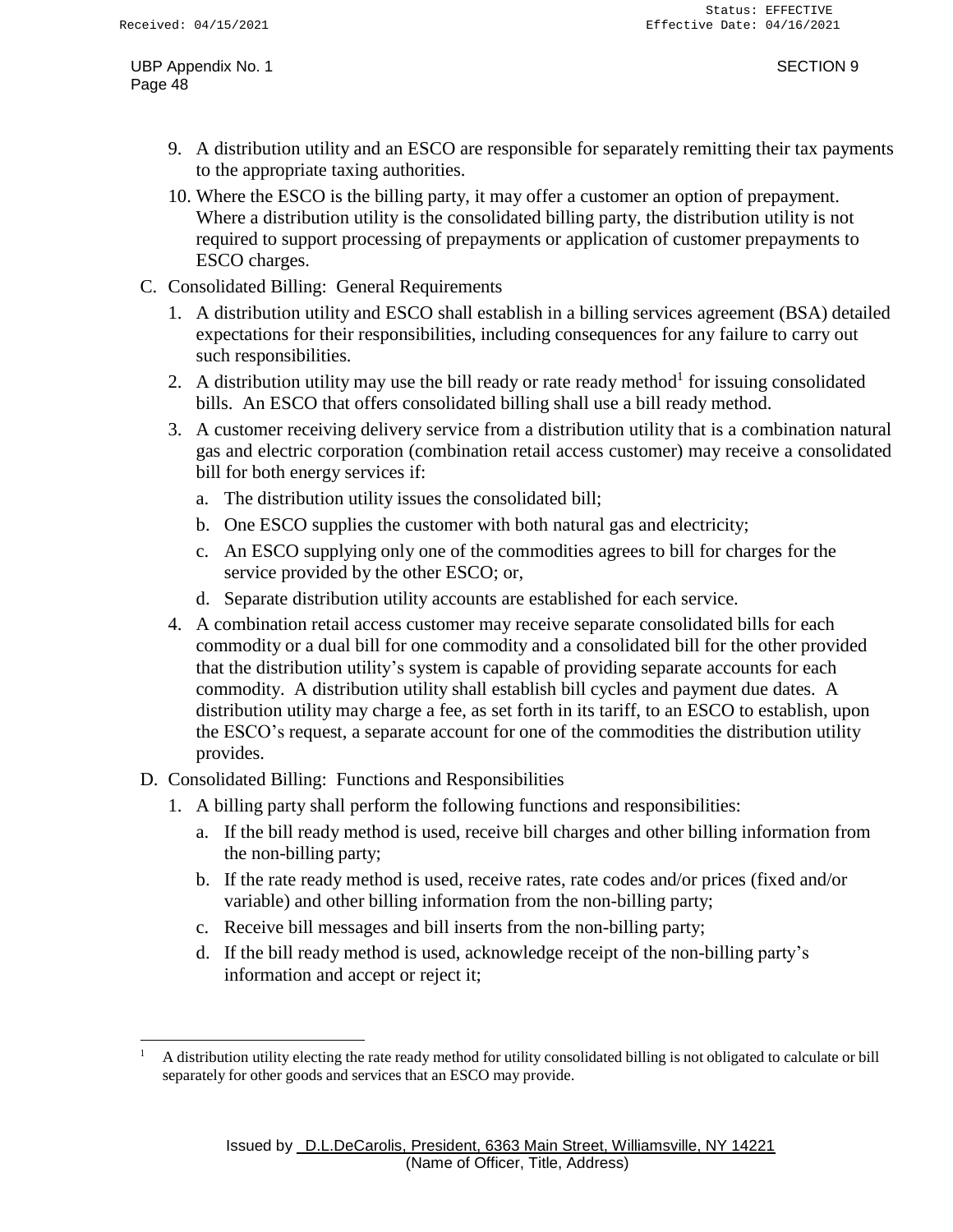- e. If the rate ready method is used,<sup>1</sup> calculate billed charges, including sales and use taxes; the non-billing party is required to provide the customer's sales and use tax rate to the billing party;
- f. Print or make available electronically consolidated bills that state the non-billing party's charges, including taxes, arrearages, late fees, and bill messages;
- g. Insert in bill envelopes consolidated bills and inserts required by statute, regulation or Public Service Commission order;
- h. Stamp, sort and mail consolidated bills or, if authorized, transmit bills electronically;
- i. Cancel and rebill charges;
- j. Notify the non-billing party of amounts billed, by account, within two business days after rendering bills to customers;
- k. Receive and record customer payments;
- l. Allocate and transmit the non-billing party's share of receipts, by account, to the nonbilling party;
- m. Respond to general inquiries and complaints about the bill and its format; refer customers to the non-billing party for inquiries and complaints related to the non-billing party's rates, charges, services, or calculations; and,
- n. Maintain records of billing information, including amounts collected, remaining and transferred, and dates.
- 2. If the bill ready method is used, each party shall calculate and separately state sales and use taxes applicable to its charges; if the rate ready method is used, the billing party shall calculate and separately state the state sales and use taxes applicable to its charges and the non-billing party's charges.
- 3. A party that requires a customer's deposit shall administer it. If a non-billing party applies a customer deposit to an outstanding balance, it shall notify the billing party.
- 4. Upon receipt of payments, a non-billing party shall notify the billing party.
- 5. To initiate consolidated billing using the rate ready method, the non-billing party shall provide the billing party with the rates, rate codes, and/or prices (fixed and/or variable) and tax rates necessary to calculate the non-billing party's charges. The billing party shall specify in the BSA the number of prices for each service class per commodity accepted, deadline for transmission, effective date, and acceptable frequency of changes.<sup>2</sup>
- 6. The billing party may process special handling requests from customers provided that it obtains agreement from the non-billing party for requests that affect it;
- 7. The billing party is not required to calculate or provide separate statements to customers regarding gross receipts taxes applicable to a non-billing party's charges. The non-billing party may calculate and provide information on the gross receipts taxes applicable to its charges in a bill message or, if the bill ready method is used, as a line item on the bill.

<sup>1</sup> A distribution utility is not required to calculate or bill for ESCO services that are not directly related to the commodity it delivers.

<sup>2</sup> If a billing party's billing system is capable of providing the service, a billing party shall, upon request, apply a different rate, rate code, and/or price and tax rate to usage during different portions of the billing cycle to service provided after the effective date of the change. The non-billing party shall request a change in the rate, rate code, and/or price no later than four business days prior to the effective date requested.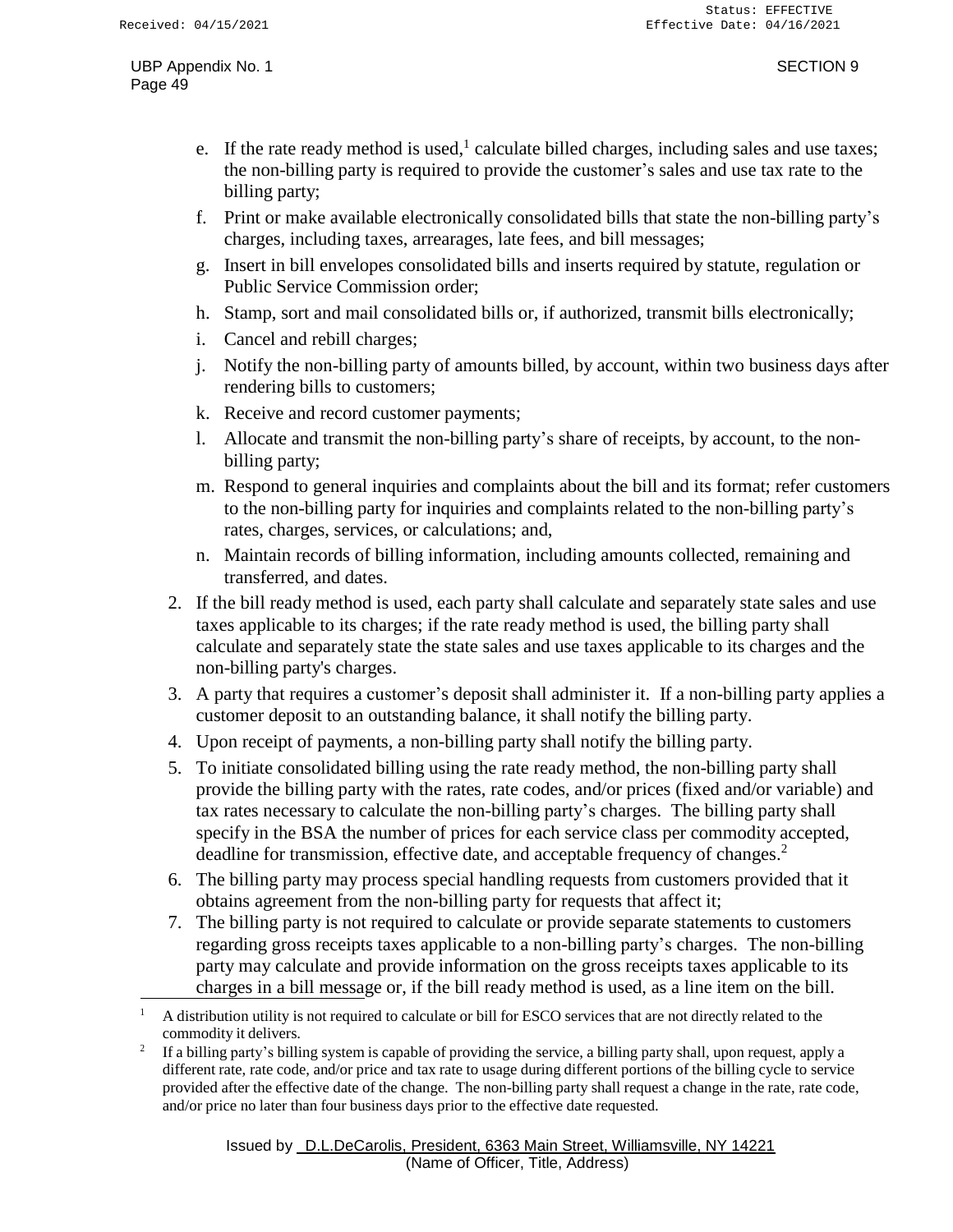- 8. The non-billing party may offer special billing features, such as budget billing or average payment plans.
- E. Consolidated Billing: Initiation, Changes or Discontinuance
	- 1. Initiation
		- a. An ESCO that proposes to issue consolidated bills shall establish and provide to a distribution utility written procedures for billing and payment processing that ensure billing accuracy and timeliness, proper distribution of a distribution utility's bill messages and inserts, and proper allocation and transfer of distribution utility funds.
		- b. No distribution utility may impose a fee on an ESCO to process its application to offer consolidated billing.
	- 2. Changes

A request to change a customer's billing option shall be made on or before 15 calendar days prior to the scheduled meter reading date.

- 3. Suspension and Discontinuance
	- a. A distribution utility may suspend or discontinue an ESCO's right to offer consolidated billing as a billing party or a non-billing party for failure to comply with a BSA. Suspension of the right to offer consolidated billing means that the ESCO is prohibited from offering consolidated billing to new customers.
	- b. Upon a determination by a distribution utility to suspend or discontinue an ESCO's right to offer consolidated billing to customers, it shall provide notice on or before 15 calendar days prior to the proposed date for the suspension or discontinuance (cure period) to the ESCO and state the reason for its determination. Upon failure of the ESCO to correct the deficiency on or before the expiration of the cure period, the distribution utility may require a change to dual billing for the ESCO's customers.
	- c. Upon discontinuance of consolidated billing rights, an ESCO may reapply to the distribution utility to offer consolidated billing. A distribution utility shall expedite consideration of such requests. Customers may begin receiving consolidated bills again after requirements are satisfied, including submission of transaction requests to establish consolidated billing for customers.
- F. Consolidated Billing: Customer Requests
	- 1. A customer may request an ESCO to change its billing option. The ESCO shall request the bill option change on or before 15 calendar days prior to the scheduled meter reading date. An EDI change request is used to request a change in a customer's bill option. After receipt of the change request, a distribution utility shall, within one business day, acknowledge receipt of the request and, within two days, provide a response indicating rejection and the reason or acceptance and the effective date.
	- 2. No distribution utility may impose a charge on a customer or an ESCO for changing a billing option.
	- 3. When more than one request to change a customer's billing option is transmitted for a billing cycle, a billing party shall accept the last timely request received.
	- 4. A distribution utility may deny a request to initiate consolidated billing or discontinue consolidated billing for a customer with an amount past due for at least 38 calendar days,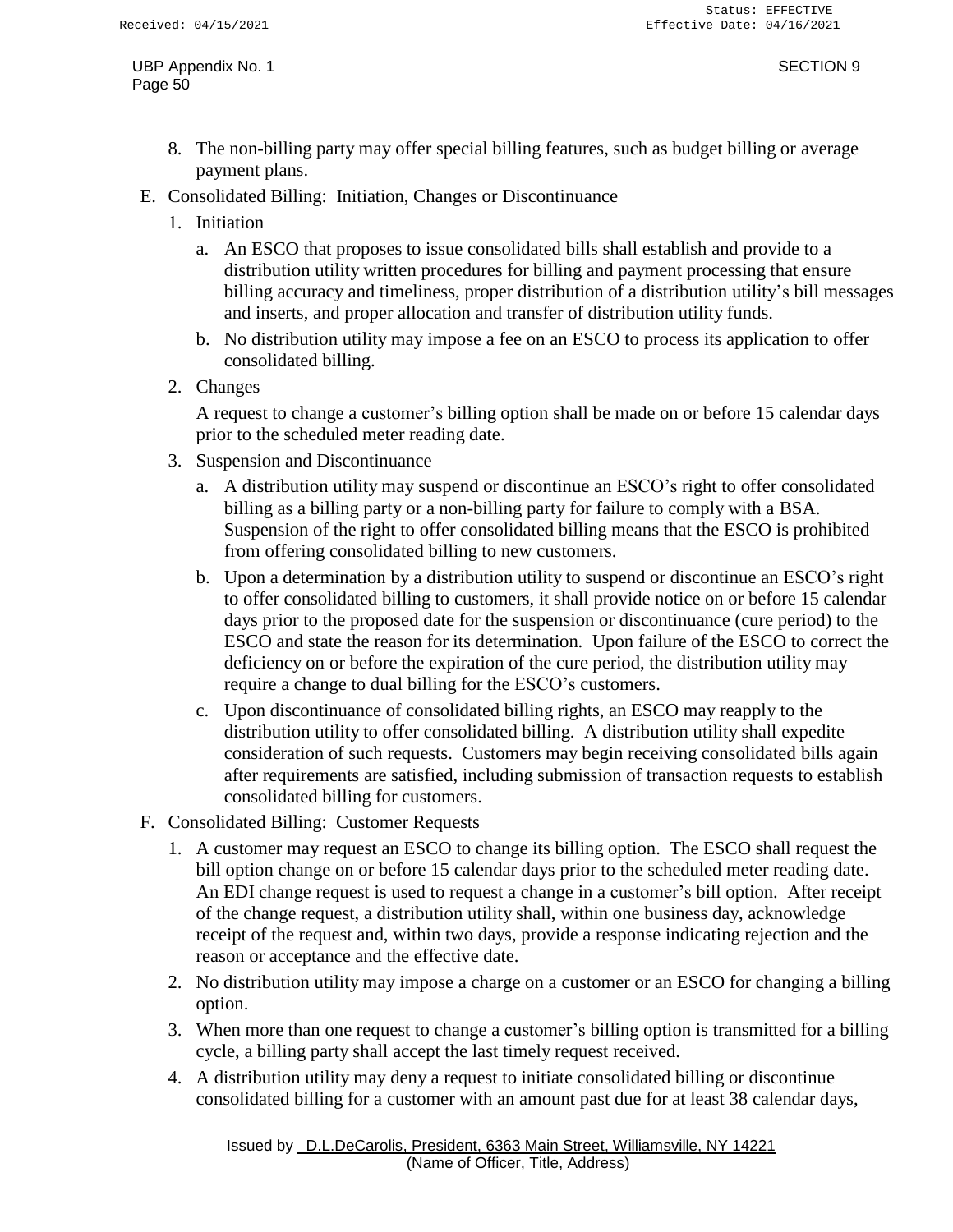unless the past due amount is subject to a DPA and the customer is fulfilling DPA obligations.

- G. Consolidated Billing: Content
	- 1. A billing party may decide upon the format for its consolidated bill provided that it states a summary of total charges and separately states distribution utility and ESCO charges in sufficient detail to allow a customer to judge their accuracy. Such separate statements shall appear in clearly separated portions of the bill and identify their source, distribution utility or ESCO. An ESCO that provides consolidated billing shall state on its consolidated bill the unadjusted distribution utility charges for delivery services provided by a distribution utility, without change.
	- 2. A consolidated bill shall contain the information listed in Attachment 1, General Information, preferably in a summary section. The billing party may place the information on the bill in any order or location.
	- 3. A consolidated bill shall contain the information listed in Attachment 2, Distribution Utility Content, separately stated for each distribution utility.
	- 4. A consolidated bill shall contain the information listed in Attachment 3, ESCO Content, separately stated for each ESCO.
	- 5. If the rate ready method is used, the ESCO shall provide to the distribution utility information listed in Attachment 3, ESCO Section Content, to the extent necessary for the distribution utility to calculate and issue bills. To initiate utility consolidated billing using the rate ready method, an ESCO shall provide the information to the distribution utility on or before 15 calendar days prior to the scheduled meter reading date. An ESCO may request a price or rate change no later than four business days prior to its effective date.
	- 6. If a billing party and non-billing party agree to show the non-billing party's logo on the bill, the non-billing party shall provide it in an acceptable electronic format at least thirty days before its initial use.
	- 7. If the rate ready method is used, a non-billing party is not required to provide information after it is initially submitted, except when a change is made.
	- 8. When an ESCO issues a consolidated bill and the distribution utility transmits bill ready data, the distribution utility shall transmit to the ESCO at the appropriate time the applicable information listed in Attachment 2, Distribution Utility Content, items  $d - q$ , and the customer's name and service address.
	- 9. When an ESCO issues consolidated bills on behalf of other ESCOs and distribution utilities and the other ESCOs provide information, the non-billing ESCOs shall provide bill ready information listed in Attachment 3, ESCO Content to the billing ESCO.
	- 10. No party shall engage in cramming.
	- 11. A non-billing party may display its bill messages up to 480 characters in length on the bill provided that the billing party raises no reasonable objection to the message. There is no limit in message length for the billing party. If the bill ready method is used, the non-billing party shall transmit the text of the messages or agreed upon message codes in the same EDI transaction as the billed charges. If the rate ready method is used, a non-billing party shall submit a common bill message on or before 15 calendar days before the date used. Unless a final print date is provided, the billing party shall continue to print the message on bills until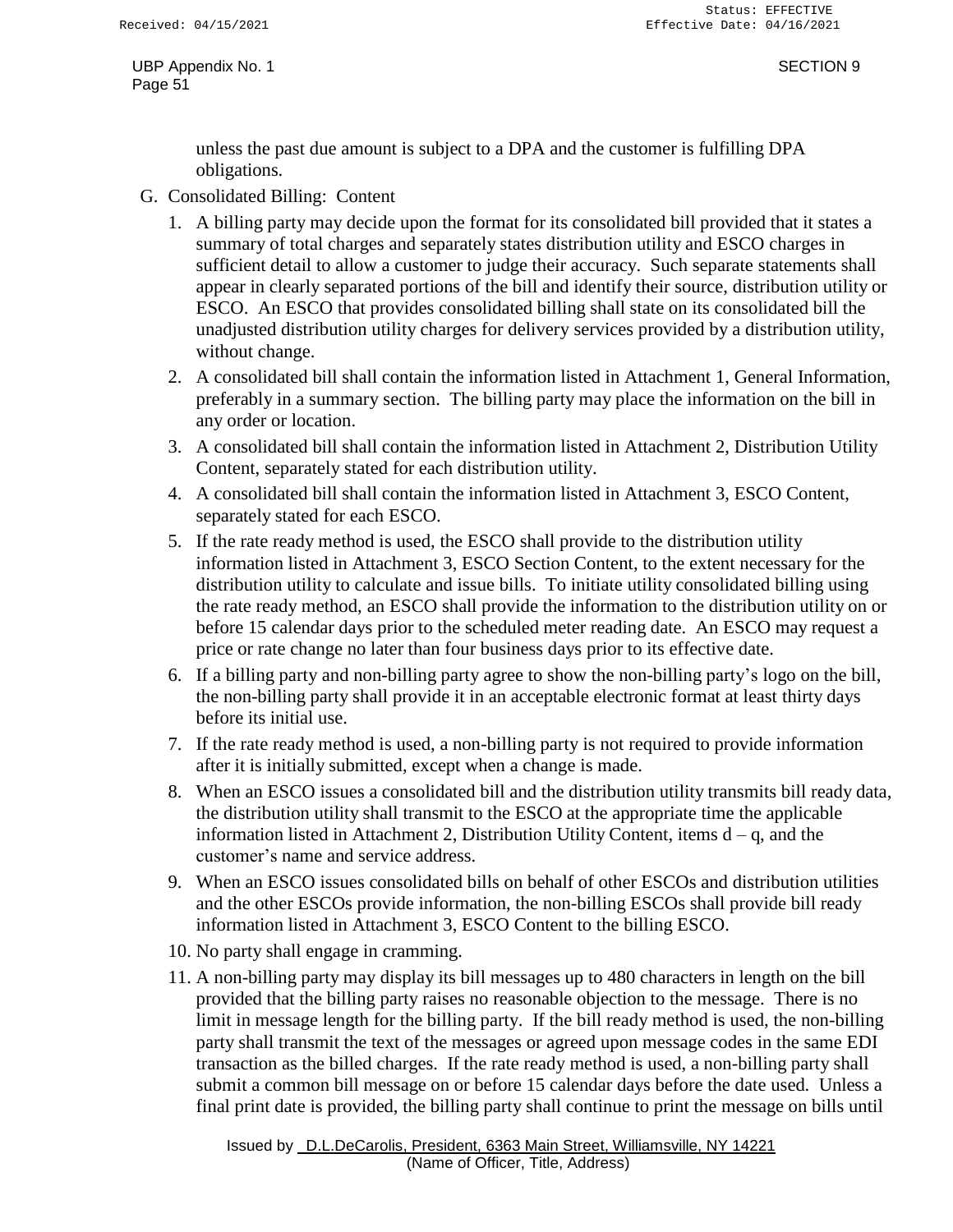the non-billing party transmits a different message or requests its discontinuance. In emergencies requiring printing of messages on bills, the billing party shall accommodate the needs of the non-billing party, if practicable.

- 12. The billing party shall, in a timely manner, print on bills or insert into bill envelopes information that a statute, regulation, or Public Service Commission order requires a distribution utility or ESCO to send to its customers. The billing party may not assess charges for inclusion of required inserts that do not exceed one-half ounce. A distribution utility may charge for any excess weight in accordance with its tariff. The party responsible for providing the information shall submit it to the billing party. If the information is provided in a bill insert, the responsible party shall deliver the inserts in preprinted bulk form in a proper size on or before 15 calendar days before the date requested for initiation of distribution to customers to a location designated by the billing party.
- 13. Due dates and other general payment terms and conditions shall be identical for distribution utility and ESCO charges, unless different terms and conditions would have no impact on them. In the event of a conflict, the distribution utility's payment terms and conditions shall govern.
- H. Consolidated Billing: Bill Issuance
	- 1. No late charge may be applied to customers' bills for distribution utility charges, if payment is received by the billing party within the grace period.
	- 2. If the bill ready method is used, the non-billing party shall transmit its charges and other information to the billing party on or before two business days after receipt of valid usage data for a customer account. If the rate ready method is used, the non-billing party shall transmit any revisions in rate and/or price data to the billing party on or before four business days prior to the prescribed date.
	- 3. If the bill ready method is used, a billing party that receives a non-billing party's transaction within the prescribed time and rejects the transaction for cause shall, within one business day after receipt of the transaction, send the non-billing party an EDI reject transaction and state the reason for the rejection. The non-billing party may, if time permits, submit a corrected file containing billing charges for inclusion in the current billing statement.
	- 4. If a non-billing party's transaction is sent to the billing party outside the prescribed time frame, the billing party may reject the transaction and shall notify the non-billing party on or before two business days after its receipt that the charges were not billed. The non-billing party may resubmit its charges the following billing period in accordance with prescribed time limits and without late charges. If the bill ready method is used, the non-billing party may submit a separate bill to the customer and notify the billing party of the action. The parties may also agree that the billing party shall hold the non-billing party's charges for inclusion in the next bill.
	- 5. If a non-billing party's transaction is accepted using the bill ready method, the billing party shall render a bill within two business days after receipt of the transaction. If a rate ready method is used, a billing party shall render a bill in accordance with the distribution utility's regular bill issuance schedule. A bill is rendered upon transfer to the custody of the U.S. Postal Service or other delivery service or, if authorized by a customer, sent electronically to a valid e-mail address or telefax number, displayed on a secure website, or presented directly to the customer or customer's representative.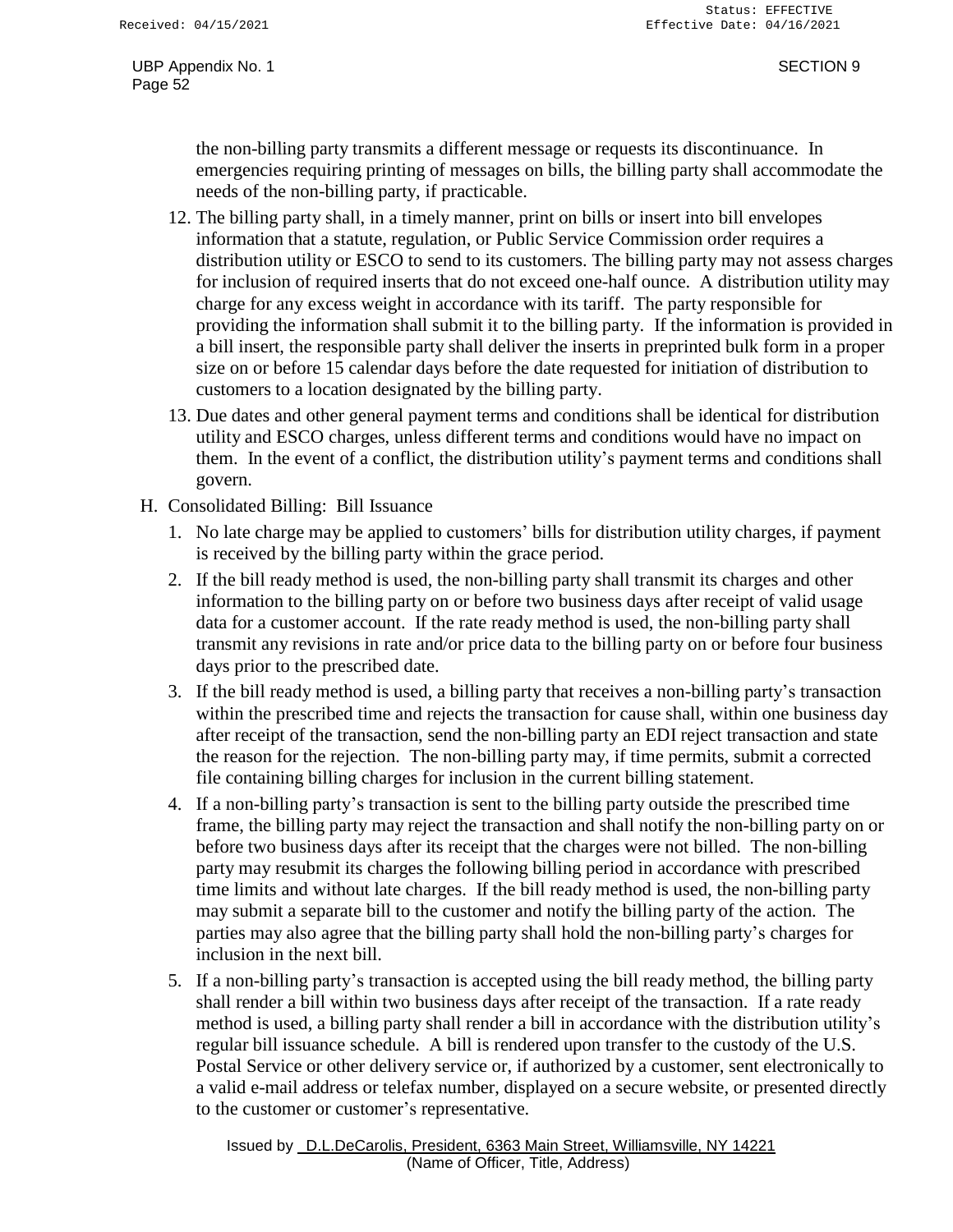- 6. If the billing party has not purchased a non-billing party's accounts receivable, is able to process the non-billing party's transaction, and is unable to render a bill within the prescribed time, the billing party shall notify the non-billing party immediately. A billing party shall afford customers the same grace period to pay the bill.
- 7. If the rate ready method is used, the billing party shall provide to the non-billing party within two business days after bill issuance, a statement of the accounts billed, date of issuance and amount of the non-billing party's charges shown on the bill (past due, current, and late payment charges and taxes).
- I. Consolidated Billing: Cancellations and Rebills
	- 1. If non-billing party errors occur and are not corrected before the bill is issued, a billing party is not required to cancel bills or issue new bills. The non-billing party shall provide any necessary explanations to the customer and billing party and make any necessary adjustments on the next bill.
	- 2. If billing party errors cause the non-billing party charges to miss the billing window, the billing party shall cancel and reissue the bills within two business days after notification, unless the billing party and non-billing party arrange an alternative bill correction process.<sup>1</sup> A billing party shall afford customers the same grace period to pay bills.
	- 3. If no party errs, the parties may agree to cancel and rebill.
	- 4. To cancel a bill, a billing party shall:
		- a. Cancel usage by billing period;
		- b. Send consumption in the cancel transaction that matches consumption sent in the original transaction;
		- c. Send cancelled usage at the same level of detail as the original usage;
		- d. Using the rate ready method, if a bill is to be cancelled and reissued, recalculate charges and issue revised bills to customers within two business days after receipt of the revised usage data;
		- e. Using the bill ready method, if a bill is to be cancelled and reissued, issue the revised bill to customers within two business days after receipt of the revised usage data.
	- 5. To restate usage for a period, the distribution utility or MDSP shall first cancel usage for that period and then send the full set of restatement transactions.
- J. Consolidated Billing: Payment Processing and Remittance
	- 1. The parties shall set forth their responsibilities, performance parameters, financial arrangements and other details associated with payment processing and remittance in a BSA, subject to the requirements in this Section.
		- a. In the Pay-as-You-Get-Paid Method, the billing party sends payments to the non-billing party, within two business days of receipt and posting of the funds and processes the payments in accordance with the required priority for application of payments established in this Section.
		- b. A BSA shall establish procedures for processing payments made on any purchased accounts receivable.

<sup>&</sup>lt;sup>1</sup> Such errors do not include usage-related adjustments necessary when an actual meter reading becomes available to replace an estimated reading required, for example, because a customer denies access to a meter.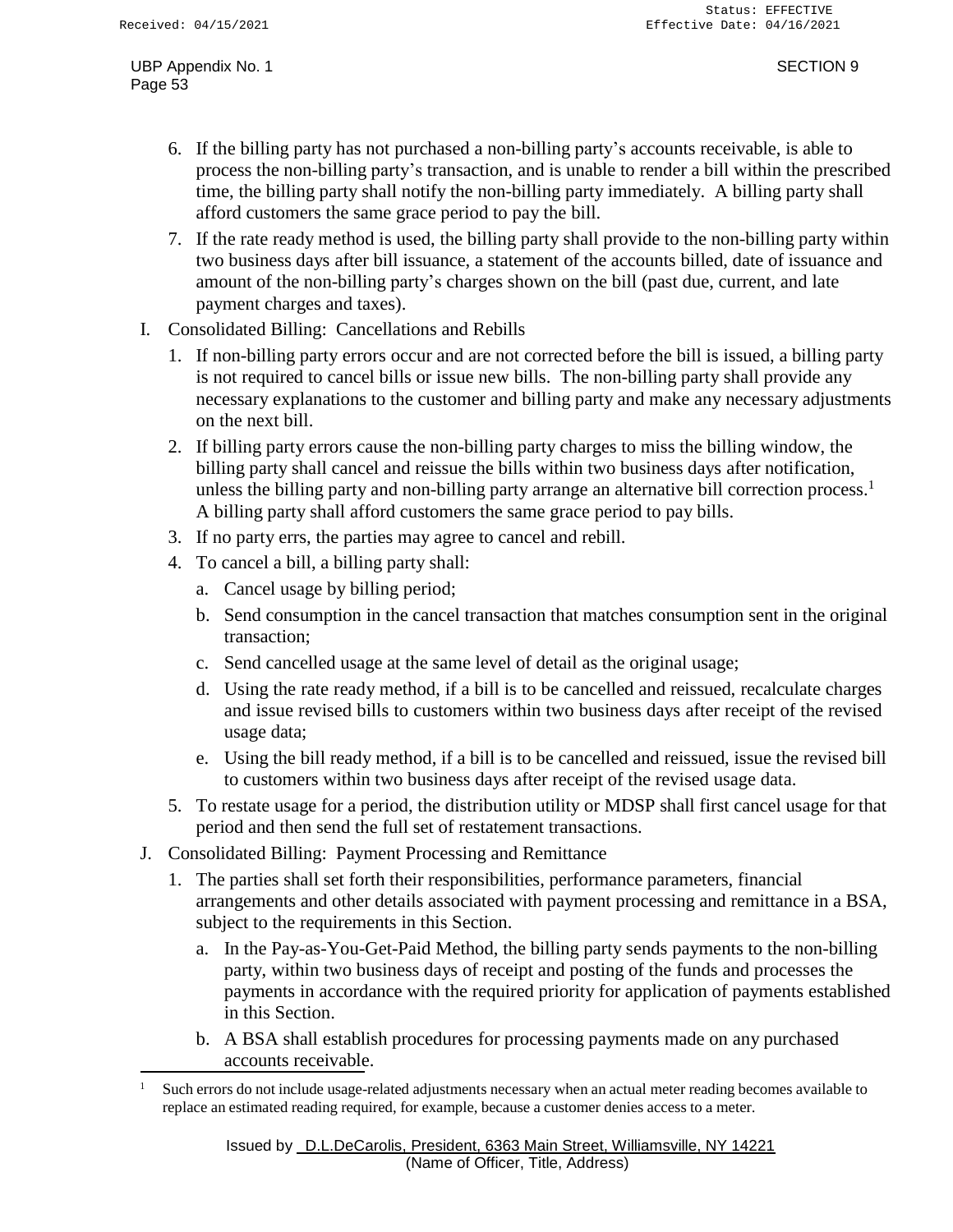- 2. Payment Processing
	- a. The billing party shall notify the non-billing party that payment is received and send payments to the non-billing party, within two business days after receipt and posting, by use of Electronic Funds Transfer (EFT), Automated Clearing House (ACH), or similar means to banks or other entities as agreed upon by the parties. The notice shall include, in account detail, the payments received from customers, the date payments are posted, the date payments are transferred, and the amounts allocated to the non-billing party's charges.
	- b. The billing party may impose late payment charges on unpaid amounts not in dispute for the non-billing party provided the terms of the late payment charges are stated in a tariff or a sales agreement and previously disclosed to the customers. If the bill ready method is used, each party shall calculate its late payment charges. If the rate ready method is used, the billing party shall calculate the non-billing party's late payment charges under terms agreed upon by the parties. If a customer's check is returned for any reason, the billing party may charge the customer's account for the return fee and any reasonable administrative fee.
	- c. Upon failure of the billing party to pay the non-billing party its proper share of customer payments within two business days after their receipt and posting or at the time agreed upon when accounts receivable are purchased, the billing party shall pay interest on the unremitted amount. The billing party shall calculate the interest at the rate of 1.5 percent per month from the date the payment was due to be received by the non-billing party or its bank.<sup>1</sup> The payment of interest is in addition to, and not in lieu of, the rights and remedies otherwise available to the parties.
- 3. Collections

The billing party is not responsible for collection of non-billing party funds, unless agreed to in a BSA.

- 4. Application of payments
	- a. The billing party<sup>2</sup> shall allocate customer payments to the following categories of charges on the bill or contained in a notice that are not in dispute in this order of priority of payment: (1) amounts owed to avoid termination, suspension or disconnection of commodity or delivery service; (2) amounts owed under a DPA, including installment payments and current charges; (3) arrears; and (4) current charges not associated with a DPA. The billing party shall pro-rate payments to the charges within each category in proportion to each party's charges in that category. After satisfaction of the charges in a category, assuming available funds, the remainder of the payment shall apply to the next highest category according to the priority of payments and in the same manner as described above until the payment is exhausted.

<sup>1</sup> Upon request, the billing party shall provide the non-billing party with a verified copy of the posting log of payments received and transferred to the non-billing party during any calendar month specified by the non-billing party.

<sup>&</sup>lt;sup>2</sup> Distribution utilities supplying delivery service for both natural gas and electricity to customers receiving consolidated bills shall apply the receipts to the separate services in accordance with their regular procedures. Where a consolidated bill displays delivery charges for separate gas and electric distribution utilities, the customer's payments shall be first prorated between the utility accounts in accordance with the amount each is due compared with the total amount due both distribution utilities.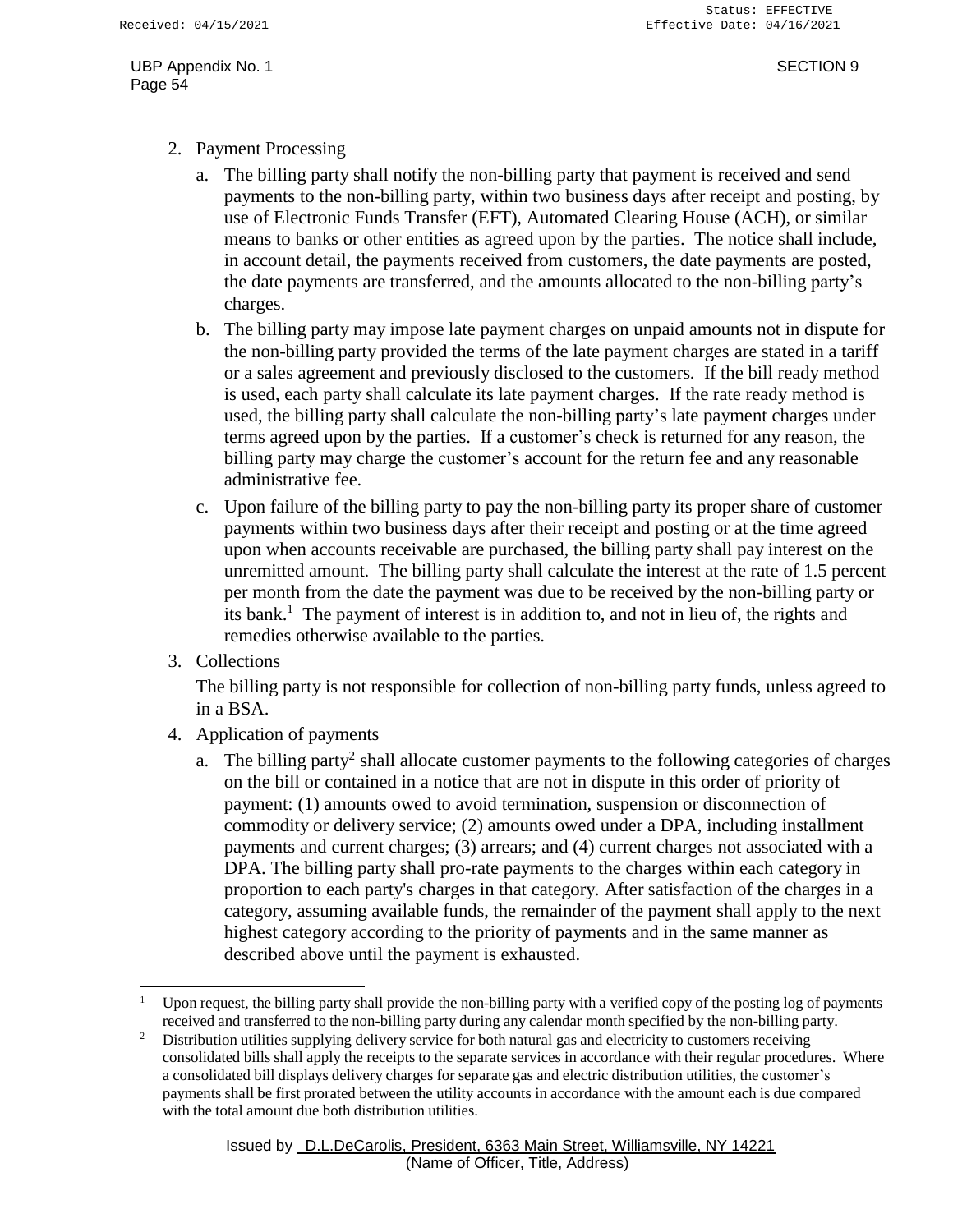- b. The billing party may retain any payment amounts in excess of the amounts due as prepayments for future charges or return the excess amounts to customers. The billing party shall, in a timely manner, combine any excess payment amounts with the customer's payment on the next bill, and allocate and pro-rate the sum as set forth in Section  $9 \text{J}4 \text{a}^1$
- c. When the billing or non-billing party enters into a multi-month payment agreement with a customer or waives any charges, that party shall notify the other party of such action.
- d. The billing party shall hold payments received without account numbers or enough information for the billing party to identify the accounts and attempt to obtain information to identify the payer. If sufficient information is not obtained to identify the account information prior to the next bill, the billing party shall present the unpaid amount and late charge, if applicable, on the bill. If the customer contacts the billing party to inquire about the late charge and the lack of payment credit, the billing party shall resolve the matter and reverse the late charges. The billing party shall notify the non-billing party of the matter and its resolution and then allocate payments as necessary to balance the account.
- 5. Multiple Account Payment Processing

Processing of a single customer payment for multiple accounts requires proactive action on the part of the billing party and the non-billing party to apply payments correctly. The parties shall set forth arrangements for multiple account payment processing in a BSA.

- 6. Non-billing Party's Balance
	- a. Except as provided in Section 9.J.6 d., when a final bill is issued, the billing party shall maintain a current and past due balance for each account of the non-billing party until payment of the last bill issued for service provided by the non-billing party or 23 days after issuance of such bill, whichever is sooner. After such time, the account shall be considered "inactive."
	- b. Except as provided in Section 9.J.6 d., when a customer changes to a new ESCO, the billing party shall continue to receive and apply a customer's payments for the active account of the prior ESCO. If the customer does not pay the outstanding balance owed to the prior ESCO on or before 23 days after the final bill containing the prior ESCO's charges is issued, the billing party shall notify the ESCO and report the balance due.
	- c. With regard to a new distribution utility/ESCO relationship following a change of ESCOs or a change in a distribution utility, the new billing party shall, upon request of the new non-billing party, bill for the balances that may exist at the time of the change. The new billing party may include the arrears on current bills or in a separate bill if its billing system is not capable of accepting prior charges. If a change of providers occurs, a distribution utility is not required to post any arrears of the prior ESCO on consolidated bills issued after the final billing of its charges, unless the arrears become the property of the new ESCO and it provides documentation of its property right to the distribution utility.

<sup>&</sup>lt;sup>1</sup> Where the customer elects to make a charitable donation, such as funding a low income program, satisfaction of the donation shall be made prior to allocation and pro-ration of the customer's excess payment.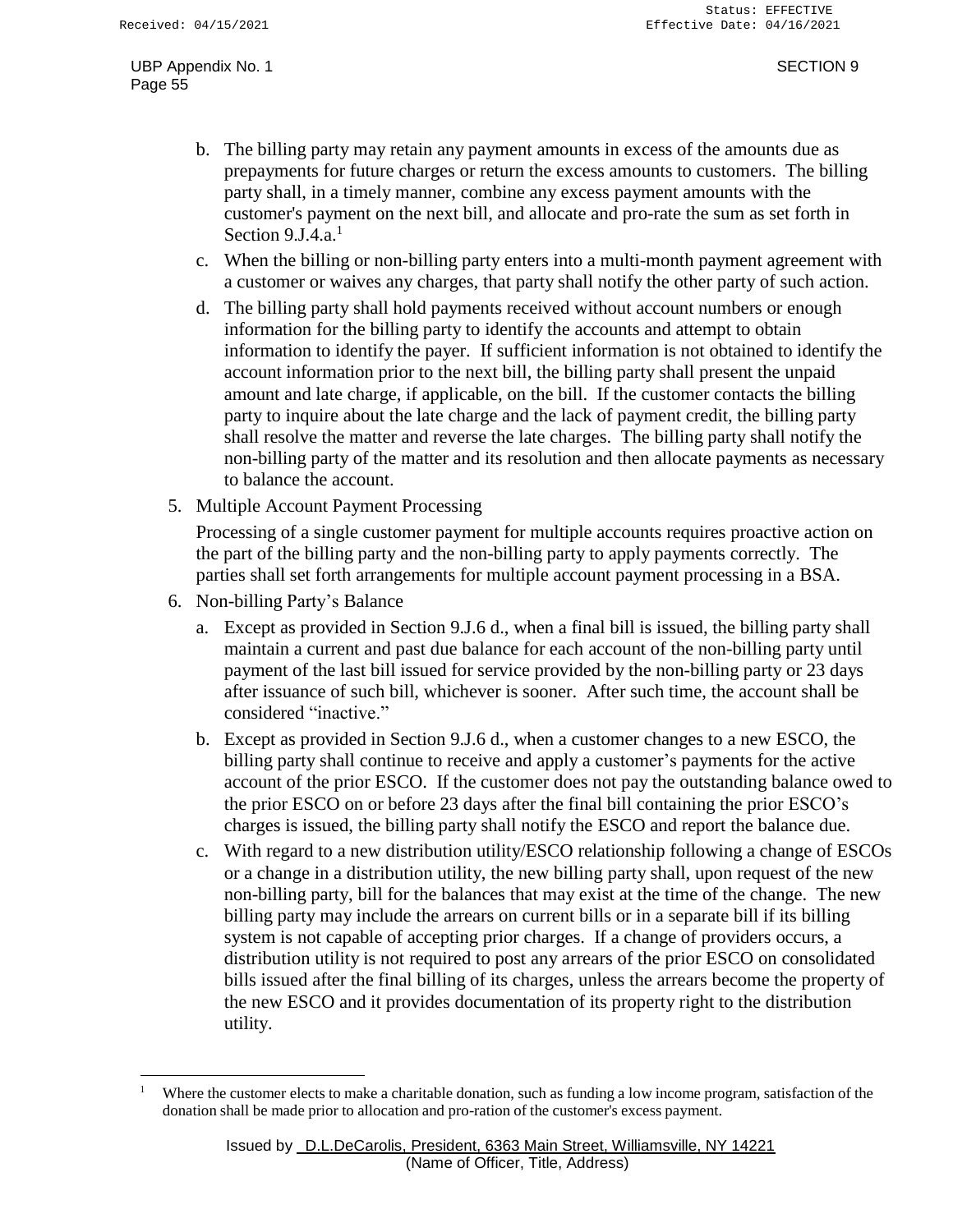- d. Upon ESCO termination of the commodity supply of a residential customer due to failure to pay charges, the billing party shall maintain a current and past due balance for the account of the terminating ESCO for one year from the date of termination by the ESCO. In the event that the terminating ESCO seeks suspension of delivery service within one year of the termination, or the residential customer has a DPA, the billing party shall maintain a current and past due balance for each account of the terminating ESCO until the arrears are paid in full.
- 7. Customer Disputes: Initiating a Bill Complaint
	- a. A customer or authorized representative may initiate a customer complaint regarding some or all of the charges on the customer's bill at any time.
	- b. When a complaint relates to the entire bill, to only the billing party's charges or services, or, using the rate ready method, to calculation of the billing or non-billing party's charges, the customer should contact the billing party. The billing party shall resolve the complaint and, if appropriate, place the customer's account in dispute. In the event the inquiry concerns only a non-billing party's bill, charges, services, or calculations, the billing party shall refer the customer to the non-billing party.
- 8. Customer Complaints: Notification
	- a. Upon a determination that a complaint affects the entire bill, the billing party shall notify the non-billing party of the subject and amount in dispute, if known.
	- b. The non-billing party shall inform the billing party of disputes related to non-billing party charges that would affect the billing process.
	- c. Once such complaints are resolved and the billed amounts are no longer in dispute, the other party shall be notified.
- K. Consolidated Billing: Call Centers

A billing party shall provide call centers with toll-free or local telephone access available 24 hours a day and an answering machine or voice mail service during the hours when call center staff is not available. A billing party shall maintain adequate staff to respond to customers' inquiries or refer inquiries to the non-billing party, where appropriate, within two business days.

- L. Dual Billing
	- 1. The distribution utility and ESCO, acting as separate billing parties, shall render separate bills directly to the customer or the customer's representative. The customer or its representative shall pay the distribution utility and the ESCO separately.
	- 2. The distribution utility's bill shall conform to the standards set by the Public Service Commission.
	- 3. The distribution utility or MDSP shall transmit usage data to the ESCO at the time the information is available for rendering bills to customers, which may or may not coincide with meter reading cycle dates.
	- 4. The ESCO may decide upon its bill format provided that it states its charges in sufficient detail to allow customers to judge the accuracy of their bills. At a minimum, an ESCO shall provide the following information:
		- a. Customer's name and billing address and, if different, service address;
		- b. Customer's account number or ID;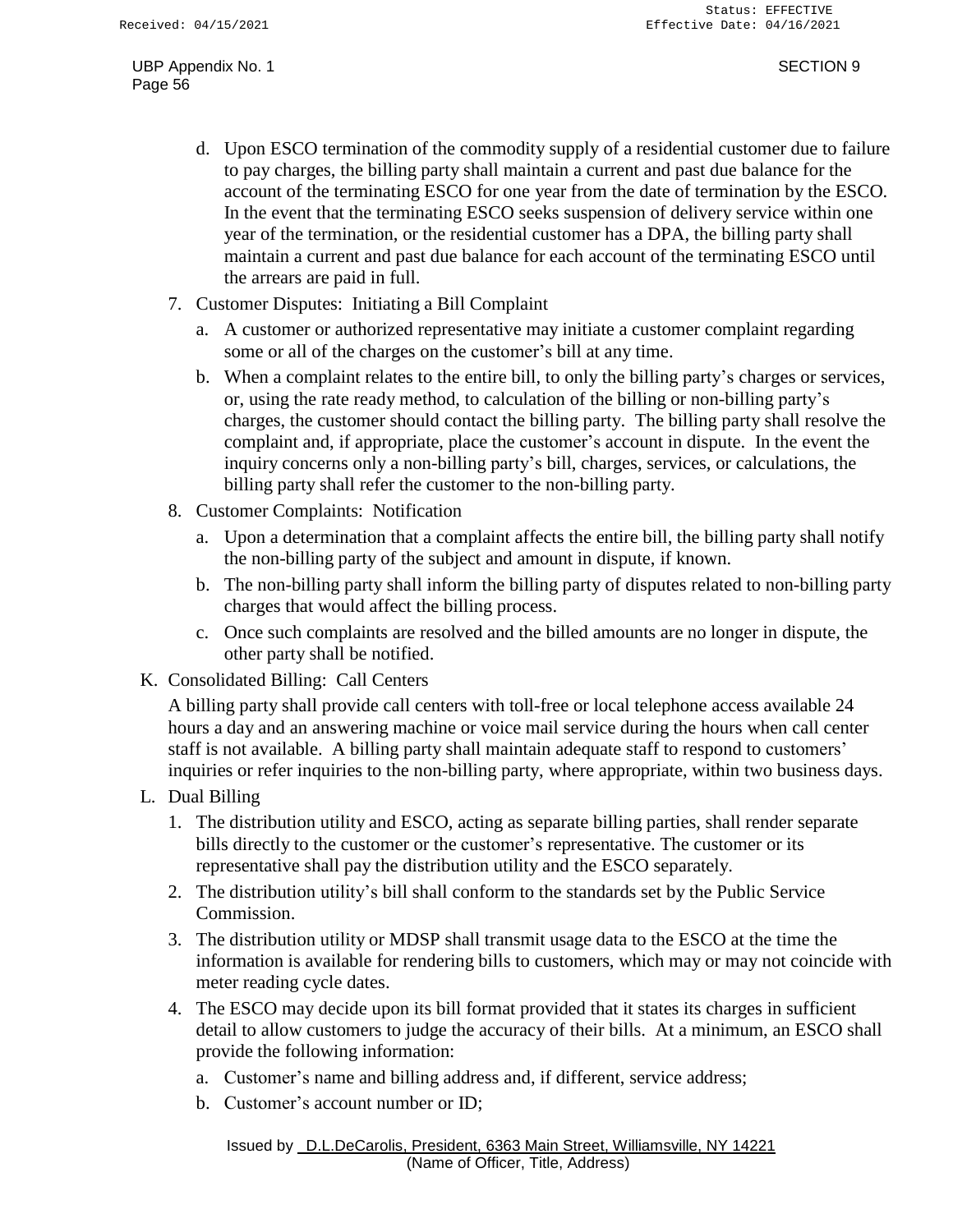- c. Period or date associated with each product or service billed;
- d. Name of the entity rendering the bill;
- e. Address to which payments should be sent or the location where payments may be made;
- f. Local or toll free number for billing inquiries; if an ESCO enrolls and communicates with customers electronically, an e-mail address and telephone number with area code;
- g. Due date for payment and a statement that late payment charges shall apply to payments received after the due date; and
- h. Amount and date of payments received since the last bill.
- 5. Whenever a distribution utility or MDSP cancels consumption for an account, it shall provide a notice of cancellation and restated billing parameters for the account to an ESCO and a distribution utility, if applicable, and shall:
	- a. Cancel usage by billing period;
	- b. Send consumption in the cancel transaction that matches consumption sent in the original transaction;
	- c. Send cancelled usage at the same level of detail as the original usage; and,
	- d. To restate usage for a period, cancel usage for that period and send the full set of billing parameter restatements.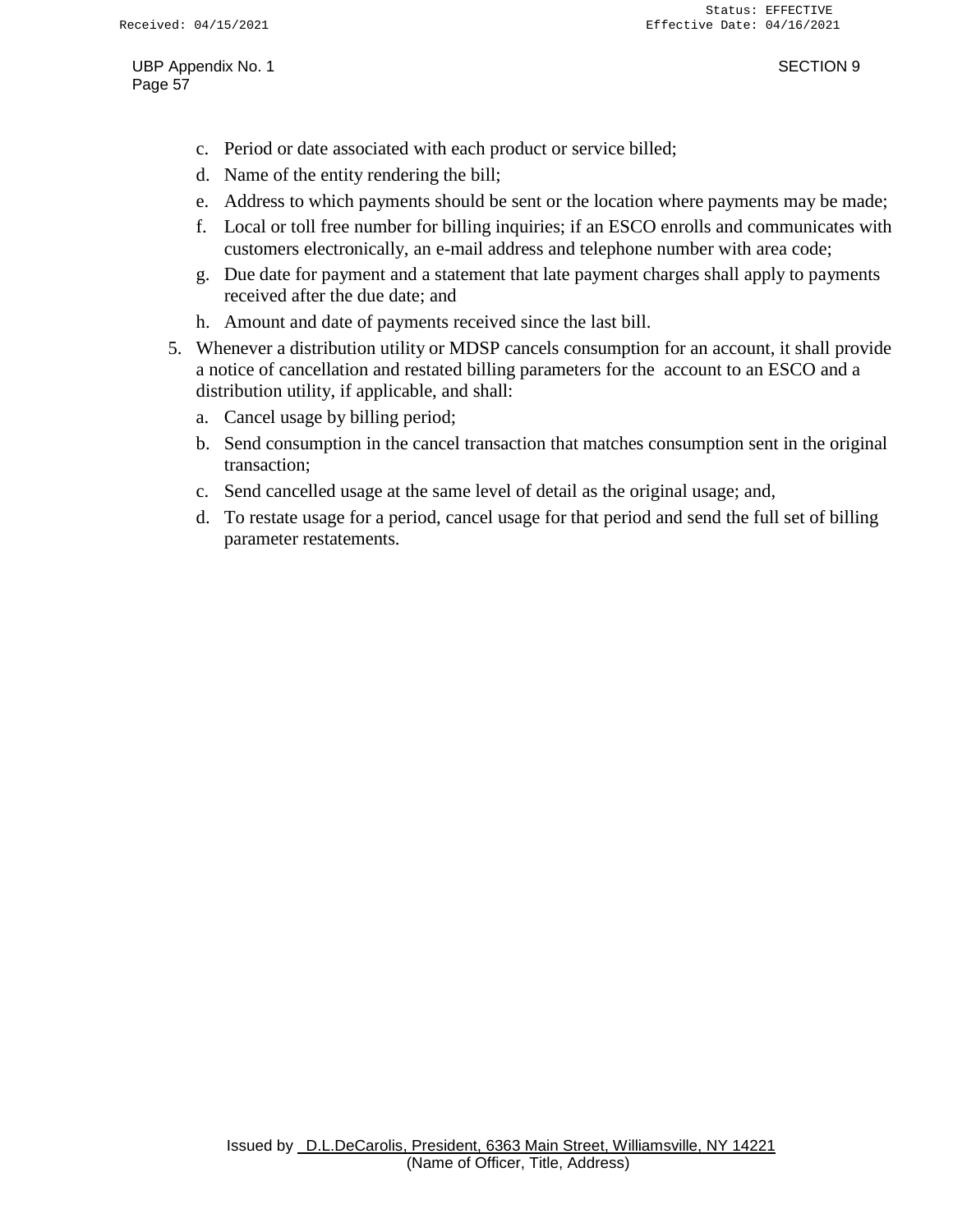### **Attachment 1**

### **General Information**

- A. Customer name
- B. Service address
- C. Billing address, if different than service address
- D. Billing party account number, if any
- E. Start of billing cycle period (prior meter reading date for metered customers)
- F. Starting period meter reading (for metered customers)
- G. End of billing cycle period (current meter reading date for metered customers)
- H. Ending period meter reading (for metered customers)
- I. Billing period metered usage, any multiplier necessary to convert usage to billing units and resulting billing units (for metered customers)
- J. Billing period demand, if applicable
- K. Indicators, if usage is estimated, actual or customer provided
- L. Total current charges (total of billing and non-billing party charges, including late charges and taxes)
- M. Total prior billed charges (total of billing and non-billing party prior bill charges, including prior late charges and taxes)
- N. Total credits since last bill (total of billing and non-billing party credits);
- O. Date through which the credits are applied
- P. Total current bill (total of billing and non-billing party charges plus prior bill charges less credits)
- Q. Billing party name (and billing party logo, if billing party wishes it shown)
- R. Billing party address
- S. Billing party toll-free or local telephone number, and for a billing party that enrolls and communicates electronically with customers, an e-mail address and telephone number with area code, in lieu of a toll-free or local telephone number
- T. Distribution utility toll free-or local telephone number and emergency telephone number
- U. Method and location for payments
- V. Date of bill
- W. Payment due date
- X. Billing party messages of any length that apply in general to the bill and services provided by billing and non-billing parties, that are not reasonably objectionable to the parties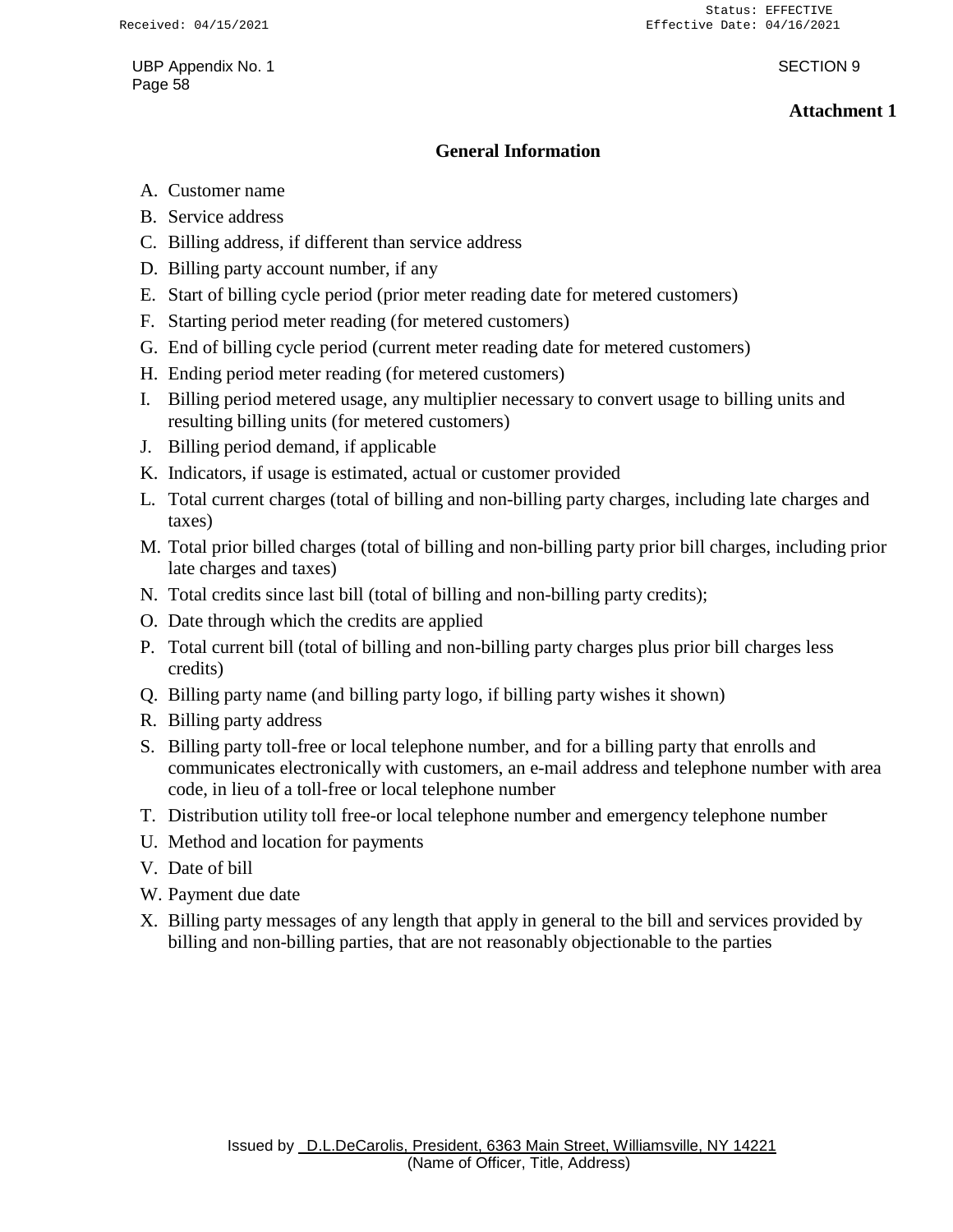### **Attachment 2**

### **Distribution Utility Content**

- A. Distribution utility name, and logo, if the parties agree
- B. Distribution utility address, if the distribution utility is not the billing party
- C. Distribution utility toll-free or local telephone number for inquiries about the distribution utility portion of the bill, if the distribution utility is not the billing party, and distribution utility emergency number
- D. Distribution utility customer account number, if the distribution utility is not the billing party
- E. Distribution utility rate classification identifier
- F. Distribution utility rates per billing unit, if applicable
- G. Distribution utility rates not based on billing units, if applicable, and unbundled, if applicable
- H. Distribution utility charge adjustments and adders, separately stated
- I. Taxes on distribution utility charges, if separately stated
- J. Billing period total distribution utility charges
- K. Prior billing period total distribution utility charges, including any prior late charges
- L. Credits on prior distribution utility charges
- M. Net prior distribution utility balance remaining, unless included in total prior billed charges stated in the General Information Section
- N. Late charge for unpaid prior distribution utility balance, unless included in total prior billed charges stated in the General Information Section
- O. Total amount due for distribution utility services
- P. If a budget bill, applicable billing information and resulting budget bill amount due for distribution utility services
- Q. The distribution utility's bill message, if any, up to 480 characters, if the distribution utility is not the billing party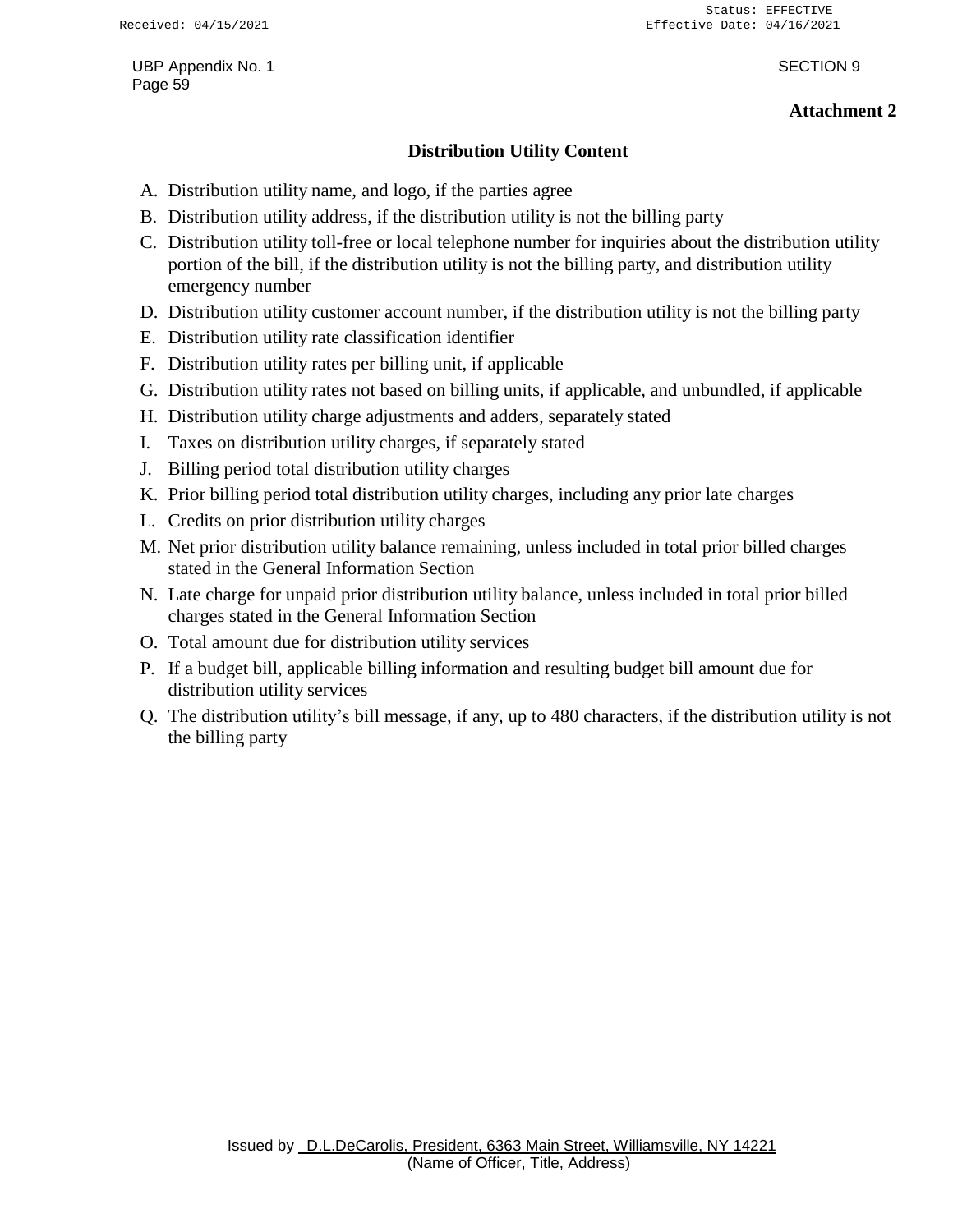### **Attachment 3**

## **ESCO Content**

- A. ESCO name and logo, if parties agree
- B. ESCO address, if the ESCO is not the billing party
- C. ESCO toll-free or local telephone number for billing inquiries if the ESCO is not the billing party; ESCOs that enroll and communicate electronically with customer may provide an e-mail address and telephone number with area code in lieu of a toll-free or local telephone number; if a rate ready method is used, the billing party shall include a notice directing ESCO customers to call the billing party first to clarify bill calculations
- D. ESCO account number, if the ESCO is not the billing party and has a unique account number
- E. ESCO rate classification, if applicable
- F. ESCO rate per billing unit, if applicable
- G. ESCO rate not based on distribution utility unit, if applicable
- H. ESCO charge adjustments and adders, if any, separately stated
- I. Taxes on ESCO charges, if required to be separately stated
- J. Billing period total ESCO charges
- K. Prior billing period total ESCO charges, including any prior late charges, unless included in total prior billed charges stated in the General Information Section
- L. Credits on prior ESCO charges
- M. Net prior ESCO balance remaining
- N. Total amount due for ESCO services
- O. If a budget bill, applicable billing information and resulting budget bill amount due
- P. The ESCO's bill message, if any, up to 480 characters, if the ESCO is the non-billing party.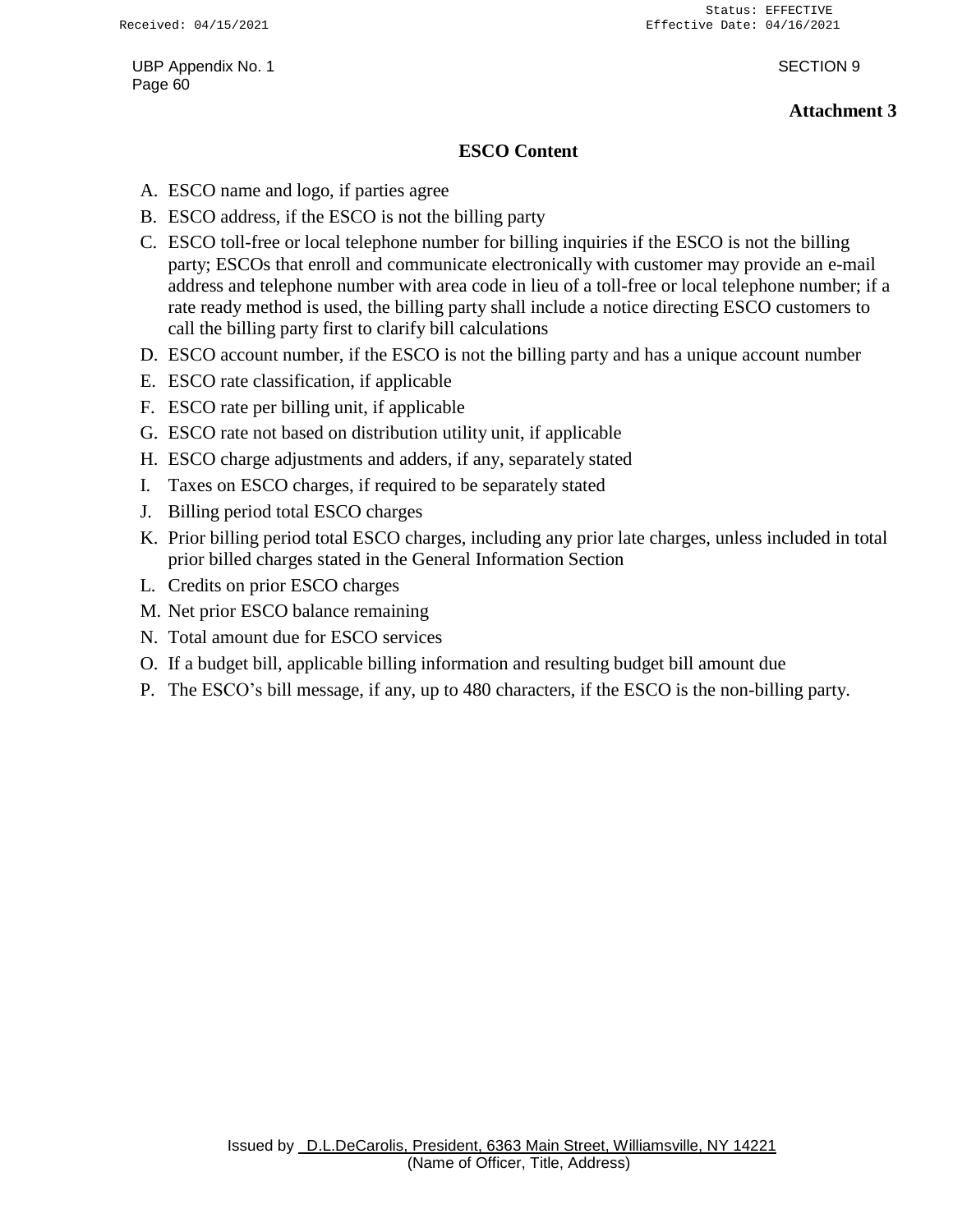# **SECTION 10: MARKETING STANDARDS**

<span id="page-65-0"></span>A. Applicability

This Section describes the standards that ESCOs and ESCO marketing representatives must follow when marketing to customers in New York.

- B. Training of Marketing Representatives
	- 1. ESCOs shall ensure that the training of their marketing representatives includes:
		- a. Knowledge of this Section and awareness of the other Sections of the New York Uniform Business Practices;
		- b. Knowledge of the ESCO's products and services;
		- c. Knowledge of ESCO rates, payment options and the customers' right to cancel, including the applicability of an early termination fee;
		- d. Knowledge of the applicable provisions of the Home Energy Fair Practices Act that pertains to residential customers; and,
		- e. The ability to provide the customer with a toll-free number from which the customer may obtain information about the ESCO's mechanisms for handling billing questions, disputes, and complaints.
- C. Contact with Customers
	- 1. In-Person Contact with Customers<sup>1</sup>

ESCO marketing representatives who contact customers in person at a location other than the ESCO's place of business for the purpose of selling any product or service offered by the ESCO shall, before making any other statements or representations to the customer:

- a. Introduce him or herself with an opening statement that identifies the ESCO which he or she represents as an Energy Services Company, identifies him or herself as a representative of that specific ESCO; explains that he or she does not represent the distribution utility; and, explains the purpose of the solicitation.
- b. Produce identification, to be visible at all times thereafter, which:
	- 1. Prominently displays in reasonable size type face the first name and employee identification number of the marketing representative;
	- 2. Displays a photograph of the marketing representative and depicts the legitimate trade name and logo of the ESCO they are representing;
	- 3. Provides the ESCO telephone number for inquires, verification and complaints.
- c. During the sales presentation, the marketing representative must also state that if customer purchases natural gas and/or electricity from the ESCO, that the customer's utility will continue to deliver their energy and will respond to any leaks or emergencies. This requirement may be fulfilled either (a) by an oral statement by the ESCO marketing representative, or (b) written material left by the ESCO marketing representative. Further, ESCOs that are affiliates of distribution utilities should not describe or disclose their relationship to the distribution utility unless such information is specifically requested by the customer.

<sup>&</sup>lt;sup>1</sup> Including but not limited to marketing encompassed in the definition of door to door sales.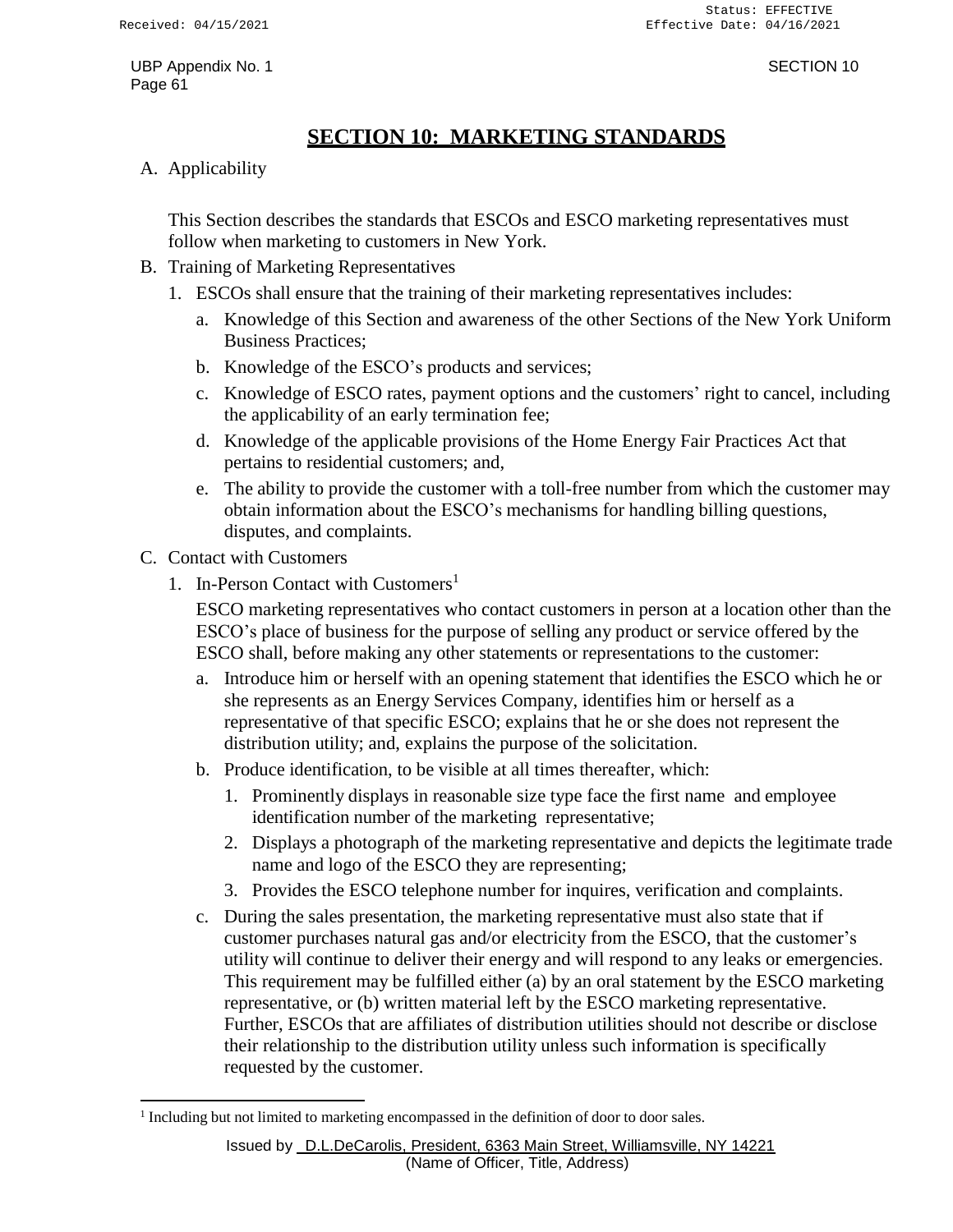- d. An ESCO marketing representative must provide each prospective residential customer a business card or similar tangible object with the ESCO marketing representative's first name and employee identification number; ESCO's name, address, and phone number; date and time of visit and website information for inquires, verification and complaints.
- e. An ESCO marketing representative must provide each prospective residential customer or customer that is marketed to via door to door marketing, with a copy of the ESCO Consumers Bill of Rights, before the ESCO marketing representative makes his or her sales presentation.
- f. An ESCO marketing representative must provide the customer with written information regarding ESCO products and services immediately upon request which must include the ESCOs name and telephone number for inquires, verification and complaints. Any written materials, including contracts, sales agreements, marketing materials and the ESCO Consumers Bill of Rights, must be provided to the customer in the same language utilized to solicit the customer.
- g. Where it is apparent that the customer's English language skills are insufficient to allow the customer to understand and respond to the information conveyed by the ESCO marketing representative or where the customer or another third party informs the ESCO marketing representative of this circumstance, the ESCO marketing representative shall either find a representative in the area who is fluent in the customer's language to continue the marketing activity in his/her stead or terminate the in-person contact with the customer. The use of translation services and language identification cards is permitted.
- h. An ESCO marketing representative must leave the premises of a customer when requested to do so by the customer or the owner/occupant of the premises.
- i. As stated in Section 5.B.2, for any sale resulting from door-to-door marketing, each enrollment is only valid with an independent third party verification in conformance with Section 5, Attachment 1. The verification must occur after the marketing agent has left the customer's premises, and must be completed before the ESCO may enroll a customer.
- j. All ESCOs who have ESCO marketing representatives conducting door-to-door marketing must maintain a daily record, by zip code, of the territories in which the ESCO's marketing representatives have conducted door-to-door marketing. The information should be in a form that can be reported to Staff upon request, and should be retained by the ESCO for a minimum of six months.
- 2. Telephone Contact with Customers

ESCO marketing representatives who contact customers by telephone for the purpose of selling any product or service offered by the ESCO shall:

- a. Provide the ESCO marketing representative's first name and, on request, the identification number;
- b. State the name of the ESCO on whose behalf the call is being made;
- c. Never represent that the ESCO marketing representative is an employee or representative or acting on behalf of a distribution utility. In addition, the ESCO marketing representative must clearly indicate that taking service from an ESCO will not affect the customer's distribution service and such service will continue to be provided by the customer's distribution utility;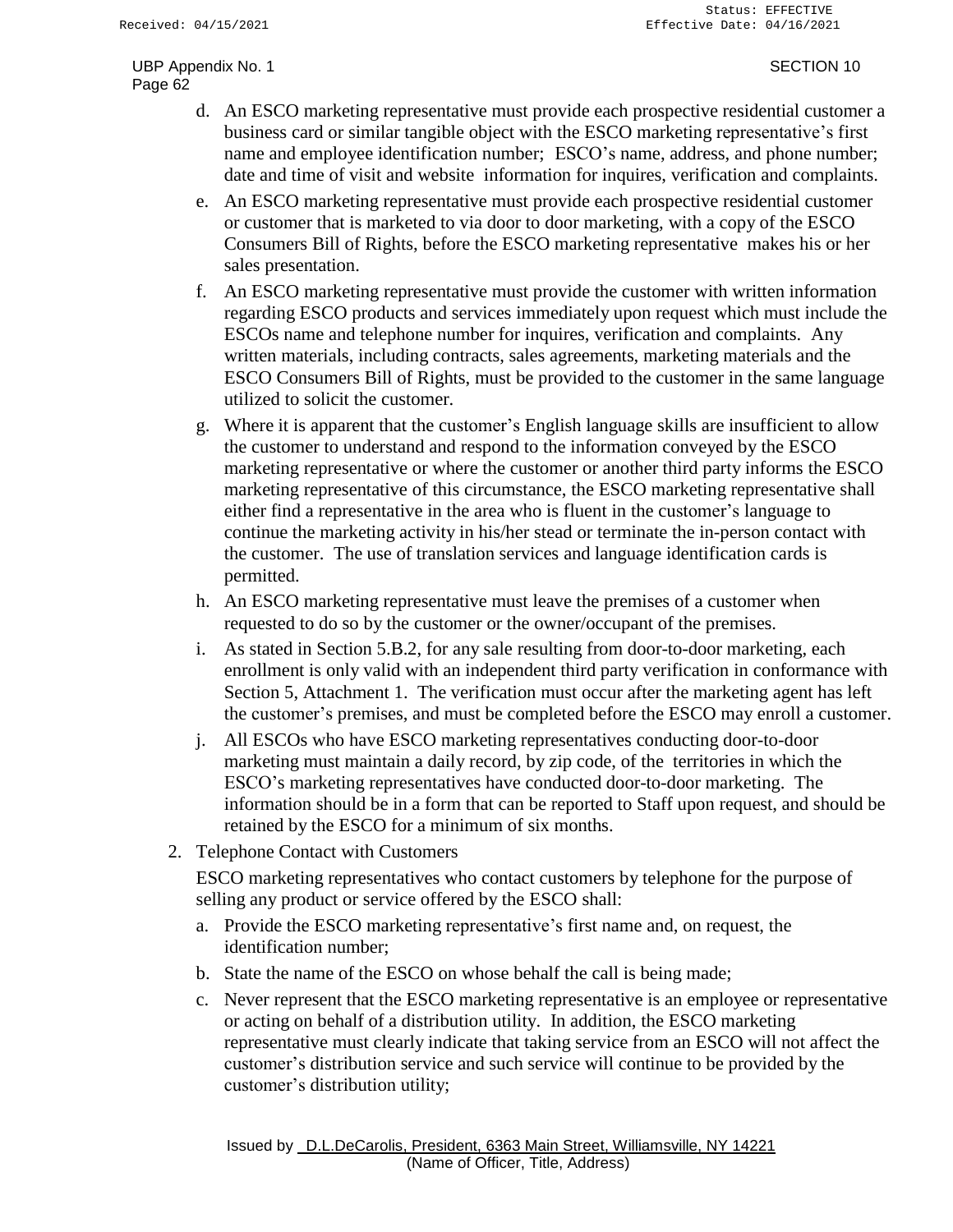- d. State the purpose of the telephone call;
- e. Where it is apparent that the customer's English language skills are insufficient to allow the customer to understand and respond to the information conveyed by the ESCO representative or where the customer or another third party informs the ESCO marketing representative of this circumstance, the ESCO marketing representative will immediately transfer the customer to a representative who speaks the customer's language, if such a representative is available, or terminate the call; and,
- f. Remove Customers' names from the marketing database upon Customers' request.
- g. When marketing to residential customers the ESCO marketing representative must also:
	- 1. Explain that he or she does not represent the distribution utility;
	- 2. Explain the purpose of the solicitation;
	- 3. Notify each prospective customer of the ESCO Consumer Bill of Rights, where they can find it, and also provide a copy of the ESCO Consumer Bill of Rights with any written material sent to the customer including the sales agreement ; and,
	- 4. Provide any written materials, including contracts, sales agreements, marketing materials and the ESCO Consumers Bill of Rights, must be provided to the customer in the same language utilized to solicit the customer.
- h. As stated in Section 5.B.2, for any sale resulting from telephonic marketing, each enrollment is only valid with an independent third party verification in conformance with Section 5, Attachment 1. The verification must be completed before the ESCO may enroll a customer.
- 3. Electronic Enrollments
	- a. When marketing to residential customers the ESCO Consumer Bill of Rights should be provided to prospective customers as a non-avoidable screen which a customer must affirmatively acknowledge to verify they have seen the document, prior to effecting an enrollment.
- 4. Conduct

ESCOs shall:

- a. Not engage in misleading or deceptive conduct as defined by State or federal law, or by Commission rule, regulation or Order;
- b. Not make false or misleading representations including misrepresenting rates or savings offered by the ESCO;
- c. Provide the customer with written information, upon request, or with a website address at which information can be obtained, if the customer requests such information via the internet;
- d. Use reasonable efforts to provide accurate and timely information about services and products. Such information will include information about rates, contract terms, early termination fees and right of cancellation consistent with Section 2 of the UBP and any other relevant Section;
- e. Ensure that any product or service offerings that are made by an ESCO contain information written in plain language that is designed to be understood by the customer. This shall include providing any written information to the customer in a language in